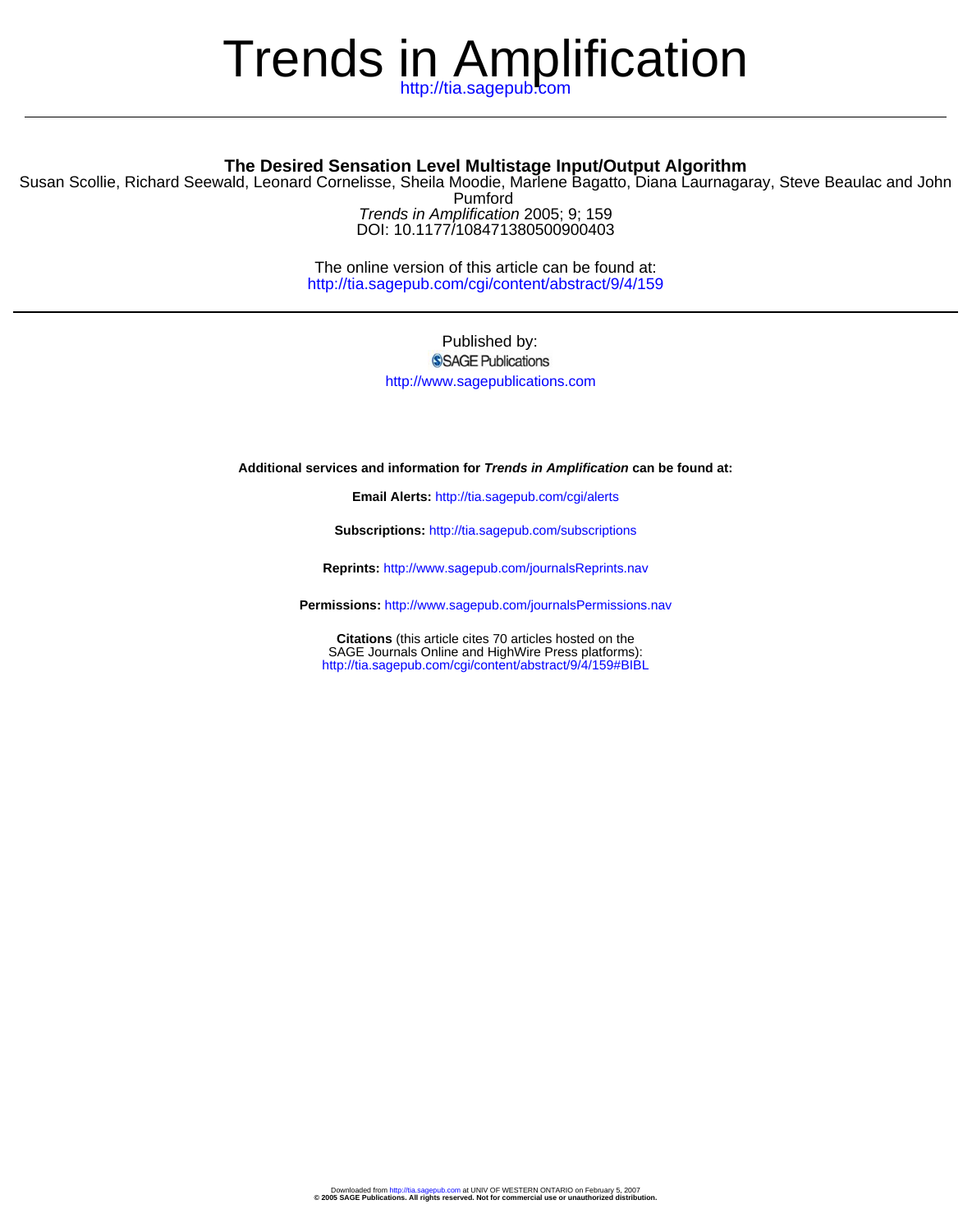# The Desired Sensation Level Multistage Input/Output Algorithm

Susan Scollie, PhD,\* Richard Seewald, PhD,\* Leonard Cornelisse, MSc,† Sheila Moodie, MClSc,\* Marlene Bagatto, AuD,\* Diana Laurnagaray, AuD,‡ Steve Beaulac, BESc, BSc, EIT,\* and John Pumford, MClSc†

The Desired Sensation Level (DSL) Method was revised to support hearing instrument fitting for infants, young children, and adults who use modern hearing instrument technologies, including multichannel compression, expansion, and multimemory capability. The aims of this revision are to maintain aspects of the previous versions of the DSL Method that have been supported by research, while extending the method to account for adult-child differences in preference and listening requirements. The goals of this version (5.0) include avoiding loudness discomfort, selecting a frequency response that meets audibility requirements, choosing compression characteristics that appropriately match technology to the user's needs, and accommodating the overall prescription to meet individual needs for use in various listening environments. This review summarizes the status of research on the use of the DSL Method with pediatric and adult populations and presents a series of revisions that have been made during the generation of DSL v5.0. This article concludes with case examples that illustrate key differences between the DSL v4.1 and DSL v5.0 prescriptions.

Work that Leads to the 2005 Algorithm

As summarized by Seewald et al. in this issue (2005), the DSL Method was revised to accommodate the prescription of linear vs nonlinear hearing instruments (Cornelisse *et al.,* 1995). Since that revision, DSL[i/o] has been evaluated in both adult and pediatric populations in a number of studies. In this chapter, we will summarize the current status of DSL evaluation work in children and adults and argue the need for different prescriptive targets for adults and children. We will also present research describing electroacoustic and signal processing issues that have motivated us to make modifications to the input/output structure of the DSL target functions. These

This work has been supported by the Canada Research Chairs (CRC) Program, The Ontario Rehabilitation Technology Consortium (ORTC), The Canadian Language and Literacy Research Network (CLLRNet), the Masonic Help-2-Hear Foundation of Canada and the The University of Western Ontario Industry Liaison Office

Reprint requests: Susan Scollie, PhD, Assistant Professor, National Centre for Audiology, University of Western Ontario, London, ON, Canada, N6G 1H1; e-mail scollie@nca.uwo.ca

DSL is a registered trademark of the University of Western Ontario

©2005 Westminster Publications, Inc., 708 Glen Cove Avenue, Glen Head, NY 11545, U.S.A.

From the \*National Centre for Audiology, Faculty of Health Sciences, University of Western Ontario, Canada; †Unitron Hearing, Kitchener, Ontario, Canada; and ‡Audiologia Integral, Bahía Blanca, Argentina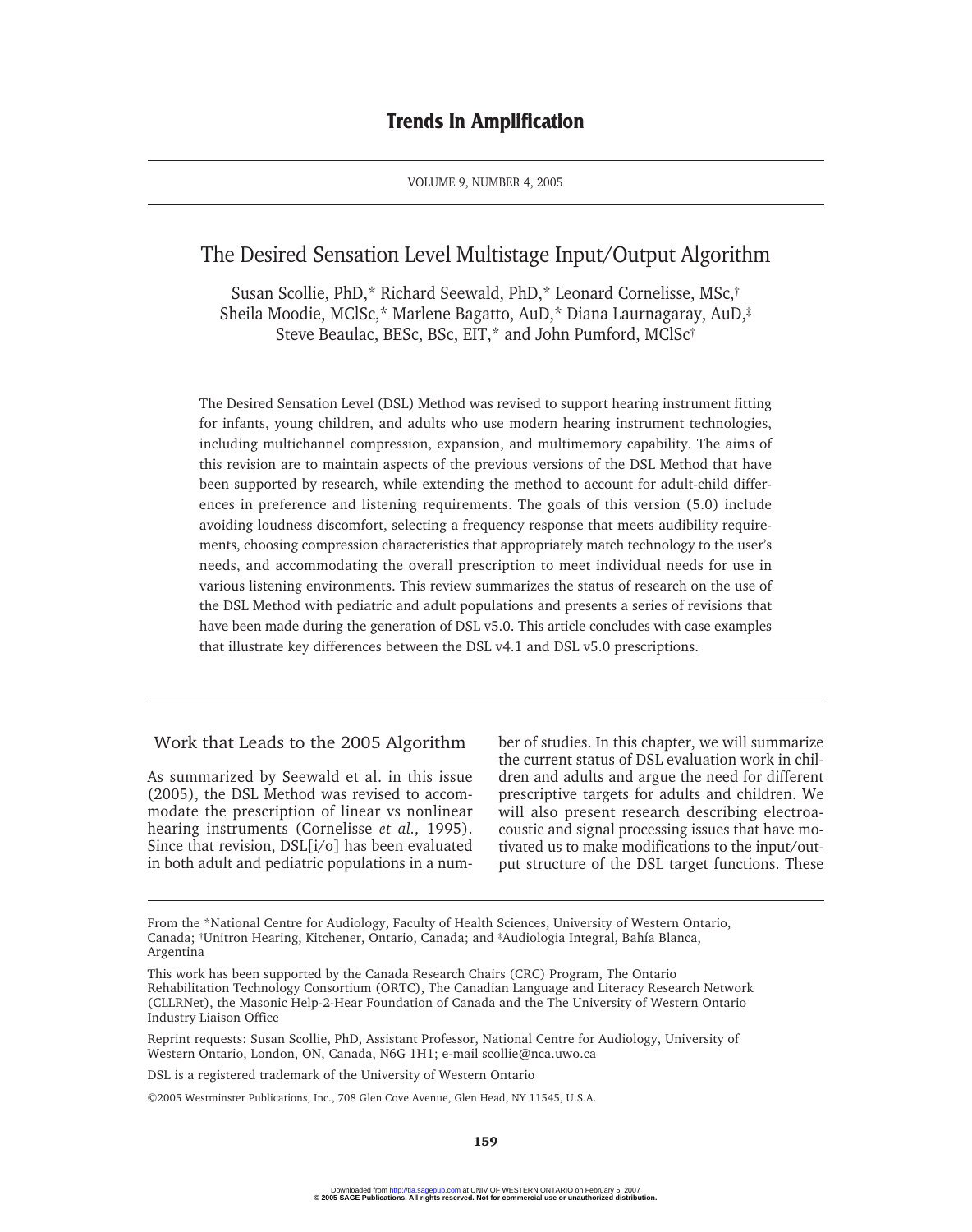modifications will be described, and several case studies will illustrate the magnitude and type of changes to prescriptive targets in DSL v5.0.

# Outcomes for Children

Studies using the DSL Method with the pediatric population have been done with various aims and purposes. Some studies have sought to determine whether DSL-related outcomes differ from those of alternative fittings (Snik and Stollman, 1995; Snik *et al.,* 1995; Ching *et al.,* 1997; Scollie *et al.* 2000) or to compare subversions of DSL such as linear vs nonlinear (Jenstad *et al.,* 1999; Jenstad *et al.,* 2000). Other studies have used DSL as the fitting method within general pediatric hearing and amplification research, such as when evaluating signal processing options or audibility effects in children with hearing loss (Moeller *et al.,* 1996; Bamford *et al.,* 1999; Christensen, 1999; Gravel *et al.,* 1999; Hanin, 1999; Lear *et al.,* 1999; Pittman and Stelmachowicz, 2000; Stelmachowicz *et al.,* 2000; Stelmachowicz *et al.,* 2001; Condie *et al.,* 2002; Stelmachowicz *et al.,* 2002). Other authors incorporate the DSL Method, including the associated clinical procedures described by Bagatto *et al.,* 2005, within recommended clinical guidelines for pediatric amplification (*e.g.,* The Pediatric Working Group 1996; American Academy of Audiology, 2004).

Ongoing research will, therefore, likely always strive to determine the best methods for prescribing the signal processing characteristics of hearing instruments to optimize children's hearing (Scollie, 2005). Furthermore, children's preferences for DSL over an alternative fitting procedure may be influenced by their previous listening experience (Ching *et al.,* 1997; Scollie *et al.,* 2000) and, therefore, are difficult to interpret at this time. Until more definitive evaluation is available, it may be fair to say that the DSL Method is widely used in pediatric audiology and is known to significantly improve children's speech recognition scores over unaided performance (Jenstad *et al.,* 1999). In addition, low-level speech recognition and loudness normalization are improved when a nonlinear version of the DSL prescription is used (Jenstad *et al.,* 1999; Jenstad *et al.,* 2000). The changes to the DSL Method that are described by Bagatto *et al.,* 2005, and in the remainder of this chapter, are aimed at preserving many of the prescriptive

characteristics, particularly for the pediatric population.

#### Outcomes for Adults

During the late 1990s, the DSL[i/o] prescription began to be used with the adult population, in addition to pediatric applications. This was likely because of a number of factors.

First, the DSL v4.1 Method, along with the VIOLA procedure (Cox and Flamme, 1998) and the Fig 6 procedure (Gitles and Niquette, 1995) were nonlinear prescriptive methods that were available at a time when wide-dynamic-range compression (WDRC) hearing instruments gained widespread clinical acceptance.

Second, the DSL Method became implemented in various manufacturers' hearing instrument programming or test software, or both, and was thus accessible for clinical use. Some clinics began to apply it with the adult population, often with the view of using the target as a benchmark that indicated the point at which full audibility of speech cues was likely (*e.g.,* Parsons and Clark, 2002). This was the case within the University of Western Ontario Speech and Hearing Clinic, in which the audiologists applied the clinical protocols of the DSL Method with their adult clients but would modify the gain of the hearing instrument fitting, if necessary, to client preference. Our anecdotal experience with this approach was that some adults would use and adjust to the prescribed gain, but others would not. However, these experiences are not able to generate specific, quantitative estimates of the degree of adjustment required or determine whether the adjustment magnitude interacted with degree of hearing loss, input level, or other factors.

Published results of using DSL[i/o] with adults have been somewhat mixed. Some studies show positive and acceptable results (Humes, 1999; Hornsby and Ricketts, 2003); others show good speech recognition but higher loudness ratings than would be ideal (Lindley and Palmer, 1997; Alcántara *et al.,* 2004; Smeds, 2004). Higher loudness ratings tend to be more pronounced with higher-level inputs or higher frequencies, or both.

Clinical trials that have compared DSL[i/o] with alternative fitting procedures generally have shown that adults prefer less gain than prescribed by DSL, either from a lower-gain prescription such as CAMFIT (Moore *et al.,* 2001) or from a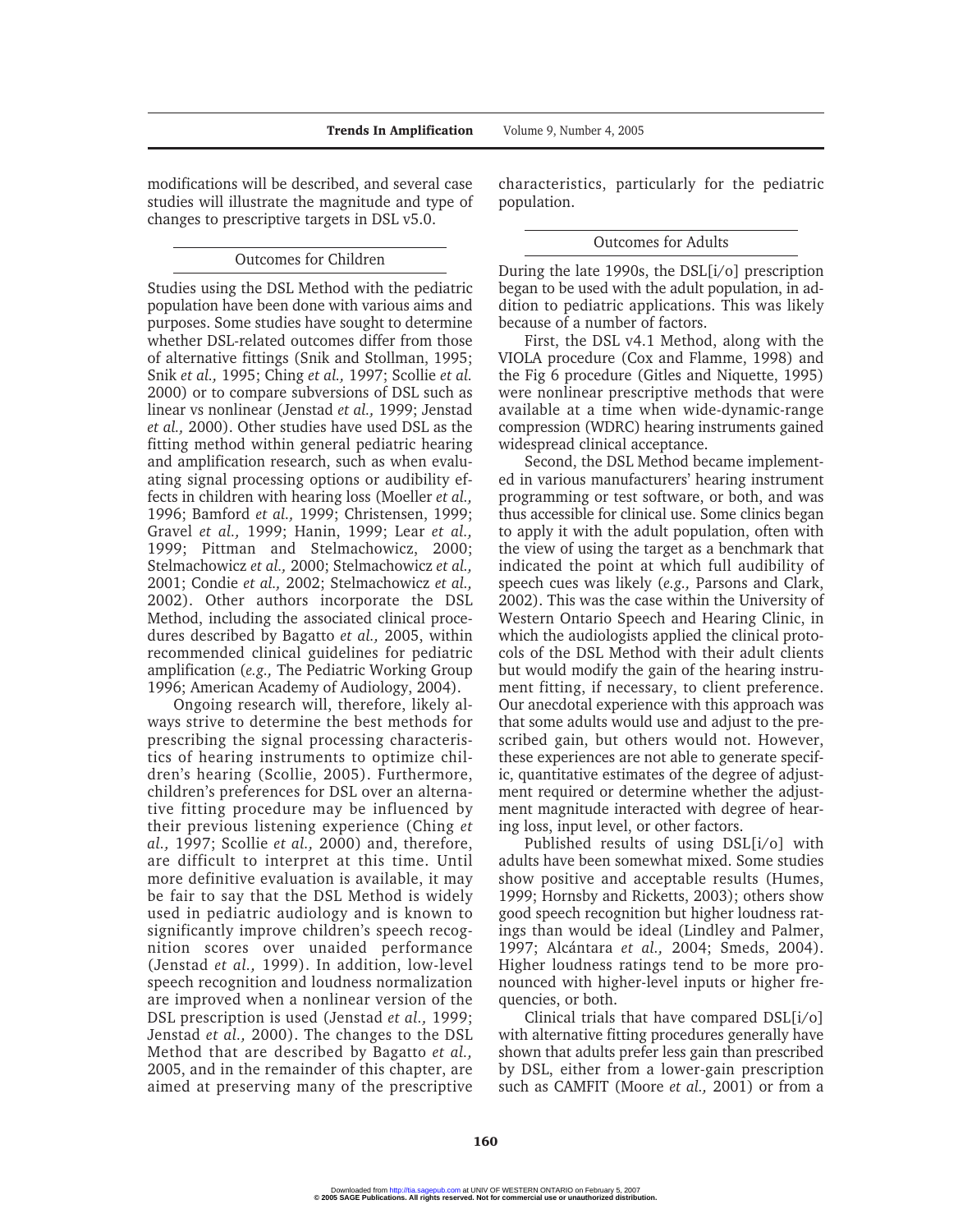patient-driven procedure that customizes gains to preference (Lindley and Palmer, 1997).

Between 1999 and 2000, we entered into a clinical collaboration with two audiology clinics that routinely used the DSL Method v4.1 with their adult populations. The audiologists at these clinics were interested in beginning a routine hearing instrument outcome test battery, in part because of the recent attention outcome measurement has received in the literature (*e.g.,* Humes, 1999). The summary below will describe this study and the results we obtained.

London Health Sciences Centre/Nova Scotia Speech and Hearing Clinic Study of using DSL[i/o] with Adults

The purpose of this study was to define and quantify the effectiveness of the DSL Method in an adult population. Specifically, we wished to measure hearing instrument benefit and performance outcomes in clinics that routinely used the DSL Method with an adult population. This study dealt with effectiveness (*i.e.,* outcomes in a real clinical environment, across a variety of locations, hearing instruments, and hearing losses) rather than efficacy (*i.e.,* a more controlled trial with certain hearing instruments and losses).

#### Participants

Nineteen volunteers, aged 24 to 40 years, with a mean of 28 years, were recruited from the School of Communication Sciences and Disorders at the University of Western Ontario and from the staff at the London Health Sciences Centre and the Nova Scotia Speech and Hearing Clinic. All subjects had normal hearing thresholds bilaterally (at or below 20 dB hearing level [HL]) as determined by a pretest screening for the frequencies of 500, 1000, and 2000 Hz.

Fifty-nine patients with a mean age of 70 years (range, 38 to 100 years) were recruited from routine clinical caseload<sup>1</sup> and included both

previous and new hearing instrument users. All subjects had acquired, predominantly sensorineural hearing losses. As determined by four frequency pure-tone threshold averages (500, 1000, 2000, and 4000 Hz from both ears), the mean degree of hearing loss was 44 dB HL (range, 20 dB HL to 98 dB HL). The participants were clients of the Nova Scotia Speech and Hearing Clinic (Amherst and Truro sites) and the London Health Sciences Centre.

Assessment, Prescription, and Baseline

In addition to routine audiometric assessment, loudness discomfort levels were measured at 500 and 3000 Hz by using the instructions, psychometric procedure, and rating scale described by Hawkins *et al.* (1987), carried out under insert phones. Also, individual real-ear measures were used to quantify the HL-to-SPL (sound pressure level) transform appropriate to either TDH or insert earphones. These were the realear-to-dial difference (REDD) and real-ear-tocoupler difference (RECD), respectively (Bagatto *et al.,* 2005). Prescriptive targets were generated by using the DSL [i/o] algorithm as implemented in the Audioscan RM 500 (Cole and Sinclair, 1998). Hearing instruments were individually selected, taking into account the needs, preferences, and financial resources of the patient. During the fitting appointment, unaided speech perception testing, and the prefitting portion of a questionnaire for self-reported hearing instrument benefit and satisfaction were administered.

#### Verification and Validation

For new hearing instrument users, outcome measures were targeted for completion approximately 4 weeks after the initial hearing instrument fitting, assuming no physical fit or feedback problems. If significant problems with the fitting occurred or if other changes to the fitting were indicated, the outcome measurement was suspended until a satisfactory fitting was obtained. The observed trial period for new hearing instrument users was therefore extremely variable, but all 31 users did receive some period of use before the outcome evaluation (average trial period, 51 days; range, 7 to 272 days). For long-term hearing instrument users, the outcome evaluation proceeded either with their own hearing instruments

<sup>1</sup>We express our deep gratitude to Tim Lushington and Shari Black-Syrovy for collecting these data, to Maria Kyroglou for data entry and early analyses, and to Nancy Smith, Suzette MacIsaac, Brad Stach, and Lorienne Jenstad for contributing to planning this project.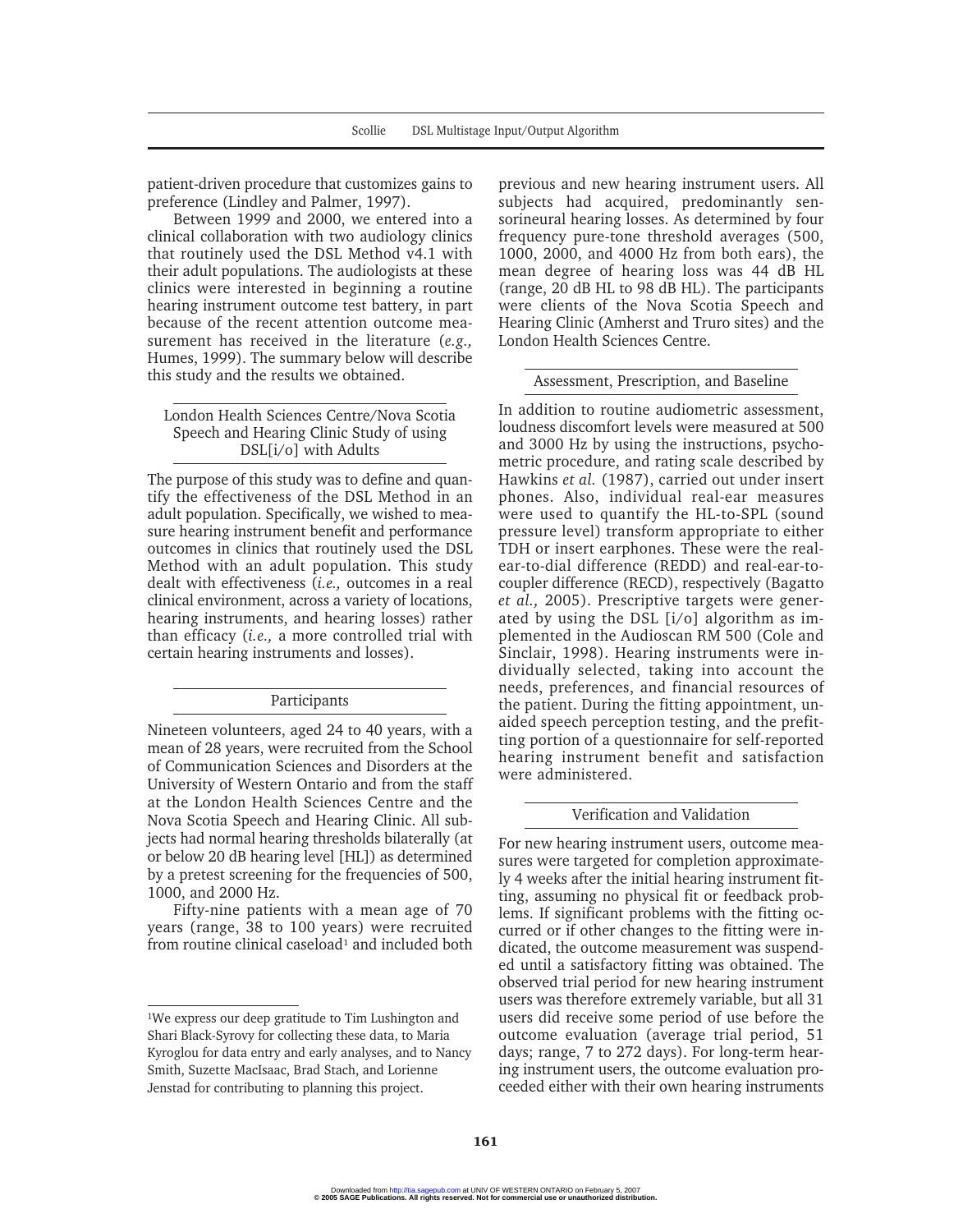in 8 or after provision of replacement hearing instruments in 20 (average trial period, 53 days; range, 0 to 164 days). The frequency response and maximum output were verified by using either 2-cc-coupler simulations of ear canal levels (Seewald *et al.,* 1999) or by direct measurement of the real-ear aided response (REAR) with the Audioscan RM500. If the hearing instrument fitting was judged to be electroacoustically adequate and the client reported that the fitting was physically comfortable, the audiologist administered a test battery of outcome measures, as follows:

- 1. *Speech recognition in noise* was measured with the Speech-in-Noise test developed by Etymotic Research (Killion, 1997; Villchur, 1993; Killion and Villchur, 1993). The test evaluates speech recognition across four different S/N ratios: 15 dB, 10 dB, 5 dB, and 0 dB, at two presentation levels, 83 dB SPL (70 dB HL) and 53 dB SPL (40 dB HL), with 20 sentences in test level. Five key words were scored per sentence, for a total of 25 words per signal-to-noise ratio and 100 words per test level. The test manual recommends comparison of aided and unaided scores at the 50%-correct point to estimate aided benefit.
- 2. *Aided loudness judgments* were obtained using the Contour instructions and rating scale (Cox *et al.,* 1997; Cox and Gray, 2001) administered in the sound field (see Table 1). The stimulus was the Rainbow passage (QMass CD) at 53, 70, and 83 dB SPL, presented at 1 meter, 0° azimuth. The three levels of speech were digitally filtered to approximate the presumed input

| Rating         | Descriptor                     |
|----------------|--------------------------------|
| 7              | Uncomfortably Loud             |
| 6              | Loud, but okay                 |
| 5              | Comfortable, but slightly loud |
| 4              | Comfortable                    |
| 3              | Comfortable, but slightly soft |
| $\mathfrak{D}$ | Soft                           |
| 1              | Very Soft                      |
|                |                                |

Table 1. Rating Scale for the Contour Test of Loudness Perception



Figure 1. Stimulus levels used for loudness ratings of passages of speech. Calibration targets for three overall levels of speech are shown: soft speech (53 dB SPL,  $\bigcirc$ ), average speech (70 dB SPL, +), and loud speech (83 dB SPL,  $\blacklozenge$ ), all referred to the free field (FF). The measured 1/3-octave band spectra at each overall level are shown by the solid lines.

levels and shapes for soft speech (53 dB SPL), average conversational speech (70 dB SPL), and loud speech (83 dB SPL). The measured spectra are shown against these calibration targets in Figure 1.

3. *Self-reported hearing instrument benefit and satisfaction* measures were obtained using the Client Oriented Scale of Improvement (Dillon *et al.,* 1997). Evaluation was made for three to five listening situations nominated and ranked in importance by the client during the hearing instrument evaluation. After verification, clients rated the degree of change (*e.g.,* "worse" to "much better") and final performance ability (*e.g.,* "hardly ever" to "almost always") for each situation.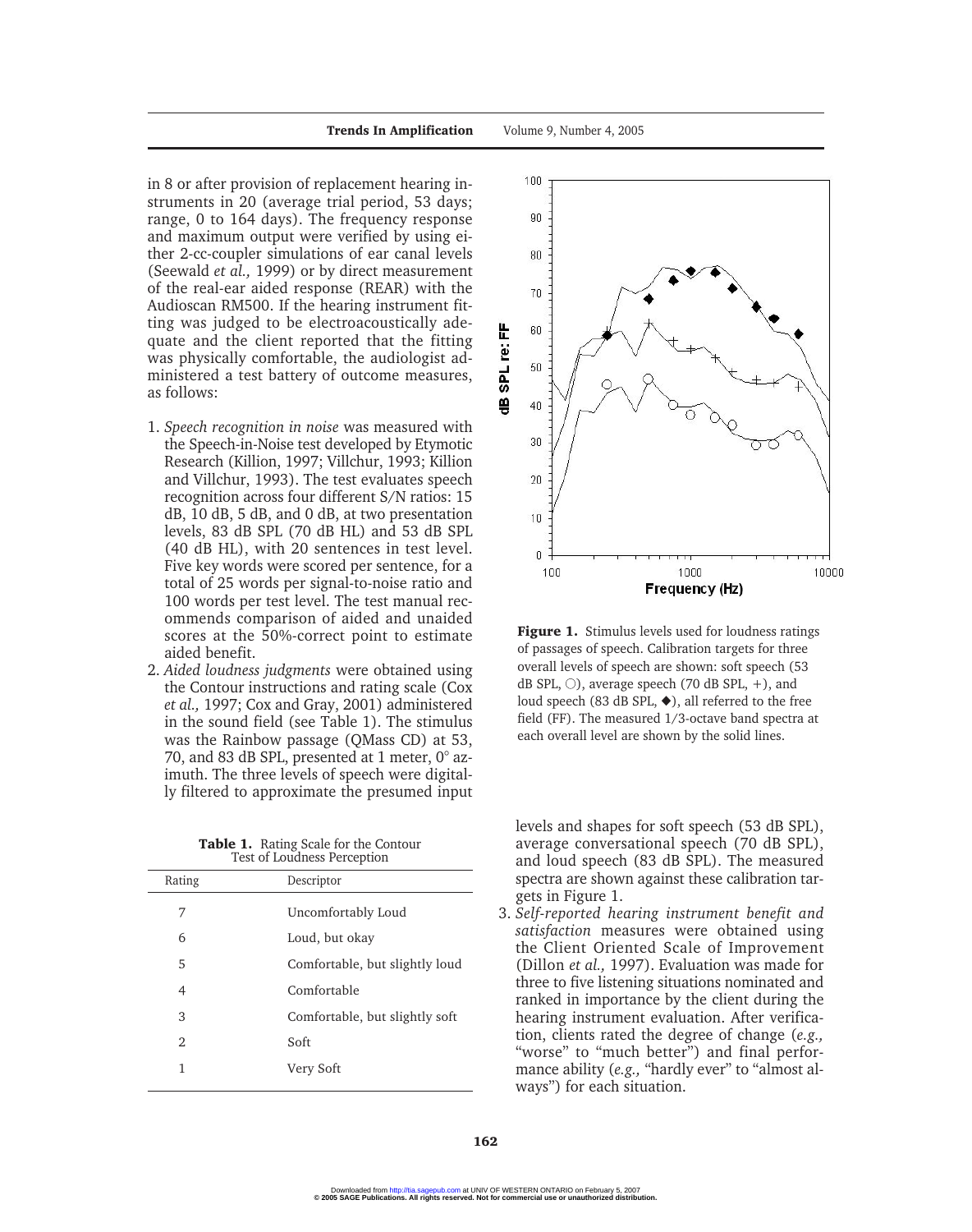#### Results of Verification Measures

Hearing instrument fittings were verified using an Audioscan RM500 probe microphone system. Responses for both speech-level measures and maximum output were evaluated to determine (1) the bandwidth over which the DSL target was met for speech-weighted inputs with an overall level of 70 dB (quantified using either the Swept signal and/or the Dynamic signal), and (2) the difference between the peak of the maximum power output response and the predicted or measured loudness discomfort levels for that ear.

At the final fitting, 85% of measured maximum power output responses had peaks that were no higher than  $+3$  dB above the loudness discomfort level at the nearest frequency, indicating that the maximum output of the hearing instruments had been set to target in most of the fittings. The remaining 15% of the fittings exceeded the  $+3$  dB limit, typically only at the peak of the maximum power output response. In all of these cases, the fitting had used predicted loudness discomfort levels. No fittings exceeded measured loudness discomfort levels, which were typically higher than the predicted values.

Speech-level measures of frequency response were evaluated to determine the bandwidth over which the DSL targets were met to within  $\pm$  5 dB. The fit to within the  $\pm$ 5 dB range was visually assessed from printed verification records generated by the Audioscan RM500, and coded to the nearest audiometric frequency.<sup>2</sup> The observed limits of fit to targets are displayed by the puretone average hearing level of the fitted ear in Figure 2. The lower limit of the fit to targets was 250 to 500 Hz in 93% of fittings. The upper limit of fit to targets was at or above 3000 Hz in 63%



Figure 2. Observed limits of fit to targets for 89 ears in a clinical study using DSL with adult hearing instrument users. The highest and lowest audiometric frequencies that were within 5 dB of target are shown against the average hearing level of the fitted ear. Target reference was the DSL 4.1 target for speech-level inputs at 70 dB SPL. PTA = pure-tone average.

<sup>2</sup>Although a finer scale for indexing fit to targets would have been desirable, it would also have been difficult to achieve consistently given the small size of the verification printouts.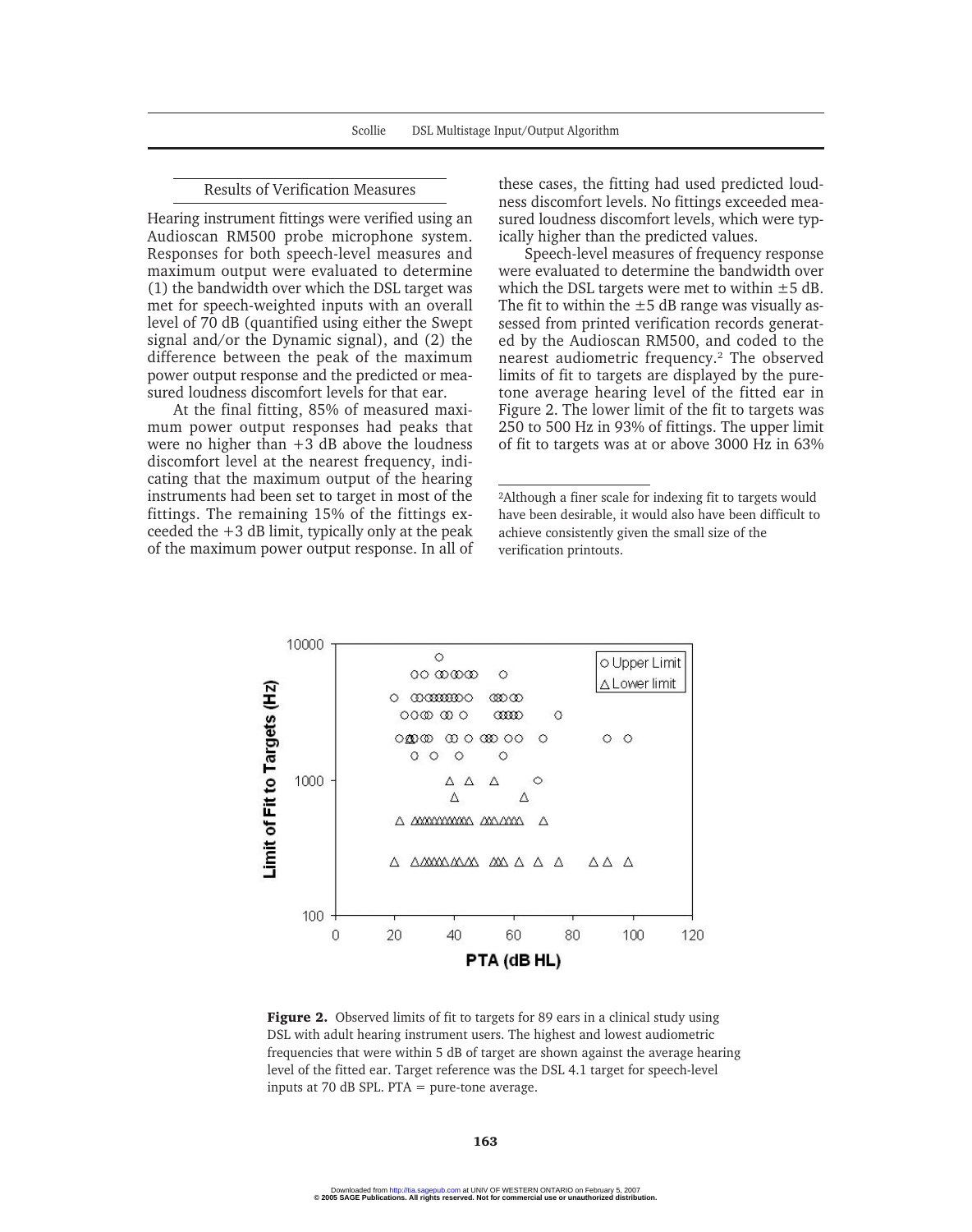of fittings. Excluding ears with severe-to-profound losses (pure-tone average exceeding 71 dB HL) and sloping (exceeding 35 dB between 3000 and 500 Hz) or reverse sloping losses (5 dB or less, same range), 75% of the remaining 36 ears had upper bandwidth limits at or above 3000 Hz. The remaining fittings had been adjusted away from target because of (1) user preference (4 ears), (2) feedback (3 ears), (3) occlusion effect (1 ear), or (4) gain limitations in the fitted devices (5 ears). In these cases, the gain was generally reduced either in restricted frequency regions (for occlusion or feedback) or across frequencies (for user preference). Reductions were on the order of 10 dB.

These findings suggest that many adult users with lesser degrees of hearing loss were fitted with hearing instruments that closely approximated the DSL target. More severe and more sloping losses were more difficult to fit, however, and other users were underfitted according to user preference. Furthermore, fittings above the DSL target were not observed, and informal visual inspection of the verification data suggested that many fittings within the  $\pm$ 5 dB fitting range were in fact slightly under target in most cases. These findings may suggest that the clinicians in this study used the DSL v4.1 target as a maximum fitting level rather than fitting both above and below the target levels.

#### Aided Loudness Measures Results

Aided loudness ratings for normally hearing listeners and the hearing instrument users in this study are shown in Figure 3. The mean and 95% confidence interval (CI) for the normally hearing listeners are plotted as a solid line. The mean aided loudness ratings from the hearing instrument users are shown by the circles, with the 95% CI shown by the vertical bars. Most of the hearing instrument users had aided loudness ratings that were within the normal range. On average, the aided loudness ratings for the hearing instrument wearers were slightly below the average normal loudness ratings. The differential effects of linear



Figure 3. Aided loudness ratings for both normally hearing listeners and hearing instrument users. The mean and the  $\pm$  2 standard deviation range for the normally hearing listeners are plotted as solid lines. The mean aided loudness ratings ( $\bullet$ ) from the hearing instrument users are shown, along with the  $\pm$  2 standard deviation range (vertical bars). Most hearing instrument users had aided loudness ratings that were within the normal range. See Table 1 for category descriptors.  $FF = free field$ .

#### 164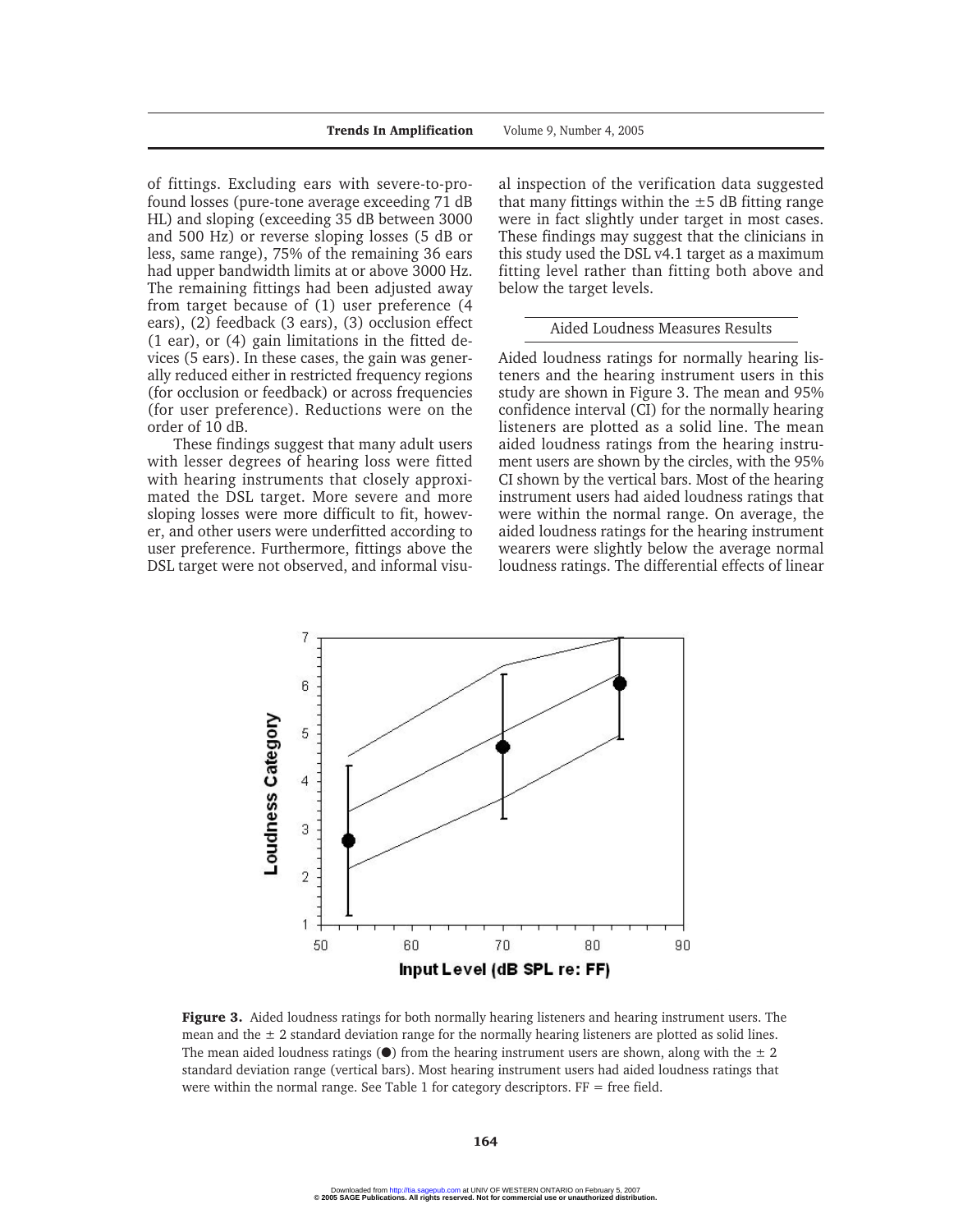versus compression processing could not be evaluated in this sample because most of the hearing instrument users wore hearing instruments with compression processing.

Regardless of circuit type, 88% of the listeners rated the 70 dB SPL speech signal in the comfortable range (*i.e.,* somewhere between comfortable but slightly soft, and comfortable but slightly loud). Of the remaining listeners, one rated it as "soft" and four as "loud but OK." The "loud but OK" rating for 70 dB SPL speech was also observed in five of the normally hearing listeners,

so it is difficult to determine whether such a rating should be deemed acceptable or unacceptable on an individual basis. Overall, most of the hearing instrument users rated the 70 dB SPL speech within the comfortable range.

#### Speech Recognition Measures Results

The results obtained from the speech-in-noise test of hearing impaired listeners are shown in Figure 4 vs the performance obtained from normally hearing listeners. The average aided and unaided



Figure 4. Unaided (Panel A) vs Aided (Panel B) results obtained from the speech-in-noise (SIN) test of hearing impaired listeners. Mean performance is shown (■) along with the 95% confidence interval (vertical bars). The performance of a sample of normally hearing listeners is also shown (95% confidence interval, solid lines).

#### 165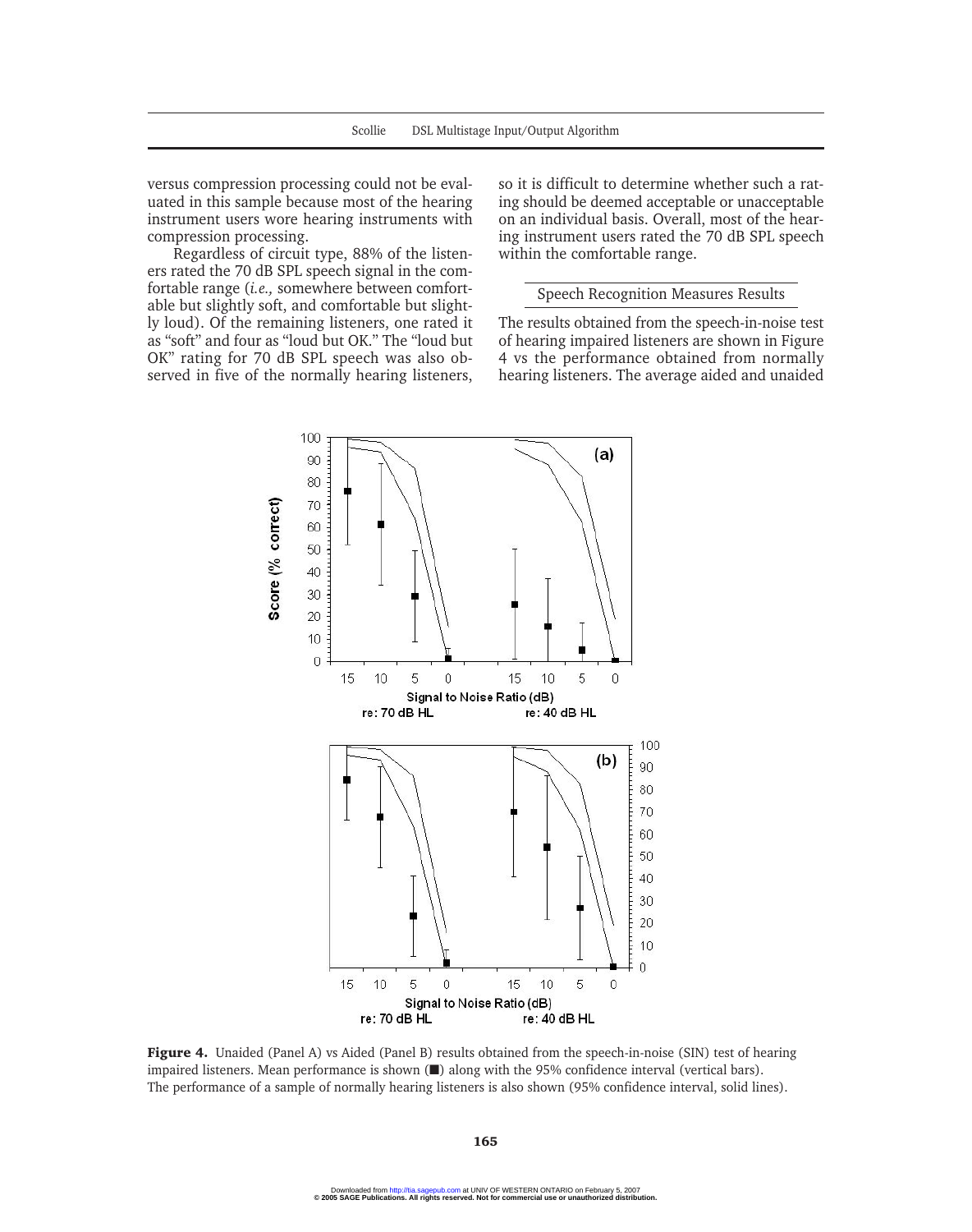speech recognition performance is poorer than was observed in normally hearing listeners for both low-level and high-level speech and for both aided and unaided listening. Some high-performing participants were able to achieve normal or near-normal performance levels, and scores are generally higher in the aided condition.

The raw scores for each listener were used to determine the 50%-correct point, in dB signal-tonoise-ratio (SNR), for each listener. This point is considered the speech reception threshold for sentences (Nilsson *et al.,* 1994). In some cases, the test range of the speech-in-noise material did not encompass the listener's the speech reception threshold for sentences and a linear extrapolation was used to determine the SNR at which they may have scored 50% correct. The differences between the unaided and aided the speech reception threshold for sentences for each listener were derived to estimate aided benefit. Results revealed average benefit of 1.9 dB SNR (standard deviation, 8 dB) in the loud condition and 15.4 dB SNR in the soft condition (standard deviation, 11 dB). The extrapolation may have overestimated true benefit in some cases. However, a benefit

of approximately 10 dB SNR occurred at the 25% performance point for the low-level condition, without extrapolation. Regardless of the exact degree of benefit, these results generally agree with the expected profile of benefit for hearing instrument fittings for this test, in that scores for the loud speech condition should not be made worse, whereas scores for the soft speech condition should improve significantly (Killion, 1997).

#### Self-Reported Benefit and Performance Results

The listening or communication situations nominated by the patients in this study are shown in Figure 5, sorted by the number of patients who nominated each as being targeted for improvement with hearing instrument fitting. The three most commonly identified situations were conversation with a small number of people (in quiet and in noise) and being able to hear the television or radio at a normal volume. The improvement scores obtained from this sample of hearing instrument users are shown in Figure 6. Results are shown for the self-nominated communication situations, in order of situation priority as well as



Figure 5. Listening and communication situations nominated by adult hearing instrument users as priorities for hearing instrument fitting on the Client Oriented Scale of Improvement.

#### 166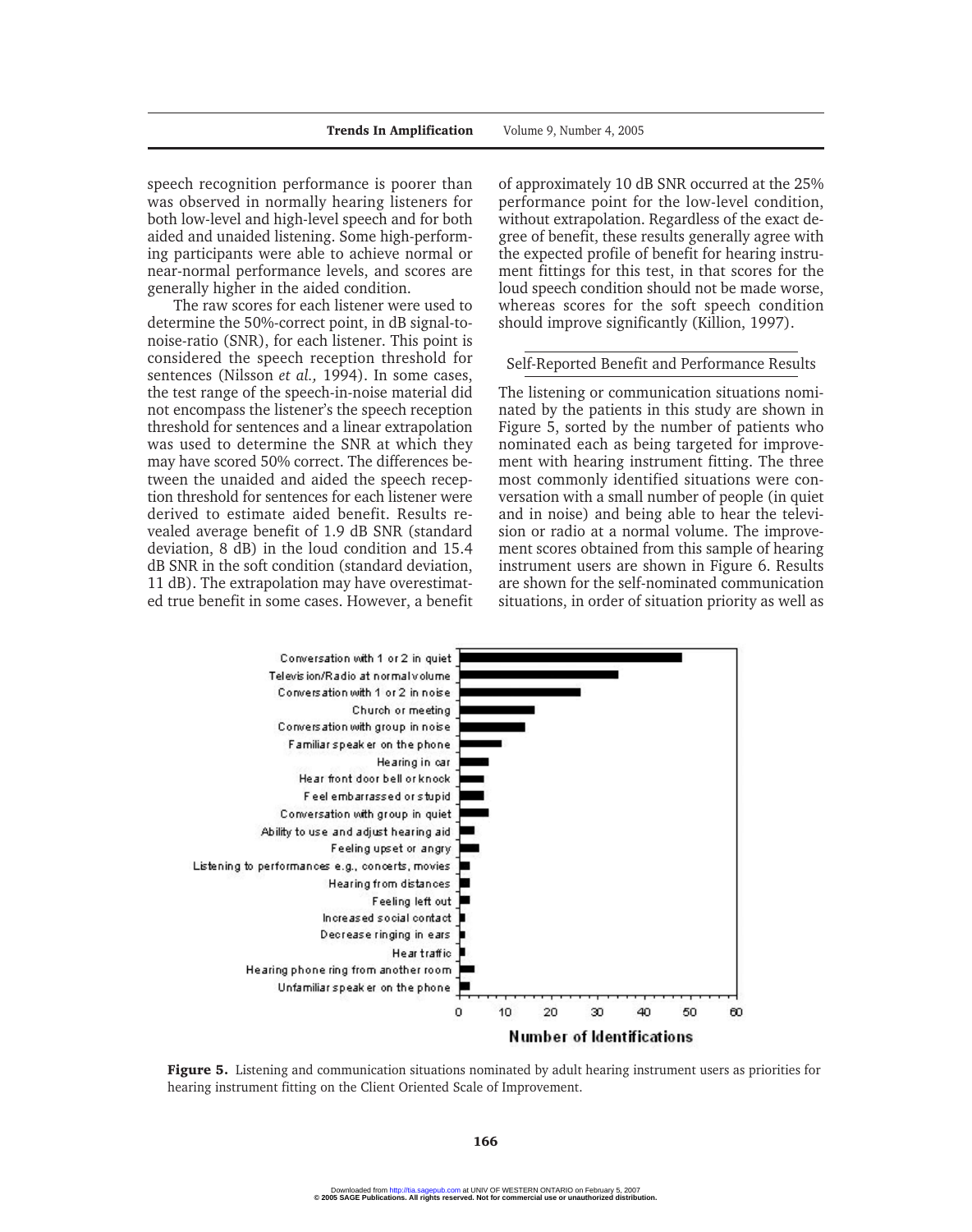

Figure 6. Results of the Client Oriented Scale of Improvement for a sample of adult hearing instrument users fitted using the DSL Method. Panel A shows Degree of Change scores. Panel B shows Final Ability scores. Each bar indicates the number of respondents indicating a given outcome rating. Results are shown for the self-nominated communication situations, in order of situation priority, as well as the average rating across situations for each listener.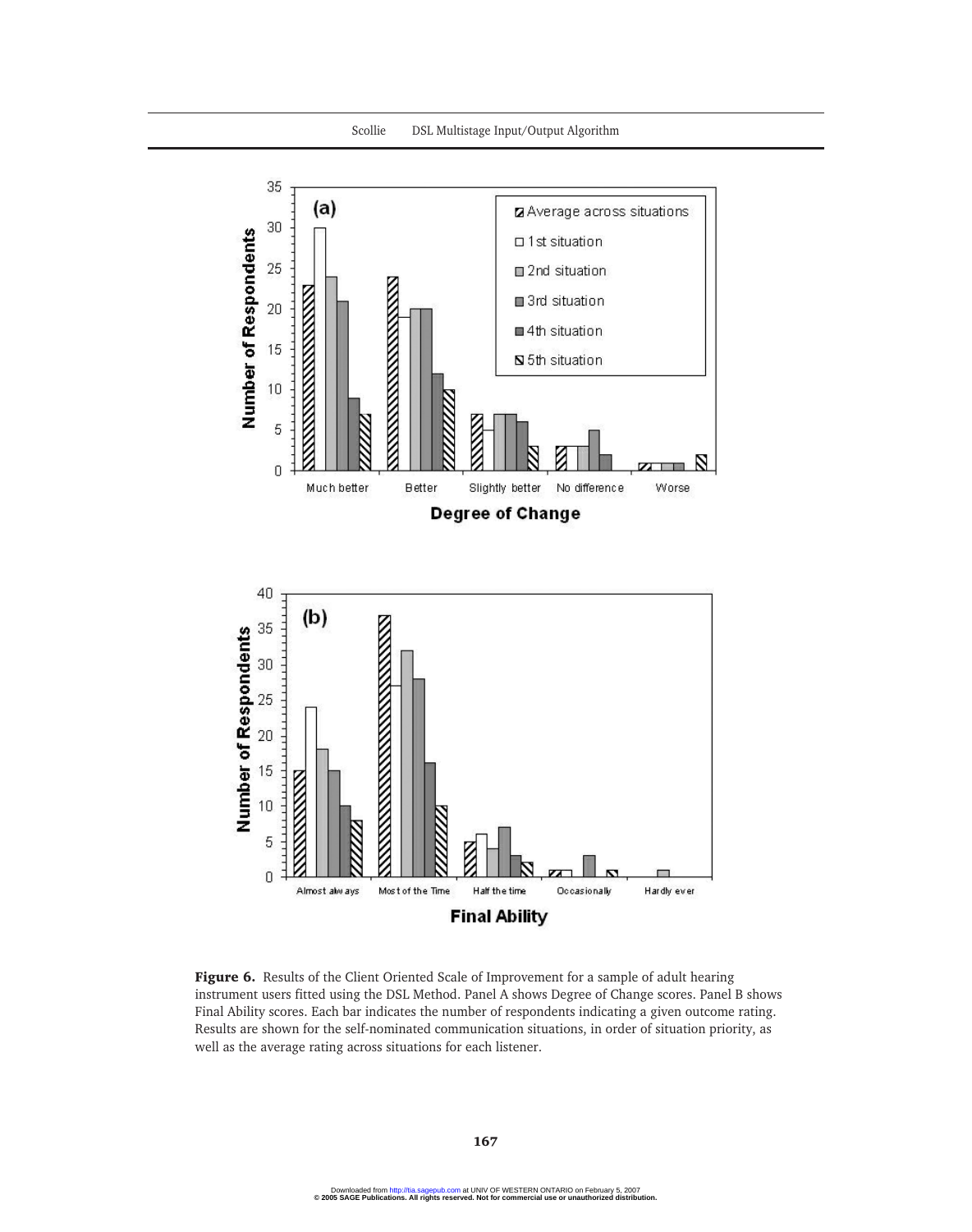the average rating across situations for each listener. Two score types are shown: (1) degree of change, which estimates hearing instrument benefit; and (2) final ability, which estimates hearing instrument performance. In both measures, a higher number indicates a more successful outcome. The average degree of change was 4.1, corresponding to a rating of "better." Similarly, the mean final listening ability was 4.2, which falls between ratings of "most of the time" and "almost always." The 95% CI around the final ability scores ranged from 3.1 to 5, indicating that most of the hearing instrument users in this sample were able to function in high-priority listening situations at least half of the time. Furthermore, results indicate that the largest mean Client Oriented Scale of Improvement scores were in situations of listening in quiet, listening to the television or radio, and in conversation in a group with noise in the background.

#### Summary and Implications

The results of this study indicate that the DSL[i/o] prescription and associated clinical procedures provided good functional hearing outcomes for this group of patients. However, some patients did require gain reductions to achieve a comfortable and preferred listening level from their hearing instruments. Most fittings were between 5 dB under target and the target itself. No fittings reported an increase in gain over the DSLprescribed level. Most patients in this study had normalized loudness ratings, but a small number had excessive loudness for high-level inputs. Speech recognition scores and subjective ratings of benefit and performance tended to be high and in accordance with expectations for hearing instrument outcome. This is generally in agreement with the literature on the application of the DSL Method with the adult population. The pattern of gain adjustment, however, may indicate that a modification to the DSL Method is required if it is to be applied to adults with acquired hearing loss without routine gain reduction by the clinician.

# Do Adults and Children Have Different Listening Requirements?

The two previous sections describe research that may seem to be in conflict. Studies of children indicate that the amplification levels prescribed by DSL may be appropriate or acceptable, but studies with adults indicate that the DSL 4.1 levels may exceed required or preferred levels, or both. This raises an obvious question: do children and adults have different listening requirements and preferences?

Studies of infant speech discrimination have shown that normally hearing infants aged 7 to 10 months old require greater stimulus levels than are required by adults to discriminate between speech sounds in quiet and in noise (Nozza, 1987; Nozza *et al.,* 1990; Nozza, Miller *et al.,* 1991; Nozza, Rossman, and Bond, 1991). Similarly, children with normal hearing require a greater signal intensity than adults to reach maximal speech recognition performance (Elliott *et al.,* 1979; Elliot and Katz, 1980; Neuman and Hochberg, 1982; Nabelek and Robinson, 1982; Nittrouer and Boothroyd, 1990). Normally hearing children also require higher signal-to-noise ratios to reach maximal performance scores when identifying sentences or consonants in noise (Elliot *et al.,* 1979; Fallon *et al.,* 2002; Scollie, in review) or a broader bandwidth when identifying high-frequency fricatives (Kortekaas and Stelmachowicz, 2000). Loudness growth comparisons between normally hearing children and adults indicate that children require a 7-dB higher input to reach the same loudness level (Serpanos and Gravel, 2000).

Children with hearing impairment have also been studied to determine the role of age-related performance. Gravel *et al.* (1999) evaluated aided sentence discrimination in noise with a group of children with hearing losses. Children with lower language scores needed higher signal-to-noise ratios to correctly repeat sentences in noise than did children with higher (more mature) language-age scores.

Children with hearing losses have different speech signal requirements than their agematched peers with normal hearing, even when listening to amplified signals. Studies comparing children with normal and impaired hearing have shown age-related interactions with level, bandwidth, and sensation level in the perception of fricatives or the use of semantic context in recognizing words (Pittman and Stelmachowicz, 2000; Stelmachowicz *et al.,* 2000; Stelmachowicz *et al.,* 2001). One recent study demonstrated that children with normal hearing or children with hearing impairment require a higher Speech Intelligibility Index (American National Standards Institute, 1997) to achieve adult-like performance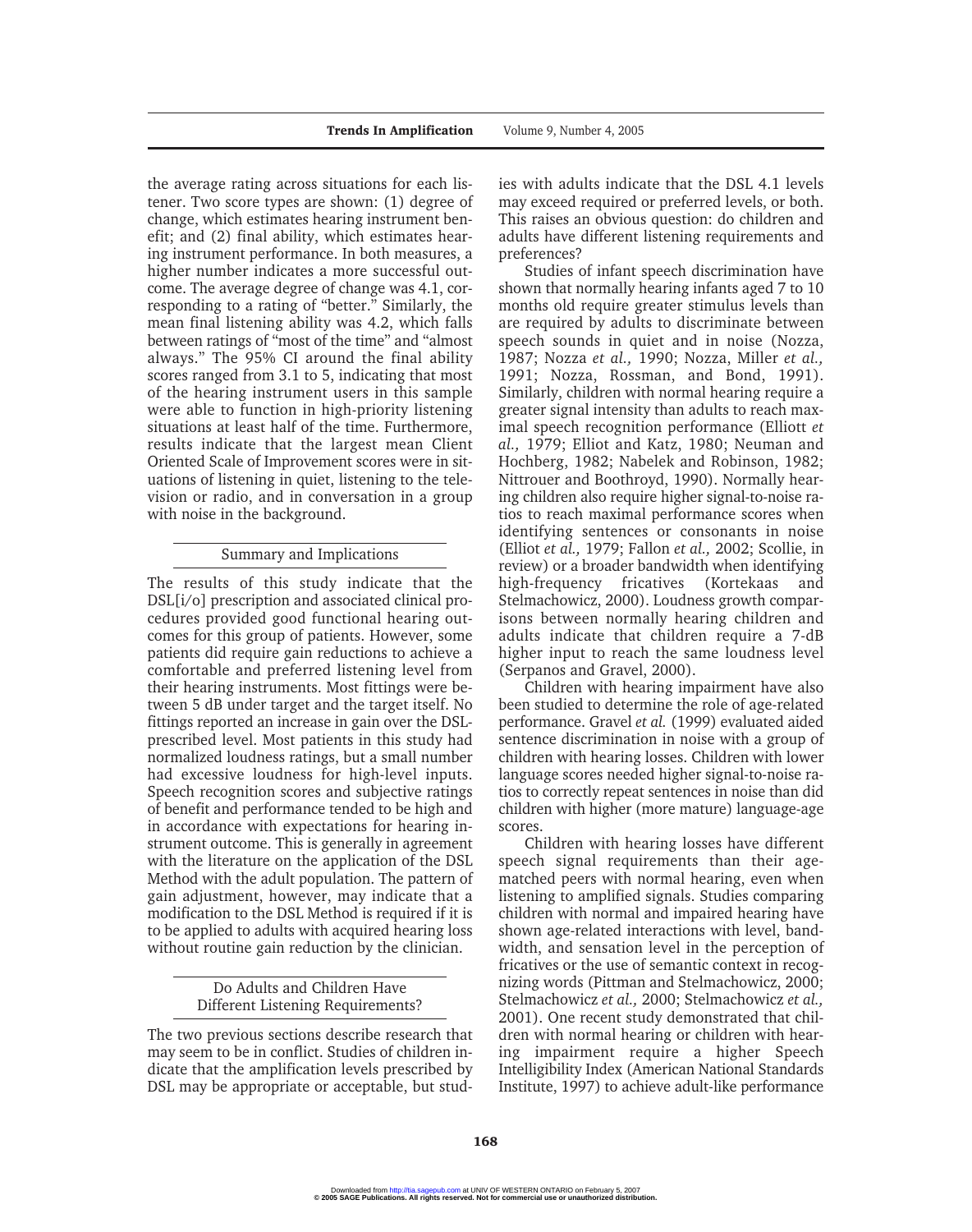levels (Scollie, in review). In clinical practice, children's needs may lead experienced clinicians to adjust children's hearing instruments to provide more gain than what would be used by adults. Snik and Hombergen (1993) compared the use gains from a sample of 95 children (2 to 12 years) and 40 adults (18 to 77 years). Linear regression analysis indicated that the children used 5 to 7 dB more gain than was used by the adults.

If we can accept that children require a greater acoustic signal level than is required by adults, we may reasonably ask why this is. Some investigations indicate that children's phonemic development and other aspects of auditory processing continue to mature throughout the early school years. For example, Hnath-Chisholm *et al.* (1998) tested normally hearing children's perception of phonologic contrasts using a three-interval forced choice procedure. They found a strong age-related effect, with rapid improvement between ages 5 and 7 years, that plateaued by age 12. Blamey *et al.* (2001) studied a large cohort of children with congenital sensorineural hearing loss. Their results indicate that audio-visual sentence recognition skills mature rapidly to a language age of 7 years, after which a gradual plateau occurs.

Comparisons of the Hnath-Chisholm *et al.* (1998) data with those reported by Nittrouer and Boothroyd (1990) indicate that although different speech tasks may have differently *sloped* agerelated increase in performance, the *specific ages* at which changes occur seem relatively constant across studies (Boothroyd, 1997). Moreover, the changes do not seem attributable simply to poor task performance, as error patterns vary with specific distinctive features by age, rather than the more random pattern that would be expected of attentional causes of the age-related trends. This suggests a fundamental immaturity of the auditory or phonologic system, or both, that does not mature until approximately age 12 years, a pattern that is generally consistent with that reported in the developmental psychoacoustics literature for nonspeech auditory perception (Wightman and Allen, 1992; Allen and Wightman, 1994; Allen and Bond, 1997; Allen *et al.,* 1998).

This theory finds support in developmental studies of speech perception and production. For example, although children perform more poorly in noise, they make effective use of contextual cues to aid their understanding of speech in noisy environments. In a recent study, normally hearing

5 year olds, 9 year olds, and adults were asked to repeat the last word of a sentence in a background of noise that was adjusted to allow for similar performance across the age groups (Fallon *et al.,* 2002). All age groups demonstrated similar degrees of improvement when listening to context-rich vs low-context sentences. This indicates that children as young as 5 years of age make good use of semantic context when they are provided with audible speech at an age-appropriate signal-to-noise ratio. Similarly, the developmental weighting shift hypothesis proposes a specific developmental course, spanning ages 3.5 to 7.5 years, in which a normally hearing child refines his or her perception and production of phonemes (Nittrouer, 2002). In the early stages, the child attends to and produces speech patterns that correspond to large movements of the vocal tract. Further development involves the child integrating the use of multiple, subtle acoustic cues. This corresponds developmentally to improvements in the clarity of pronunciation between ages 3 and 8 years.

In summary, not only do children with hearing loss seem to require higher signal levels relative to adults, these trends seem to relate well to the general literature on speech and language development. However, most of the literature has been obtained using tests of speech recognition. It is less clear how these findings relate to the listening *preferences* of children vs adults. This may be important: if the listening levels required by children are not preferred, or if the preferences of children and adults are similar despite differing performance requirements, the application of the adult-child differences in hearing instrument prescription would be extremely unclear. The following section reports a comparative study of the preferred listening levels of children and two groups of adults (experienced vs inexperienced hearing instrument users).

The Laurnagaray and Seewald Study of Adult/Child Preferred Listening Levels

This study aimed to determine whether the preferred listening level (PLL) differs between adults and children who use hearing instruments and whether adult PLLs differ between new and experienced adult users. A second purpose was to compare measured PLLs to the DSL v4.1 recommended listening level (RLL). It was hypothesized that PLLs would be greater for children and for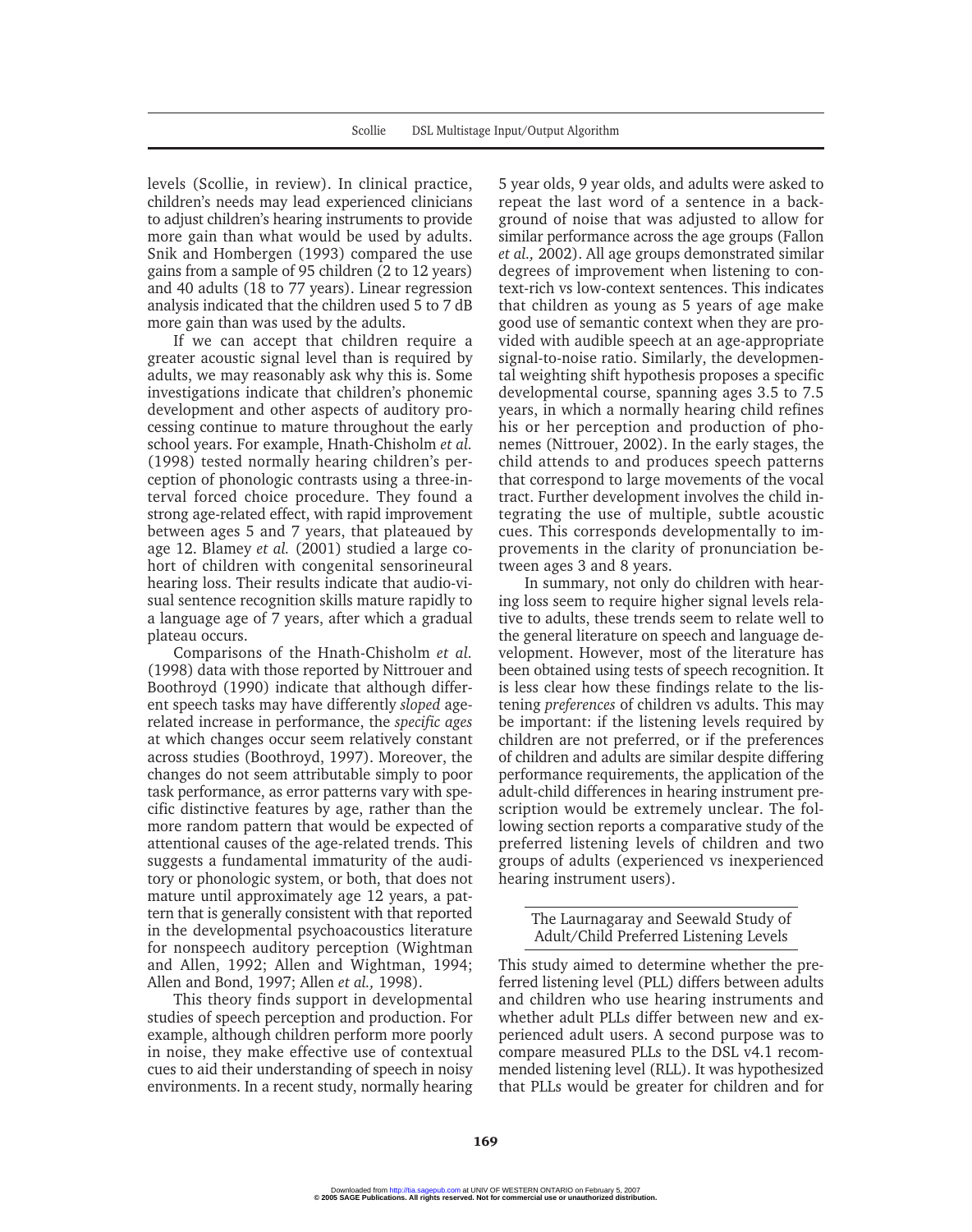adults with hearing instrument experience, and that both of these groups would have PLLs closer to the DSL 4.1 RLL compared with the adult new user group.

#### Participants

All participants received a standard audiometric test battery including otoscopy, tympanometry, air and bone conduction audiometry, and case history. In addition, each subject's RECD was measured by using either a foam tip (for custom hearing instrument wearers) or personal earmold (for behind-the-ear wearers [BTE]). Audiometry was conducted by using the same coupling methods to facilitate conversion of HL thresholds into ear canal sound pressure levels.

Participants were evaluated during routine clinical appointments in which the preferred listening level was determined as a routine post-fitting outcome measure. Patients were included in the study if they did not exhibit conductive hearing loss, as determined by air versus bone conduction audiometry and tympanometry and if they were able to independently manipulate the volume controls of their hearing instrument(s). The study cohort comprised 72 patients in three groups: (1) 24 children who were full-time hearing instrument users (14 boys, 10 girls; 8 to 18 years old; mean age, 12.5 years), (2) 24 experienced adult hearing instrument users (11 men,

13 women; 30 to 78 years old; mean age, 62 years); (3) 24 new adult hearing instrument users (12 men, 12 women; 35 to 79 years old; mean age, 61 years). The degree of hearing loss was moderate to severe, based on pure-tone averages. The average and range of hearing losses by frequency for each subject group are shown in Table 2.

#### Prescription and Hearing Instrument Fitting

Prescriptive targets were calculated according to the DSL[i/o] algorithm (Cornelisse *et al.,* 1995), as implemented in DSL 4.1 for Windows software (Seewald *et al.,* 1997). Targets were generated for 2-cc coupler gain for a 60-dB speech-weighted signal, and 2-cc sound pressure level for a 90-dB pure-tone signal. Hearing instrument selection was done according to client need, financial resources, and/or currently used hearing instrument (*e.g.,* previous hearing instrument users). Accordingly, the participants had a variety of linear and nonlinear devices in analog and digital formats. Most participants used BTE instruments  $(n = 53)$ , and the rest used in-the-ear (ITE)  $(n = 53)$ 9) or completely-in-the-canal (CIC)  $(n = 10)$ hearing instruments in the test ear.

Hearing instruments were adjusted to meet the prescribed frequency response and outputlimiting characteristic as closely as possible, based on 2-cc measures of gain and OSPL-90. The vol-

|                           |         | Frequency (Hz) |     |      |      |      |      |  |
|---------------------------|---------|----------------|-----|------|------|------|------|--|
|                           |         | 250            | 500 | 1000 | 2000 | 4000 | 8000 |  |
| Children                  | Average | 50             | 54  | 59   | 62   | 65   | 64   |  |
|                           | Minimum | 15             | 20  | 20   | 30   | 25   | 20   |  |
|                           | Maximum | 85             | 90  | 90   | 90   | 95   | 100  |  |
| <b>Experienced Adults</b> | Average | 37             | 40  | 46   | 55   | 60   | 70   |  |
|                           | Minimum | 20             | 20  | 20   | 40   | 45   | 45   |  |
|                           | Maximum | 70             | 65  | 65   | 70   | 70   | 100  |  |
| New Adults                | Average | 39             | 42  | 46   | 54   | 64   | 69   |  |
|                           | Minimum | 10             | 15  | 25   | 35   | 35   | 35   |  |
|                           | Maximum | 70             | 70  | 70   | 70   | 80   | 95   |  |

Table 2. Average, Maximum, and Minimum Hearing Threshold Levels by Frequency for Three Groups of Participants in a Study of Preferred Listening Levels of Hearing Instrument Users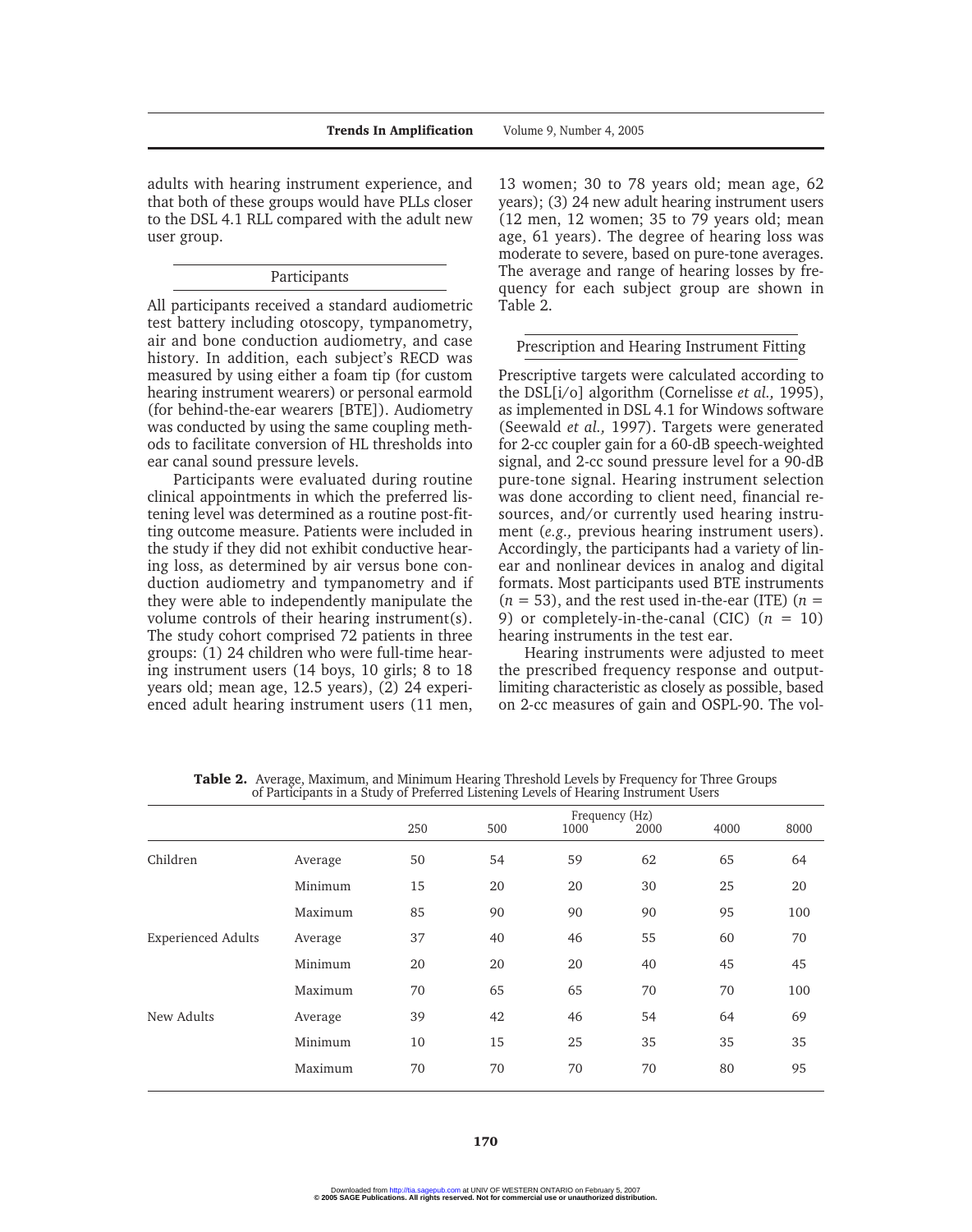ume control setting that most closely matched the targets was noted and provided to each participant and/or caregiver as a recommended use setting. Hearing instruments were adjusted to meet DSL targets for both new and previous hearing instrument users, for both adults and children. To facilitate the evaluation of the preferred listening level (and comparison to previous studies), the 2 cc gain level at 2000 Hz was measured using a Fonix FP-40 and was noted as a marker of the recommended listening level (RLL). New hearing instrument users were given a 15- to 20-day period of hearing instrument use before testing.

#### Preferred Listening Level: Procedure and Results

PLLs were measured in the better-hearing ear of each participant, as determined by the four-frequency pure-tone average (*i.e.,* thresholds at 500, 1000, 2000, 4000 Hz). The contralateral ear was plugged by leaving its hearing instrument in place, but turned off. This monaural measurement of the PLL was chosen to facilitate comparison with previously published comparisons with prescriptive targets (Ching *et al.,* 1997; Scollie *et al.,* 2000). Because the DSL 4.1 targets do not employ a binaural correction, no adjustment to targets was made for binaural vs monaural fittings in this study.

A loudspeaker was located 1 meter away from the test subject at 0° azimuth. Phonetically balanced sentences (developed by J. M. Tato) were routed from a CD player through the audiometer to the loudspeaker at 60 dB(A). Stimulus levels were confirmed with a soundlevel meter (Lutron SL 40001) before testing, using the "slow" setting.

The volume control on the hearing instrument was reduced to minimum and then each subject was asked to adjust the volume control until the talker sounded the best. Once the patient adjusted the volume control to the preferred level, the hearing instrument was removed, taking care not to disturb the volume control position, and the 2-cc coupler gain was measured and noted at 2000 Hz. Each participant completed this trial twice. The average test-retest difference was less than 1 dB for all three groups, and no individual participant varied by more than 6 dB. Experienced adults and children had test-retest differences of 4 dB or less. One-way analysis of variance (ANOVA) indicated no significant group effects for test-retest differences  $(F (2,69) =$ 1.065;  $p = 0.35$ ).

ANOVA on the differences between the PLL and RLL for each subject, by subject group, indicates significant differences between the three groups  $(F(2,69) = 258.2, p = 0.000)$ . Tukey's honestly significant differences test indicated that the three groups differed from one another regarding their agreement between PLL and RLL. Children had PLLs that were closest to the target (or RLL) value with the mean PLL at 2 dB below the DSL v4.1 target. Experienced adults were the next closest, with a mean PLL 9 dB below target. New adult hearing instrument users had the lowest PLLs, which were 11 dB below target on average. In summary, roughly an 8-dB difference in PLL was observed between the adults and children, and PLLs in adults increase by a small but significant amount with hearing instrument use.

Individual PLLs are shown against prescribed gain levels in Figure 7. This figure allows examination of whether the PLL/RLL agreement has any relationship to hearing threshold levels, because higher target levels are due to higher threshold levels. Linear regressions were comput-



Figure 7. Recommended vs preferred listening levels (measured in 2-cc coupler gain at 2000 Hz) for three groups of subjects: children  $\Box$ ), new adult hearing instrument users  $(\Delta)$ , and experienced adult hearing instrument users (●). Regression lines (see text for details) are shown for each subject group, along with a diagonal line at target listening levels.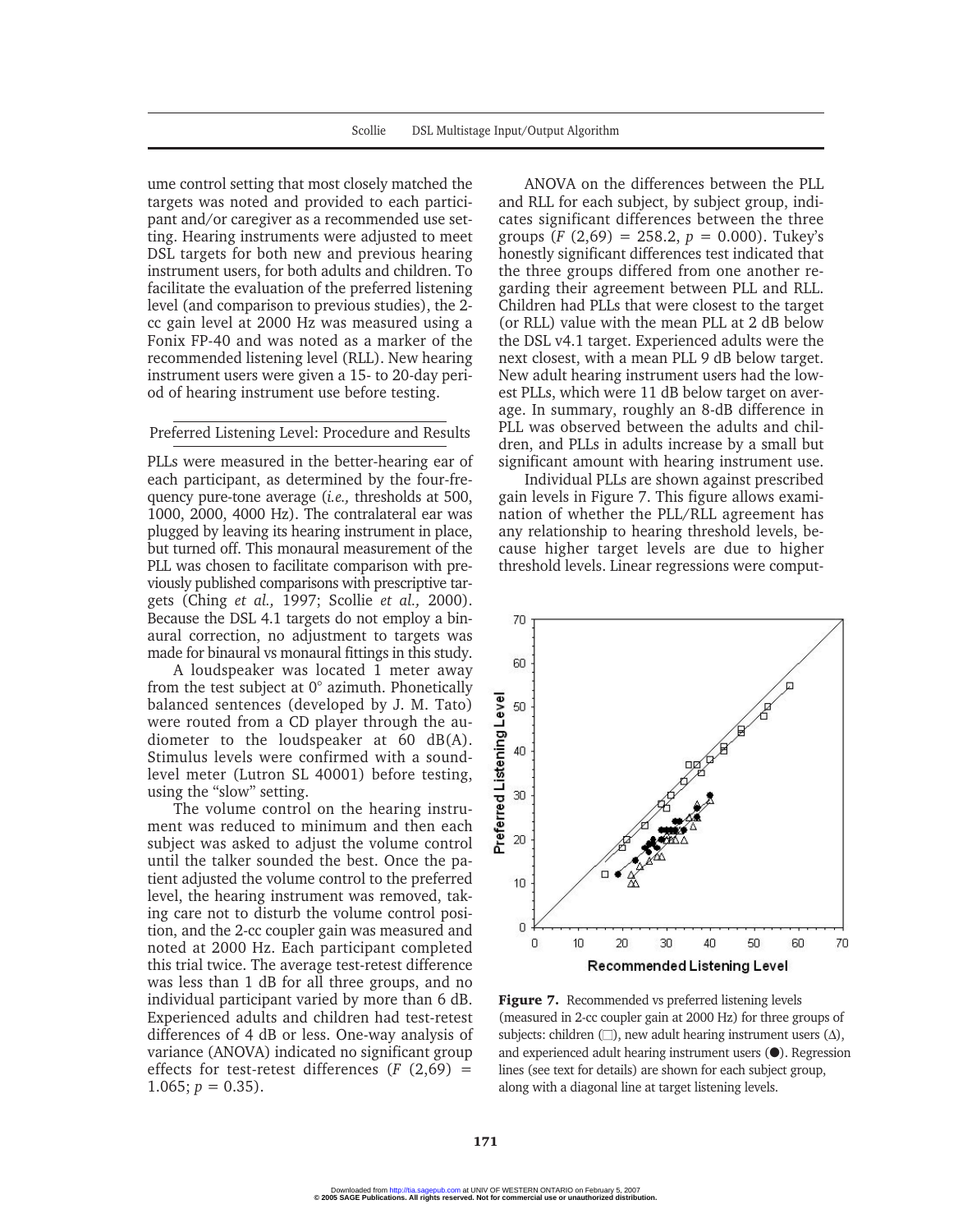ed for each subject group to further examine whether deviation from target was best characterized as a simple offset (*i.e.,* by the y-intercept being greater than zero) or an interaction with target level (*i.e.,* by the slope being significantly different than unity). The resulting regression lines are also shown in Figure 7, with 95% CIs for each coefficient estimate shown in Table 3. Results indicate that the children's PLLs did not deviate significantly from the DSL target, as indicated by CIs for the regression coefficients surrounding zero (for the y-intercept) and unity (for the slope). Results for the experienced adults were somewhat different for the experienced adults, with a y-intercept CI spanning zero but a slope below unity. This finding is consistent with PLLs closer to DSL targets for milder losses. Results for the new adult users indicated a slope CI spanning unity, while the y-intercept was less than zero. This finding is consistent with adult new users requiring a fixed correction to the DSL 4.1 target to reach PLL, regardless of hearing threshold level.

#### Implications for Prescription

This study found significant differences between the new and experienced adult patients' preferences. Some authors have suggested that acclimatization may play a role in determining whether the loudness associated with hearing instrument fitting is acceptable to an adult (Gatehouse, 1993; Turner *et al.,* 1996; Munro and Lutman, 2003), but others argue that acclimatization does not play a role (Keidser and Grant, 2001). Proponents of the acclimatization view would speculate that a new hearing instrument user might prefer a lower listening level than would be attainable after an acclimatization

period. The results of this study support this, although the magnitude of change in the PLL was small (2 dB on average).

The results of this study also indicate that recommended volume control settings from the DSL[i/o] Method closely approximate children's preferred listening levels for speech inputs of 60 dB A. This finding replicates the results reported by Scollie *et al.* (2000). In both this study and the Scollie *et al.* study, the children had worn hearing instruments that had been fitted according to the DSL target and therefore may have acclimatized to this listening level. In contrast, Ching *et al.* (1997) found that children who had worn the NAL-RP prescription had preferred listening levels that were closer to the NAL-RP recommended listening levels.

The contrast between these findings is difficult to interpret for two reasons. First, the studies used different levels of technology, different versions of fitting methods, and different ranges of hearing levels. Second, it is not clear from these findings whether children's preferences are more influenced by prior experience or by a developmental requirement for a higher listening level. The marked difference between the adult and child preferred listening levels in this study may indicate that inherent adult-child differences are an important factor to consider in electroacoustic prescription.

These results also indicate that the DSL[i/o] Method likely overestimates preferred listening levels for adult hearing instrument users, with the greatest overestimation observed for inexperienced adults. These findings may be specific to a 60-dB speech level and do not speak to the listening needs of adults with severe-to-profound hearing loss, as they were not tested in this study. Regardless, these results make clear the concept

| Dy Comparing DSL Target Gain Levels With Preferred Gains of Three Patient Groups |                |                |                |                |                            |                |  |  |
|----------------------------------------------------------------------------------|----------------|----------------|----------------|----------------|----------------------------|----------------|--|--|
|                                                                                  | Children       |                | New Adult      | Users          | Experienced<br>Adult Users |                |  |  |
|                                                                                  | Lower<br>Bound | Upper<br>Bound | Lower<br>Bound | Upper<br>Bound | Lower<br>Bound             | Upper<br>Bound |  |  |
| Y-intercept*                                                                     | 2.47           | 1.65           | $-13.7$        | $-6.87$        | $-5.36$                    | 0.27           |  |  |
| Slope                                                                            | 0.9            | 1.01           | 0.86           | 1.09           | 0.7                        | 0.88           |  |  |
|                                                                                  |                |                |                |                |                            |                |  |  |

Table 3. Confidence Intervals (95%) for Estimates of Regression Coefficients Derived

\*The y-intercept unit is the difference between target and preferred levels.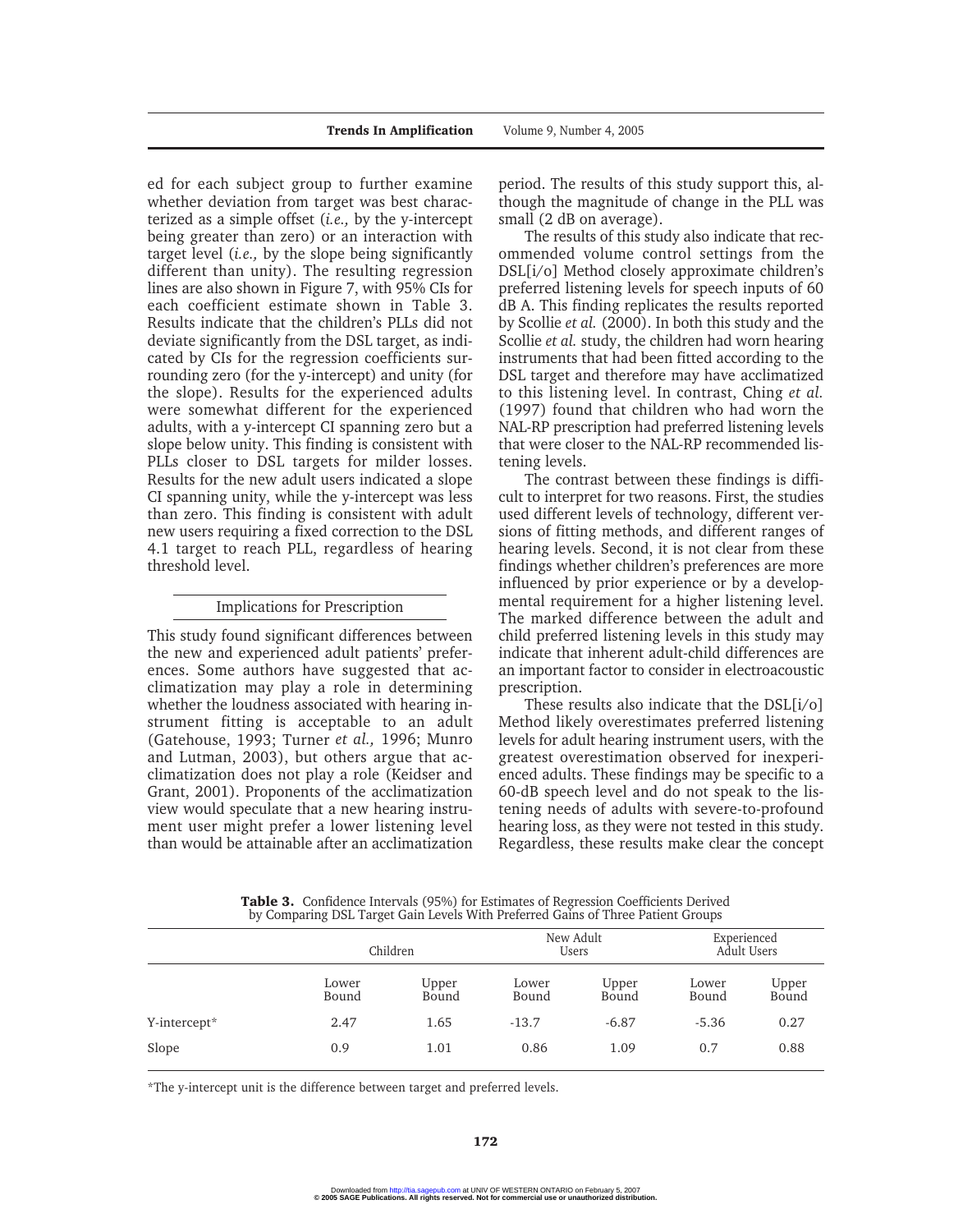that adults and children with hearing loss have distinctly different preferences for listening level in addition to the different listening level requirements for speech recognition performance described above. This finding is perhaps consistent with the under-target trend for at least some adults in the study reported earlier in this chapter and possibly explains some differences between targets generated by more adult-focused prescriptive formulas (*e.g.,* NAL-NL1, CAMFIT) and more pediatric-focused methods (*e.g.,* DSL). A comprehensive prescriptive approach would need to consider that adults and children not only require, but also prefer different listening levels, perhaps by generating different prescriptions based on client age.

# Description of the New Algorithm

Philosophy and Introduction to Version 5.0

The two principles underlying this revision of the DSL [i/o] algorithm are (1) to implement evidence-based revisions and/or additions to the approach described as the DSL  $[i/O]$  v 4.1 algorithm (Cornelisse *et al.,* 1995; Seewald *et al.,* 1997), and (2) to change the scope of computation in the algorithm to support specific hypothesis testing in pediatric hearing instrument research. Goals for DSL v5.0 include:

- avoiding loudness discomfort during hearing instrument use,
- recommending a hearing instrument frequency response that ensures audibility of important acoustic cues in a conversational speech signal as much as possible,
- supporting hearing instrument fitting in early hearing detection and intervention programs,
- recommending compression characteristics that are appropriate for the degree and configuration of the hearing loss, the technology to be fitted, and that attempt to make a wide range of speech inputs available to the listener,
- accommodating the different hearing needs of listeners with congenital versus acquired hearing loss,
- accommodating the different hearing requirements of quiet and noisy listening environments.

The motivation for the first principle is likely familiar to most readers, as it is the general approach—pose an algorithm, evaluate it, revise, and begin again—taken by most authors of prescriptive formulas. This cycle of development and revision has, to date, seen both the DSL and NAL families of prescriptive procedures move through approximately four major revisions along with a greater number of minor ones. In this chapter, we will describe a further collection of such evidencebased revisions in the areas of assessment data, transform data, target mapping, target modification, and targets for clinical verification of hearing instruments using either speech or non-speech test signals. This section of the chapter will focus primarily on target generation, summarizing the status of evidence that motivates each change. Where evidence is limited, we will describe the limitations and suggest directions for future evaluative research.

#### Assessment Data Revisions

As discussed by Bagatto *et al.* (2005), the DSL Method defines assessment data, such as audiometric thresholds, in real-ear sound pressure level so that age-related external ear canal acoustics are removed from the target generation process. Therefore, the main revisions in the area of assessment data were not conceptual in nature, but rather, involved the adoption of new normative data (described by Bagatto *et al.*) and calibration standards. Other changes have included the development of an interpolation routine to address the issue of partial audiometric data and the inclusion of specific corrections for electrophysiologic estimates of infant thresholds. These changes are summarized in the following sections.

#### New Calibration Standards

In DSL 4.1, the audiometric calibration values were compiled from a variety of sources. In DSL v5.0, audiometric calibration data are taken entirely from ANSI (American National Standards Institute, 1996), which is an ISO-harmonized standard. This should facilitate consistent agreement of the internal calculations used by DSL with those used by audiometers, probe microphone measures, and manufacturers' software packages. Two specific decisions were made, given a choice of multiple values within the ANSI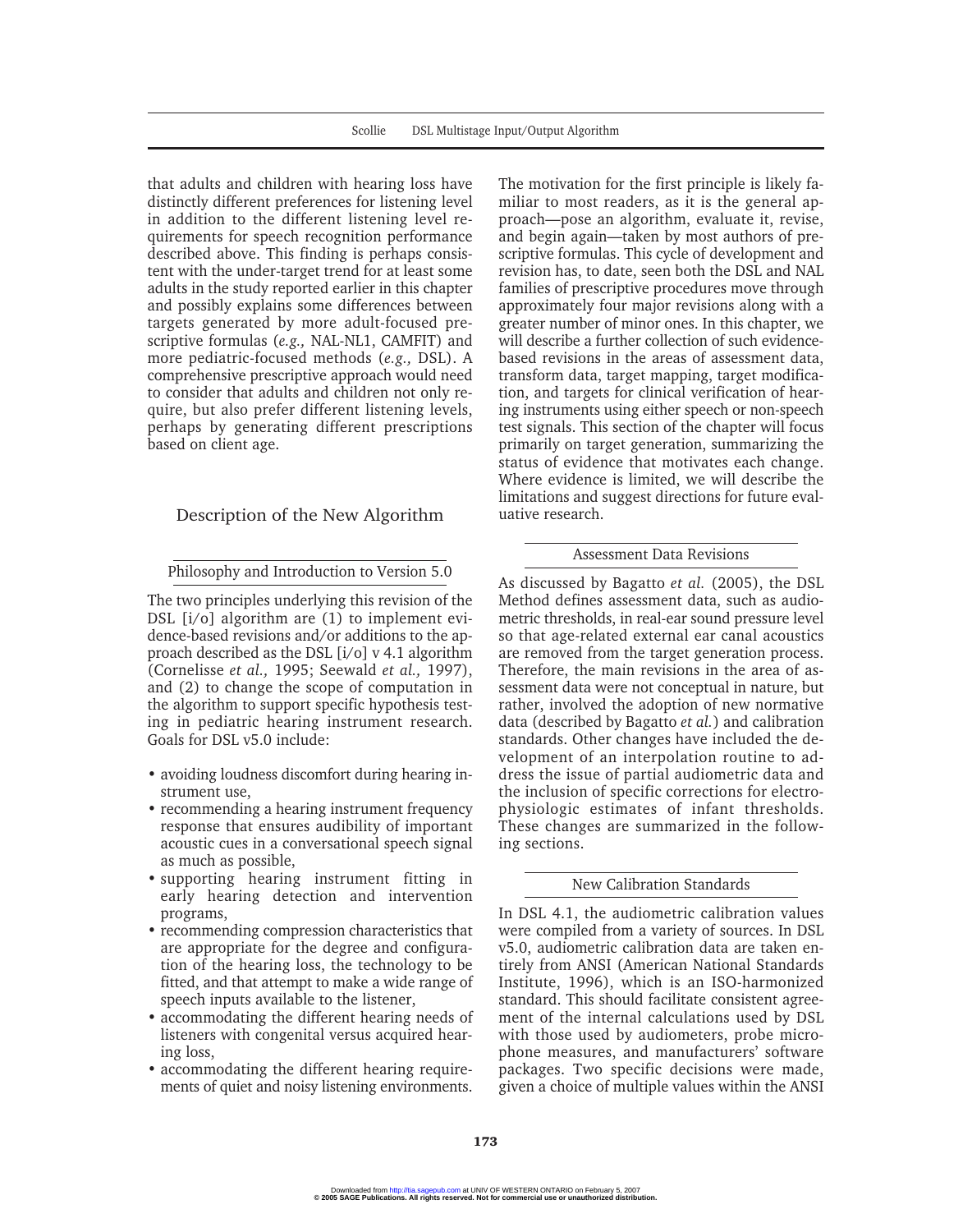1996 S3.6 standard. First, the standard contains more than one reference equivalent threshold sound pressure level (RETSPL) for TDH-series phones to include the 39, 49, and 50 forms of this transducer. The stored data for TDH phones in DSL v5.0 correspond to the TDH-50 values. The remaining TDH calibration options agree closely with these values.

Second, the RETSPL for insert phones is available for a variety of couplers: the HA1 coupler, the HA2 coupler, and an occluded ear simulator (OES; ANSI, 1996). Further, the HA2 coupler described for use in audiometric calibration has a shorter tubing length than is used for coupler measurement of BTE hearing instruments because it does not include the earmold simulator (ANSI, 1996). DSL must derive target values for BTE hearing instruments for infants and children, so this coupler definition difference had to be resolved. We have therefore taken the following steps:3

- the insert phone RETSPL for the occluded ear simulator (OES) defines the normal hearing threshold used in the prescriptive algorithm,
- the difference between the OES and the HA1 RETSPLs was calculated and used to define an average adult RECD,
- this RECD is used within the HL-to-SPL transform for insert phones, whenever average adult data are used.

This solution has several advantages. First, it defines a minimum audible pressure curve that is in agreement with the calibration levels of a standardized audiometric transducer. Second, it allows the RETSPL and the RECD to be defined for the same coupler. Third, it ensures that ear canal threshold values will be in agreement across audiometers, regardless of the coupler type (*i.e.,* HA1, HA2, OES) used during audiometric calibration. Overall, this avoids calculation errors that could arise from poorly considered definitions of couplers and normative RECD values.

Clearly, these modifications will cause some change to the DSL targets independently of any revisions made to the prescription algorithm itself. The impact of these modifications was in-

3We gratefully acknowledge the significant contributions of Bill Cole, president, Etymonic Design, Inc., in developing this solution.

vestigated by calculating hearing instrument prescriptions using the DSL 4.1 algorithm, using both the DSL 4.1 and ANSI (1996) calibration values. An audiogram of 0 dB HL was used to ensure that observed changes were due to adjustments in audiometric calibration standards rather than being reduced or altered by gain and/or compression. Across frequencies, the target-to-target differences are no greater than 1.5 dB at a given frequency for both speech-level targets and predicted upper limits of comfort (see Figure 8).

#### Electrophysiologic Estimates of Thresholds

If audiometric thresholds are obtained using electrophysiologic rather than behavioral measures, other corrections may be required. DSL v5.0 will support data entry from electrophysiologic measures of thresholds using the frequency-specific



Figure 8. Comparison of DSL v4.1 targets derived using ANSI 1989 and ANSI 1996 audiometric calibration standards. Filled symbols represent targets generated using ANSI 1989 values and open symbols show targets from ANSI 1996. The solid and dashed lines without symbols represent minimum audible pressure (MAP) values used in DSL v4.1 and ANSI 1996 occluded ear simulator (OES).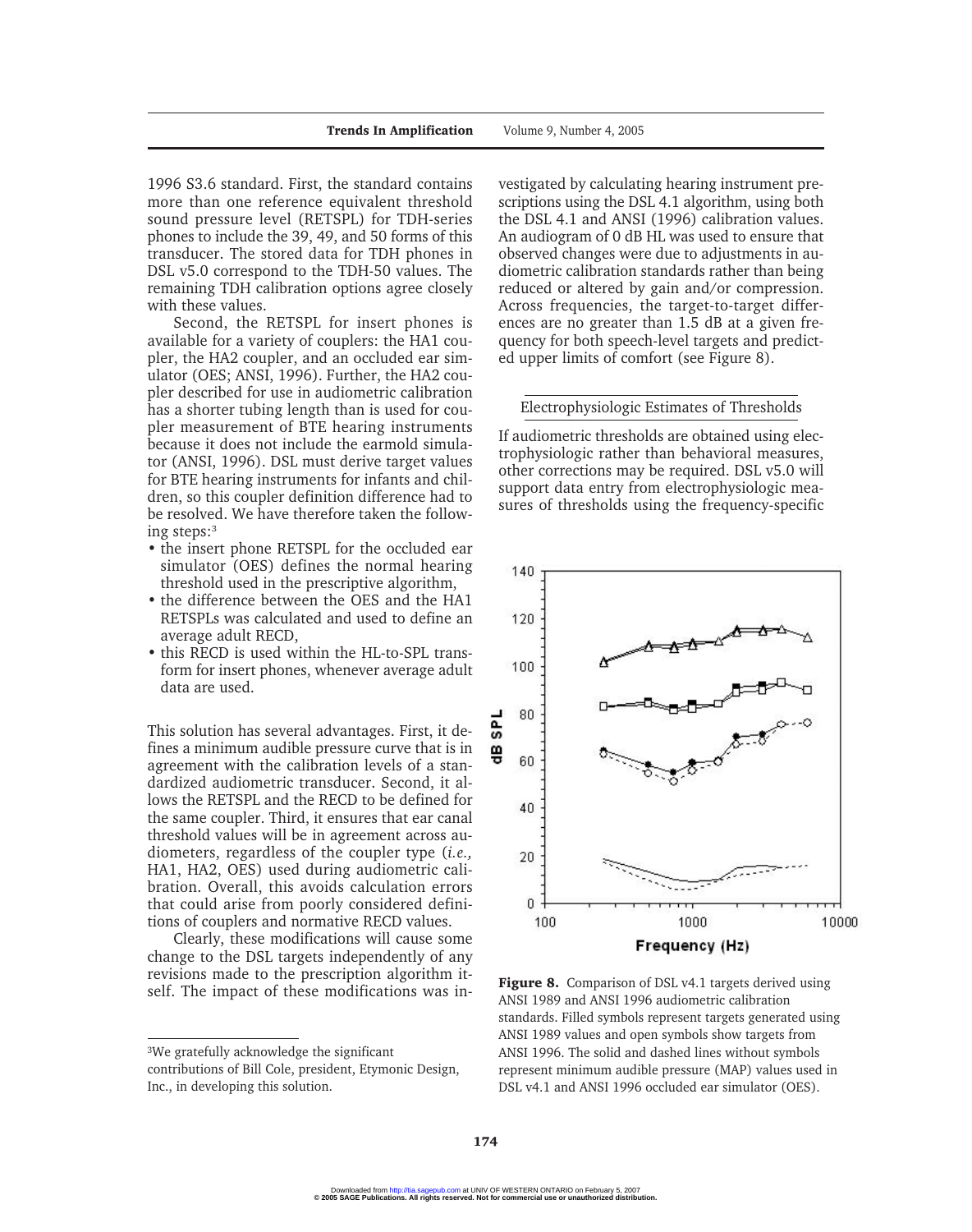auditory brainstem response (ABR). Clinicians may enter data in the normalized HL (nHL) scale or in the estimated HL (eHL) scale (see Bagatto *et al.,* 2005 for a discussion of these terms). If the nHL scale is used, stored DSL algorithm corrections can be used to convert nHL data to a dB eHL reference. Alternatively, clinicians can enter their own (custom) dB nHL-to-dB eHL correction values. The DSL 5.0 default nHL-to-eHL correction values were derived on a sample of children who were tested using linearly gated 2-1-2 cycle tone bursts, calibrated according to Stapells' recommendations (Stapells *et al.,* 1990; Stapells, 2000). A detailed description of this project is available in this issue (Bagatto *et al.*). Clinicians who test using ASSR procedures are advised to ensure that the ASSR system is applying an nHL-to-HL correction that is valid for use with infants who have hearing loss. If this is the case, data may be entered directly into DSL by using the eHL scale. No further correction will be applied when the eHL scale is used. The eHL designation is simply used to mark the thresholds as estimated rather than behaviorally measured.

The end result of assessment data handling is the transformation of clinician-entered thresholds in dB HL (and loudness discomfort levels, if available) to a reference in ear canal SPL. In pediatric audiology, it is common to have partial audiometric data, especially at the beginning of the audiologic confirmation process. Typically, clinical practice guidelines recommend obtaining at least two threshold data points before hearing instrument fitting (The Pediatric Working Group, 1996). This is supported by DSL v5.0 by computing targets based on as few as two thresholds, with interpolation to produce targets at the frequencies in between the assessed thresholds. This provides the clinician with a complete, or nearly complete, set of target criteria for the purpose of selecting initial hearing instruments. It should be noted, however, that interpolated threshold values are not reported by the software so that confusion does not arise about which thresholds have or have not been directly measured. The impact of this strategy is that partial audiometric data can be used to generate a complete spectrum of targets across frequencies.

#### Definition of Inputs

An important starting point for this revision was the definition of speech inputs for use in defining

a functional range of speech in hearing instrument prescription. Several studies have examined changes in the overall level and spectral shape of speech as vocal effort level changes (Pearsons *et al.,* 1977), taking into account the impacts of age (Cornelisse *et al.,* 1991; Pittman and Stelmachowicz, 2003), gender (Cox and Moore, 1988), language (Byrne *et al.,* 1994), and self-speech vs speech of others (Cornelisse *et al.,* 1991; Pittman and Stelmachowicz, 2003). These reports provide important details to supplement our knowledge of the average level and shape for conversational speech at a distance of 1 meter (Cox and Moore, 1988).

# Effects of Vocal Effort

As vocal effort level increases from "casual" to "shouted," the overall level of speech increases from about 56 dB to 84 dB SPL re: free field, on average across men, women and children (Pearsons *et al.,* 1977). The spectral shape of the speech also changes from a low-frequency emphasis to a mid-frequency emphasis—shouted speech peaks in the range of 1250 to 1600 Hz rather than the 500-Hz peak characteristic of normal vocal efforts. Conversational-level speech, or speech with a normal vocal effort, is most often measured from a distance of 1 meter. This type of speech has been reported as having an overall level of nearly 60 dB SPL in studies reported on the topic (Pearsons *et al.,* 1977; Cox and Moore, 1988). Other levels are more typically used in hearing instrument prescriptions and/or fitting equipment, however. An overall level of 70 dB SPL is common, even though it is an estimate of a vocal effort level somewhat between "raised" and "loud" rather than "conversational." This is likely due to historical reasons. The 70-dB estimate was conceived when linear gain hearing instruments were popular, and it was generally accepted that people tended to raise their voices when speaking to someone wearing a highly visible hearing instrument. The convention of using 70 dB SPL to define average speech inputs has led several authors to report a version of their measured spectrum that has been *adjusted* to an overall level of 70 dB SPL (Cox and Moore, 1988; Cornelisse *et al.,* 1991; Byrne *et al.,* 1994). As well, most commonly used generic prescriptive formulas use an overall level of 70 dB SPL to define conversation-level speech inputs for WDRC targets as well as the input level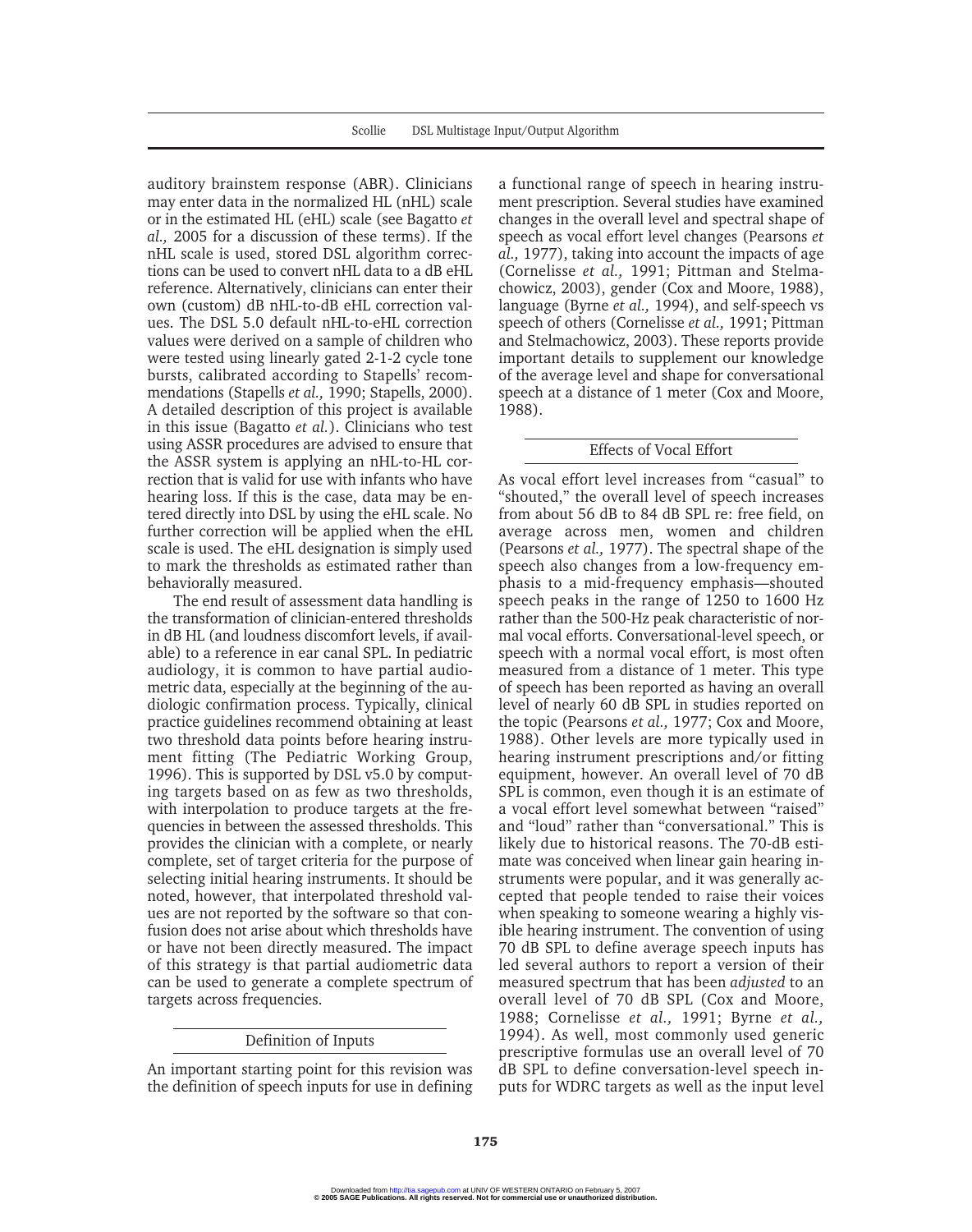in target gain calculations for use with linear hearing instruments (Seewald *et al.,* 1993; Ching *et al.,* 1997; Seewald *et al.,* 1997; Dillon, 1999). For linear fittings, use of a somewhat higher level may be warranted to prevent hearing instrument rejection because of loudness discomfort during raised vocal efforts of conversational partners.

In the current era of hearing instrument prescription, however, we may wish to acknowledge a few major changes. First, hearing instruments now offer some degree of level-dependent processing for most degrees of hearing loss, allowing the hearing instrument to adjust itself for a range of speech input levels. Second, hearing instruments are now smaller and less visible than in previous years, even in the BTE category, for most levels of hearing loss. Together, these two developments may adjust our priority away from the traditional 70 dB SPL estimate of conversational level speech and toward attempting to provide support for communication with a conversational partner who is using a normal vocal effort. This change would be in better agreement with the test levels used by the Speech Intelligibility Index (ANSI, 1997).

These considerations motivate several changes in the definition of "speech" in the DSL Method. Figure 9 illustrates some of the speech spectra assumed by DSL v4.1 compared with corresponding spectra assumed by version 5.0. Version 4.1 had the goal of fitting the widest possible range of inputs into the residual auditory area of the listener (Cornelisse *et al.,* 1995). Accordingly, the widest possible range of speech spectra was selected to illustrate the widest possible effect of WDRC technology. The "loud" estimate was selected from the "shout" vocal effort data averaged across men, women, and children, reported by Pearsons *et al.* (1977).<sup>4</sup> The "soft" estimate is similar to the "casual" vocal effort data from the same data set. The "average" speech spectrum was, for pediatric hearing instrument fittings, an arithmetic average of two speech spectra reported by Cornelisse *et al.* (1991). The first spectrum was the speech of men, women, and children measured from 1 meter, with an average



Figure 9. Unaided long term average speech spectra assumed by the DSL Method in versions 4.1 (thin lines) and 5.0 (thick lines) when representing low-, moderate-, and highlevel speech. See text for specific details regarding sources and overall levels.

vocal effort adjusted to match an overall level of 70 dB SPL. The second spectrum was the levels of children's speech (72 dB SPL) measured at the location of a BTE hearing instrument microphone placed on the talker (*i.e.,* an estimate of selfspeech, see below for more information). These two spectra were arithmetically averaged<sup>5</sup> to select a speech spectrum that was midway between the two per 1/3-octave band. This compromise was termed the "UWO Child" speech spectrum and is used to reflect the notion that children spend some of the time listening to the speech of others and some of the time listening to their own speech. The UWO Child spectrum was also adjusted to have an overall level of 70 dB SPL.

<sup>4</sup>Data from the Pearsons study have also been republished, in part, by Olsen (1998) in order to facilitate access to the results of the study.

<sup>5</sup>Because this was not intended to determine the average decibel level of the two spectra combined, power addition was specifically not done in this calculation.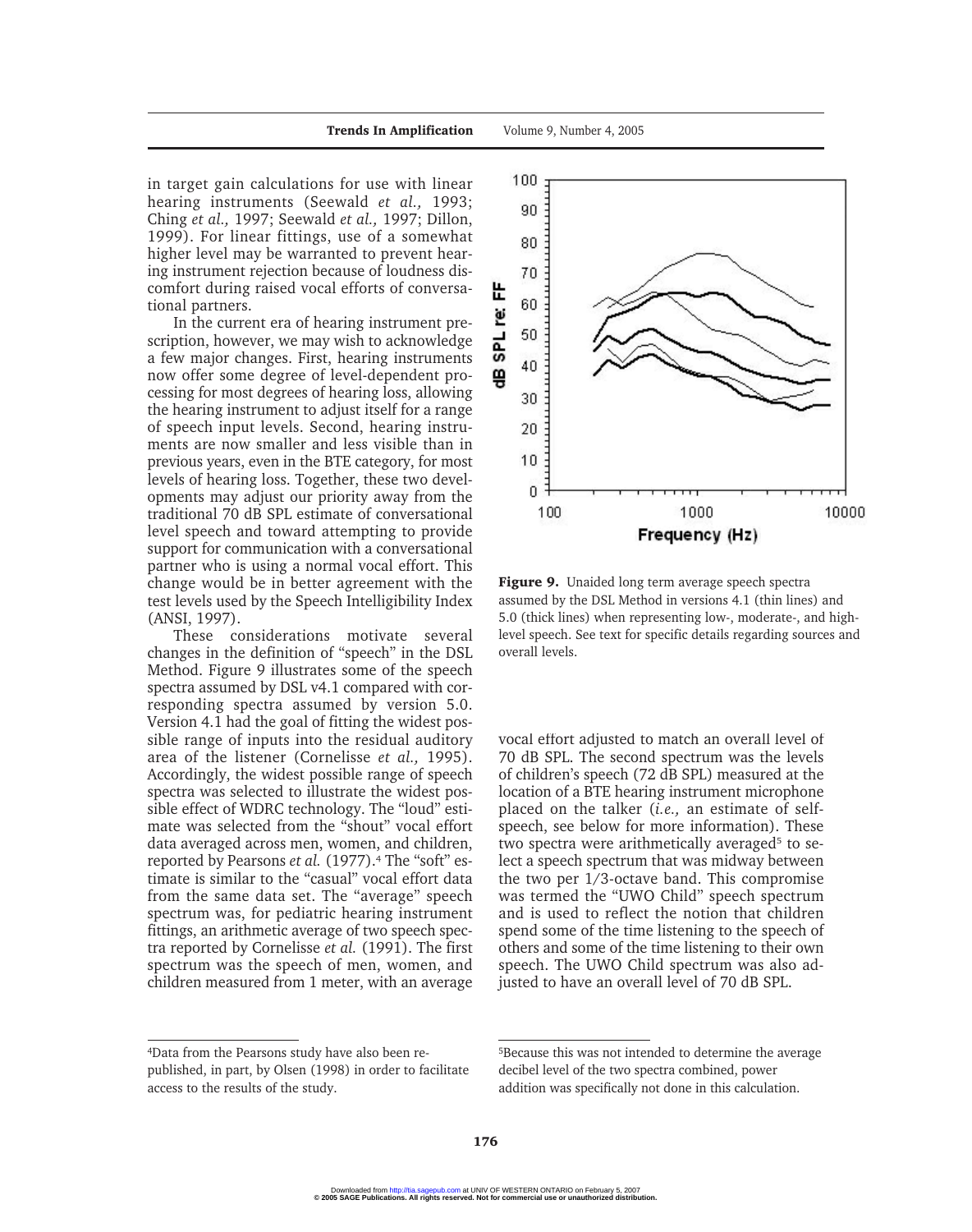Several of these decisions have been revised in developing DSL v5.0 (Figure 9). The *soft* spectrum has an overall level of 52 dB SPL, selected from the overall level of casual speech produced by women (Pearsons *et al.,* 1977). However, the Pearsons *et al.* spectra for casual vocal effort levels show likely noise floor contamination above 3150 Hz, as indicated by a steadily rising spectrum that is not consistent with the typical spectral shape of speech signals. Therefore, we chose the spectral shape associated with normal vocal effort and attenuated it to have an overall level of 52 dB. The "conversation" spectrum is the average spectrum reported by Cox and Moore (1988) at an overall level of 60 dB SPL. The "loud" spectrum is derived from loud speech of men, women, and children and has an overall level of 74 dB SPL (Pearsons *et al.,* 1977).

The change to the loud spectrum was made for several reasons. First, the descriptor *loud* is more accurate if the corresponding vocal effort level is used. Second, we felt that loud speech is more frequently encountered in real communication situations than is shouted speech. Finally, we wanted to provide a set of targets that could be used within probe-microphone verification and/or loudness rating protocols that would allow clinicians to detect and troubleshoot loudness problems. Shouted speech does not allow this, because even normally hearing listeners are apt to rate it as uncomfortably loud (see also Figure 2). In contrast, normally hearing listeners would likely rate 74 dB speech as either "loud but OK" or "comfortable but slightly loud." Therefore, clinicians who wish to assess loudness normalization and acceptability will be better able to detect problematic loudness if a 74 dB SPL rather than an 82 dB SPL speech signal is used. Similarly, use of a 60 dB SPL level to represent conversational speech may be more likely to elicit a normal loudness rating of "comfortable," allowing the clinician to assess loudness comfort more directly than if a 70-dB speech signal is used (see also Figure 2). Finally, it is likely that speech at other input levels may be of interest. Therefore, clinical applications of DSL v5.0 may support generation of targets for levels other than these three pre-defined spectra.

Speech of Other Talkers versus Own Speech

All of the spectra discussed above pertain to receiving speech from other talkers. For children, monitoring of their own speech is an important component of learning to produce spoken language. Acoustically, one's own speech reaches one's own ear, allowing a child to hear his or her own vocal productions, at least for children with normal hearing. For a child with hearing loss, the self-speech spectrum may not be high enough in level to allow self-monitoring, particularly at the high frequencies where speech levels are typically low and hearing thresholds are typically elevated.

Specific spectra for self-speech were originally described by Cornelisse *et al.* (1991). In DSL v5.0, the child self-speech spectrum from Cornelisse *et al.* is used for children aged 5 to 18 and is reduced by 3 dB for children younger than age 5 (Pittman and Stelmachowicz, 2003). For adults, self-speech is defined from the adult spectrum, also reported by Cornelisse *et al.* Unlike previous versions of DSL, in DSL 5.0 these selfspeech spectra are not used to *prescribe* targets for frequency shaping but can be used to generate *descriptions* of the aided levels of self-speech. This is in part due to the prevalent use of multichannel compression. In DSL 3.1, linear gain hearing instruments were optimized to handle a spectrum midway between that of self-speech and speech from others by changing the frequency-gain function. Multichannel compression can be expected to better accommodate the rapid changes between receiving the two forms of speech than this older, linear gain strategy. Therefore, we have removed the self-speech input option from computations that drive frequency shaping. This change does not alter the high-frequency gain requirement for WDRC instruments.

Removing the self-speech spectrum from the frequency-gain calculations does not diminish the importance of optimizing auditory self-monitoring in pediatric hearing instrument fitting. Recent research indicates that high frequency audibility is an important factor in the speech and language development of children with hearing loss (Stelmachowicz *et al.,* 2004). Rather, we wish to think differently about the technologies that may be applied to achieve good audibility of a child's own speech. To support this, we encourage the use of multichannel compression and provide target spectra that describe the audibility of selfspeech, assuming that the hearing instrument is set to the DSL 5.0 targets for the speech of others. Such information can be important in troubleshooting developmental deficits in the production of specific speech sounds or for guiding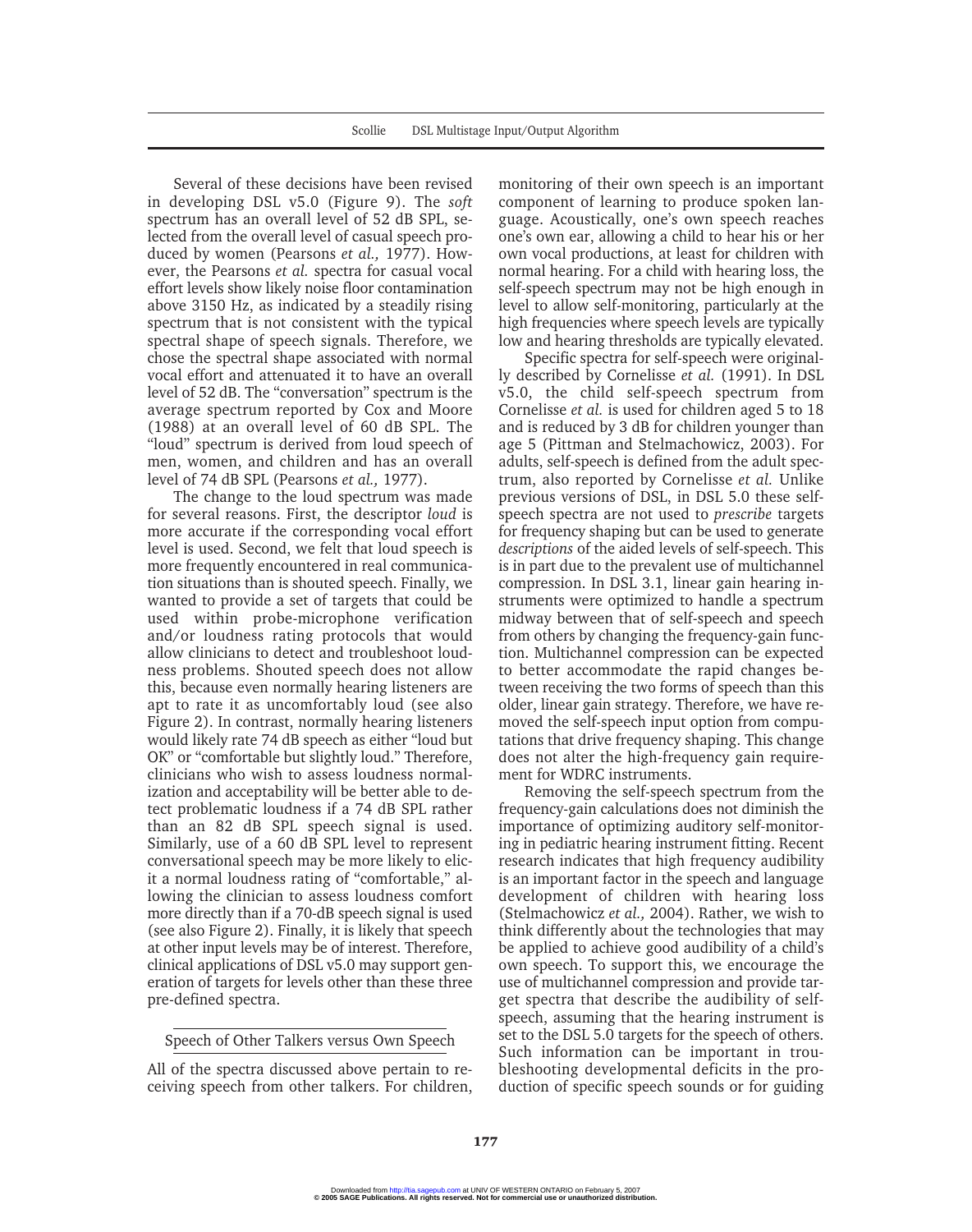the development of verification systems that simulate "own speech" as a test condition.

#### Summary and Implications

The two sections above have explained the detailed rationales for selecting certain speech spectra as points of reference within the DSL Method. More specifically, they have discussed several changes in philosophy that have been made from the 4.1 iteration of DSL to the current version 5.0. Two primary changes have been made. First, the range of input levels that receive primary prescriptive consideration now extends from 52 to 74 dB SPL rather than extending to shouted levels of speech at 82 dB SPL. Second, the conversational speech spectrum is now referenced to 60 dB SPL and is no longer shaped to reflect the spectrum of one's own speech. These reference speech targets will be applied in the next section in a revised nonlinear prescriptive algorithm.

#### Target Generation

As described by Seewald *et al.* (2005) in this issue, the DSL[i/o] algorithm is a generic prescriptive algorithm that computes targets for hearing instrument performance that are matched to the hearing threshold levels, age, and hearing instrument fitting characteristics of the individual hearing instrument user. Version 4.1 of DSL was designed with a WDRC stage at each frequency. That is, the algorithm was not originally developed to include a compression threshold, nor did it account for the effects of multichannel vs single-channel compression. Clinical application of DSL 4.1 used specific input levels for speechweighted signals and did not employ a binaural correction, venting corrections, or adjustments for conductive losses. In the following sections, we will describe several modifications to the  $DSL[i/O]$  algorithm within DSL v5.0. The modifications described below use the DSL[i/o] algorithm as a starting point, with additional consideration given to the structure of the input/output plot to include multiple stages of processing as well as new definitions for output limiting, compression thresholds, and adjustments for the individual profiles of hearing instrument users who may have congenital or acquired hearing losses, monaural or binaural fittings, and who may use single or multiple channels of compression in either quiet or noisy environments.



Figure 10. The DSL[i/o] target input/output function (thick line) for a 50 dB HL threshold at 1000 Hz, computed using a loudness normalization strategy. The input levels are plotted in dB SPL in the sound field (SF). The output levels are plotted in dB SPL in the real ear (RE). The dashed lines represent the limits of the auditory area at this frequency. The diagonal line represents unaided signals (unity gain). Detection thresholds have been converted to dB RE SPL and used to predict upper limits of comfort (both shown by dashed lines).

The DSL[i/o] algorithm comprises a very broad compression phase that begins at 0 dB HL, reflecting the goal of loudness normalization (Cornelisse *et al.,* 1995). An illustration of this target approach is provided in Figure 10 for a hearing threshold level of 50 dB HL. In clinical applications of the DSL[i/o] algorithm, higher compression thresholds could be applied to reflect the actual compression characteristics of the fitted hearing instrument, but the [i/o] algorithm itself attempts to make audible a very broad range of inputs. In DSL v5.0, we use the DSL[i/o] algorithm as a starting point but modify it to apply WDRC to a somewhat smaller input range. These inputs are specifically selected to be those that are most important for functional communication.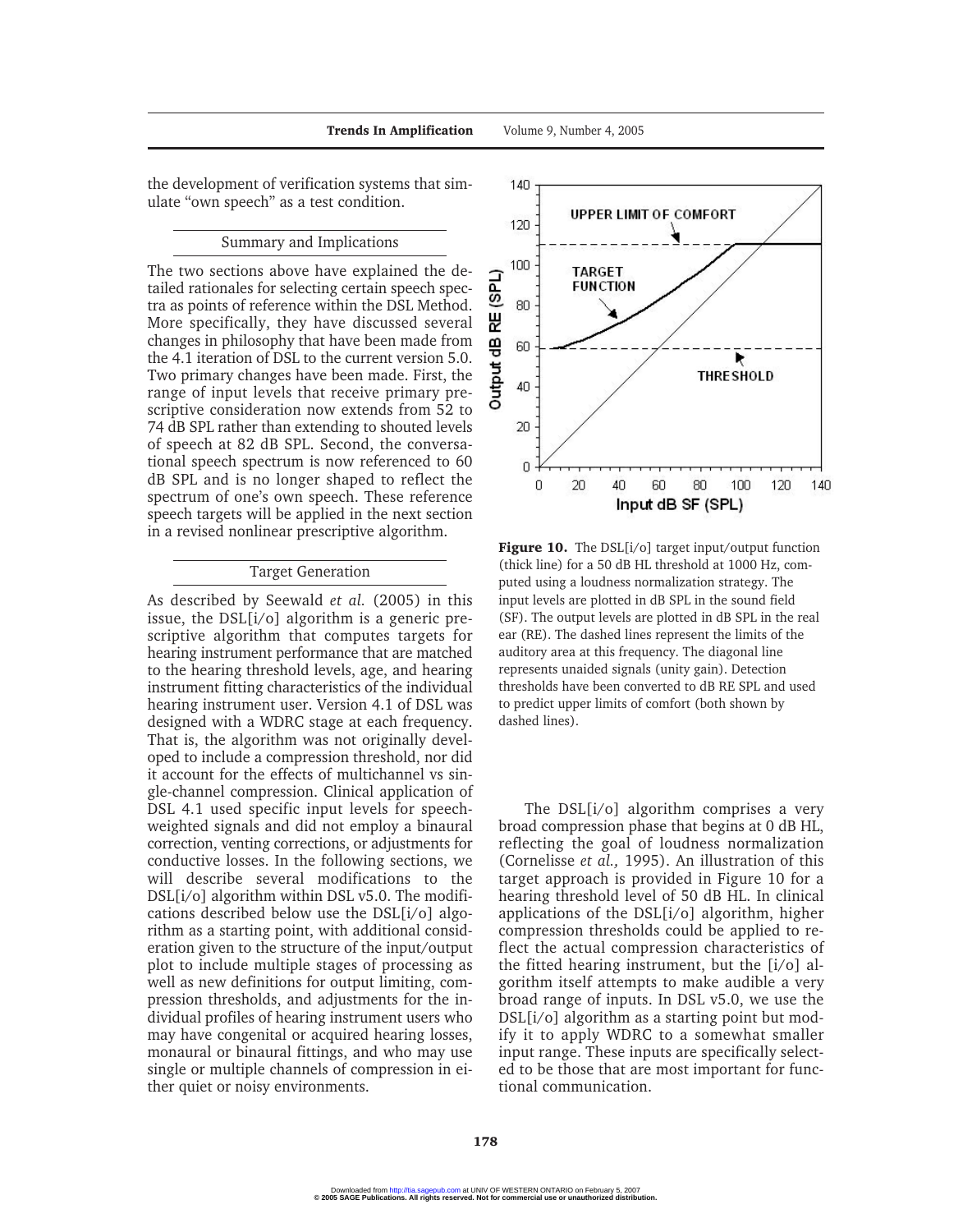Scollie DSL Multistage Input/Output Algorithm



Figure 11. Conceptual illustration of the computational stages included in the DSL*m*[i/o] algorithm. WDRC = wide-dynamic-range compression.

To achieve this, we have developed a multistage input/output (*m*[i/o]) algorithm that includes four stages of processing: (1) expansion, (2) linear gain, (3) compression, and (4) output limiting (Figure 11). These *m*[i/o] stages reflect conventional digital signal processing for amplitude control in many modern digital hearing instruments. The multistage algorithm uses predefined input ranges to delineate the four processing stages. For example, the compression stage is intended to include some or all of the conversational speech range, with fewer of the softer inputs of the speech range included in the compression stage as hearing levels increase. The input stages are then grouped across frequencies according to the channel structure of the hearing instrument. The final result of these computations is a series of target input/output functions that define how a multichannel, multistage device should respond to speech inputs across vocal effort levels. The following sections will describe how each stage is computed, how the general strategy is modified to take into account how older and younger hearing instrument users' needs differ, and how quiet and noisy environments are handled by hearing instrument signal processing.

# Output Limiting

Generic hearing instrument prescriptions must define generic output limiting targets, despite the large differences between methods, for the clinical verification of output limiting vs manufacturers' internal definition of output limiting and hearing instrument signal processing for highlevel real-world signals. Clinically, hearing instrument output limiting is typically measured with a high-level (*i.e.,* 90 dB SPL or greater) narrowband test signal input. In contrast, hearing instrument manufacturers create software parameters that control the output levels of the device itself, often according to the internal definition of output used by the signal processor. This is defined per channel and may be specific to peak levels, RMS levels, or both peak and RMS levels, which can be expected to differ by 5 to 10 dB, depending upon the channel structure of the hearing instrument (Dillon, 2001). Mismatches between a generic target and the programmed and/or verified maximum output of the hearing instrument may therefore result if two different definitions of maximum output are compared. An illustration of this is shown in Figure 12. A singlechannel hearing instrument with output compres-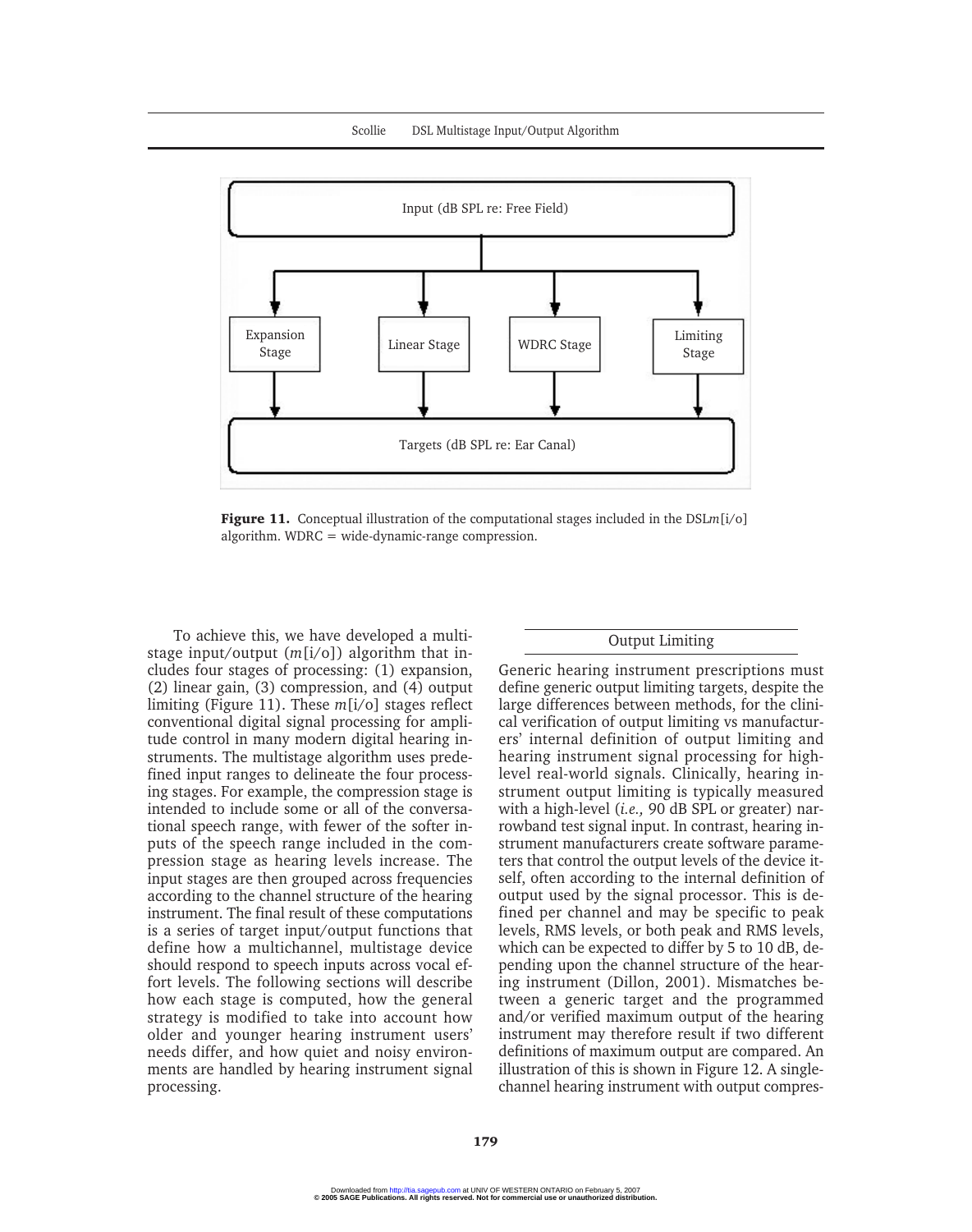

Figure 12. Electroacoustic evaluation of two high-level signals measured on the same hearing instrument. Displayed curves indicate the measured levels of an aided 90 dB SPL pure-tone sweep (\*), the aided dynamic range (thin lines) and long-term average speech spectrum (thick line) of speech are presented at 82 dB SPL. Insets show input/output plots for the same aid, measured for speech-weighted noise (right) and pure tones (left) at 500  $(*)$ , 1000  $(\Box)$ , 2000 (◆), and 4000 Hz (+).

sion limiting and an adaptive release time was measured with both a pure-tone sweep at 90 dB SPL and with a 2-minute passage of speech $6$  at 83 dB SPL. Based on input/output functions, this hearing instrument was in saturation for the both the pure tone and the speech signal. Both measures may therefore be considered estimates of the maximum output of this hearing instrument.

The amplified speech signal was analyzed to derive the long-term average speech spectrum,

measured in dB RMS per 1/3-octave band, and the peaks and valleys of speech, measured as the 99th and 30th percentiles in the amplitude distribution per 1/3-octave band, over the entire 2 minute sample, with an FFT time window of 125 msec. These speech analyses are generally considered standard measurement definitions for the electroacoustic analysis of the spectrum and dynamic range of speech. Equivalent methodology is used in describing the speech spectrum and dynamic range by the literature that is frequently used to define our knowledge of the speech input signal to hearing instruments (Cox, 1985; Cox *et al.,* 1988; Cox and Moore, 1988; Byrne *et al.,* 1994; Olsen, 1998). The 99th percentiles of the

<sup>6</sup>For details of instrumentation and methodology, see Scollie and Seewald (2002).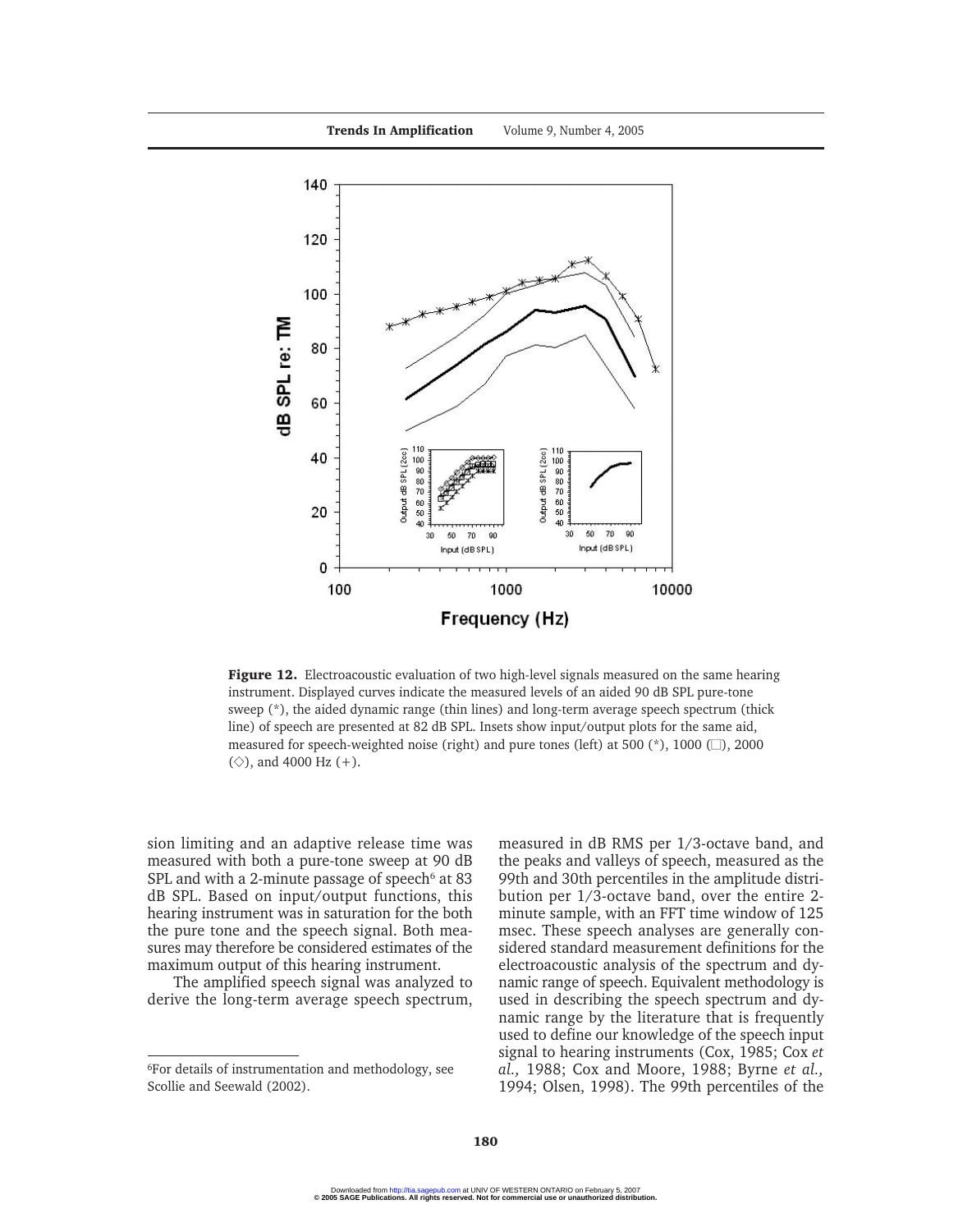amplitude distribution are generally used to define the peaks of speech (Dunn and White, 1940), which may be an appropriate measurement of maximum output levels for a speech signal (Scollie and Seewald, 2002). The distance between the 99th percentile and the LTASS defines the crest factor of the speech signal.

Both RMS and percentile-based analysis of speech can be used in combination with pure tone or other narrowband measures to assess maximum output in several ways. First, note in Figure 12 that the aided pure-tone sweep produced the highest levels of all estimates of hearing instrument output. Second, note that the aided puretone sweep is a close estimate of the aided peaks of speech in those frequency regions that correspond to the peak gain and output area of this hearing instrument's frequency response (*i.e.,* 1000 to 4000 Hz). Third, note that the aided LTASS measurement is approximately 10 to 15 dB below the aided peaks of speech and much further below the aided pure-tone measurement. Depending upon which estimate is used, the maximum output of this hearing instrument could be considered to be 112 dB SPL, 108 dB SPL, or 96 dB SPL. The first two values are narrowband, short-duration measures (or a close approximation to this), while the third, lowest value, is within a broadband long-term average spectrum. This speaks to the importance of a specific definition of measurement type when discussing maximum output, particularly with the advent of digital hearing instruments that use broadband and/or multichannel output limiting strategies.

Version 5.0 of DSL provides three variables that may be used in defining output limiting: (1) the user's narrowband upper limits of comfort (ULC), which should not be exceeded by any aided narrowband signal regardless of input level; (2) targets for narrowband inputs of exactly 90 dB SPL—these targets may be slightly below the upper limits of comfort if the hearing instrument is not fully saturated by a 90-dB input; and (3) a broadband output limiting threshold (BOLT). This BOLT value, although intended for use with broadband inputs, is also defined per 1/3-octave band so that it may be used as a frequency-specific limit within spectral analyses of speech. Each of these target types may be used for slightly different purposes, depending upon the test signals at hand, and/or the user's knowledge of the signal processing characteristics of the hearing instrument to be tested. Clinical applications of DSL v5.0 may offer one, some, or all of these options so that an appropriate target can be provided.

# Narrowband Output Limiting Targets

Narrowband predictions of the listener's ULC are best compared to narrowband hearing instrument measurements. The goodness-of-fit to this type of target may be assessed by clinicians (*i.e.,* using electroacoustic measurements) or by hearing instrument manufacturer's fitting modules (*i.e.,* to set narrowband output limiting controls within the hearing instrument's signal processor). Test signals that are appropriate for electroacoustic measurements include pure tones, warbled pure tones, and measurements of short duration, highlevel components of speech. The fit-to-targets goal is that the measured levels should not exceed the predicted ULC. This type of target has been used within the DSL Method for several versions (Seewald *et al.,* 2005). The targets are generated by a quadratic equation that relates ear canal thresholds to the predicted ULC and limits the predicted values to a maximum of 140 dB SPL in the ear canal. These equations are available as predictions within DSL v5.0, or may be replaced with measured ULC values, if available.

# Broadband Output Limiting Targets

The BOLT defines the frequency-specific saturation kneepoint for the 1/3-octave band RMS levels of speech signals. This variable is computed to allow the calculation of a frequency-specific saturation stage, while also acknowledging that the input signal is broadband. The BOLT is useful when prescribing hearing instruments that employ broadband output limiting or when making a 1/3-octave band analysis of aided high-level signals for comparison to target levels.

The BOLT level is placed at a fixed level below the narrowband ULC. This fixed distance between the BOLT and the ULC was defined through a combination of literature review and data re-analysis. Literature review was targeted at (1) the relative success of hearing instrument fittings employing a known output limiting strategy, (2) comparison of the DSL-predicted ULCs to those of other prescriptive formulas, and (3) loudness summation for high-level narrowband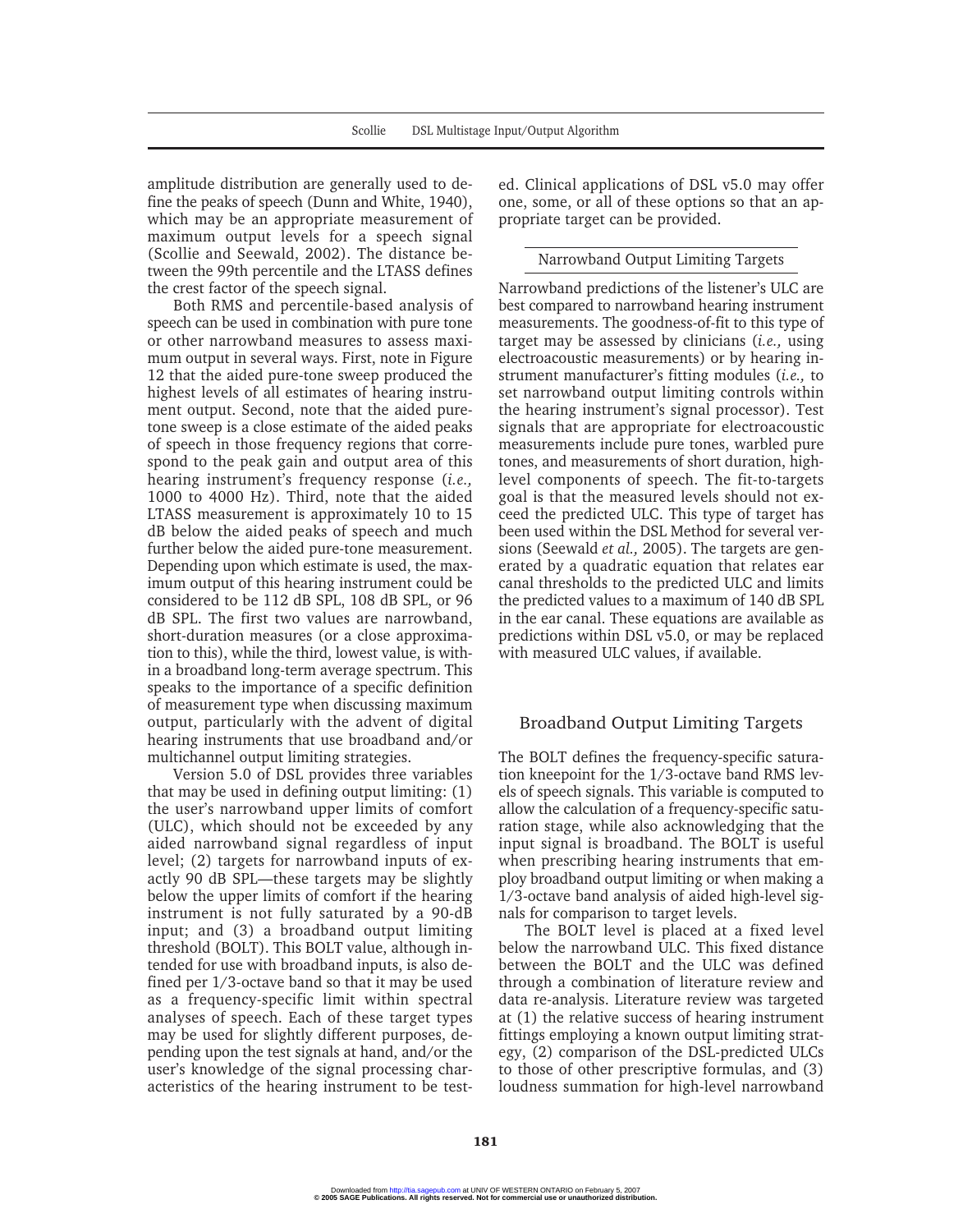

Figure 13. Target real-ear aided response (REAR) levels for four frequencies from two prescriptive formulas (DSL[i/o] and NAL-NL1) for flat hearing threshold levels ranging from 0 through 110 dB HL. Target calculations assume an adult user, TDH phones, and a behind-the-earstyle hearing instrument with one channel.

versus broadband signals. Research indicates that hearing instruments with appropriate narrowband output limiting are successful in avoiding loudness discomfort in real-world use (Dillon and Storey, 1998; Munro and Patel, 1998). Also, comparison of the experimentally validated NAL prescription of output limiting with the DSL-prescribed ULCs indicates that they are highly similar (see Figure 13). Both of these findings, along with the appropriate loudness results obtained with linear and WDRC fittings in our laboratory (Jenstad *et al.,* 1997), encourage us to maintain the DSL-predicted ULC equations.

To supplement the narrowband ULCs with an additional broadband target, two questions had to be answered. First, how far below the narrowband ULC should the long-term average speech spectrum be limited to avoid loudness discomfort? Second, how much compression of the unaided crest factor of speech is observed in nonlinear hearing instruments? By considering these two factors in combination, we arrived at a solution that simultaneously allows the peaks of speech to be placed at or near the ULCs (as shown in Figure 12), yet limits the LTASS to a level that would not be inappropriately loud. Bentler and Pavlovic (1989) found that the threshold of discomfort for an 8-component puretone complex was 16 dB below the threshold of discomfort for a single pure tone. Pure-tone thresholds of discomfort are typically compared with the peaks of speech, which are assumed to be 10 to 15 dB above the RMS levels of speech. Therefore, this experimental result may be best interpreted as a requirement to place the RMS levels of speech approximately 16 dB below the threshold of discomfort, which places the peaks of speech 1 to 6 dB below the threshold of discomfort. For the purposes of DSL v5.0, we will take the median of this range and assume 3 dB of broadband loudness summation after accounting for the crest factor of speech.

An accurate prescription of this 3-dB goal requires knowledge of the actual crest factor (*i.e.,* the difference between the peaks and LTASS of speech) observed in hearing-aid-processed speech. Raw data describing the aided LTASS from a set of 41 linear and nonlinear hearing instruments has been previously reported (Scollie *et al.,* 2001). The recordings from this study were re-analyzed to determine the peaks of speech (for the 82 dB SPL stimulus). The difference between the speech peaks and the previously reported LTASS data was computed to estimate the crest factor for each hearing instrument. The average crest factor per frequency ranged from 9.2 to 13.9 dB, across all hearing instruments in the sample. A subset of hearing instruments was selected to determine the maximum effects of compression in 6 fast-acting<sup>7</sup> nonlinear devices and 13 linear devices fitted to equivalent audiograms. Figure 14 (panel a) shows the mean crest factors for four test frequencies along with standard deviations. The mean crest factors between the two groups of hearing instruments differ by no more than 1.6 dB, and the range of  $\pm 1$  standard deviation overlaps considerably at all test frequencies. Similar results were found for a comparison of linear and multichannel hearing instruments:

Trends In Amplification Volume 9, Number 4, 2005

<sup>7</sup>Defined as having release times less than 100 msec.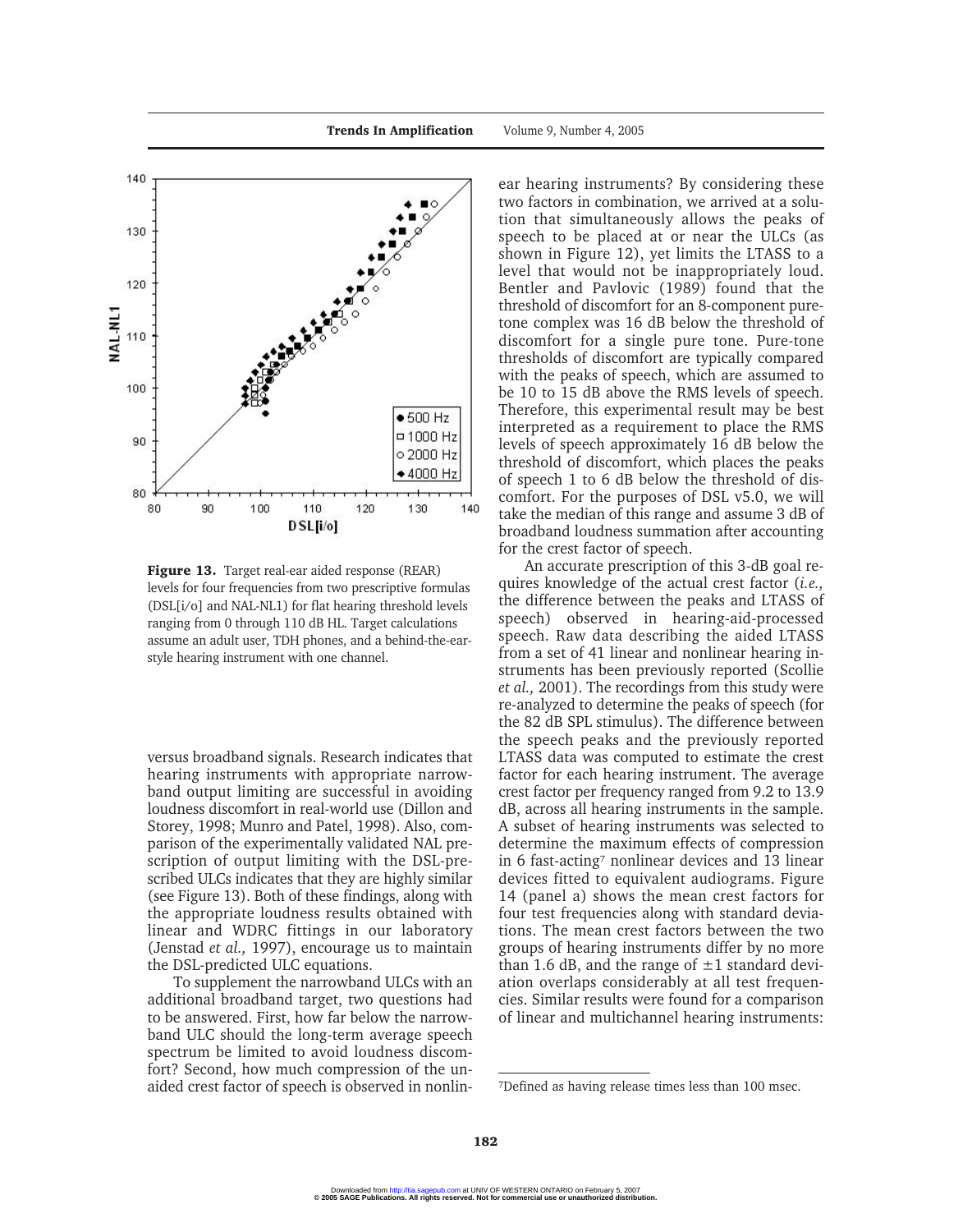

Figure 14. Comparison of measured crest factor for speech from linear hearing instruments vs either nonlinear, fast-acting hearing instruments (a) or nonlinear, multichannel hearing instruments (b).

crest factors differed by no more than 1.9 dB, with the range of crest factors overlapping considerably between the two groups of devices (Figure 14, panel b). Planned comparisons with a Bonferroni correction indicated that no statistically significant differences existed between the crest factors observed for high-level speech between linear and fast-acting nonlinear hearing instruments.

Based on these data, the average crest factor of speech is approximately 10 dB when processed by conventional hearing instruments. Although this estimate changes somewhat between hearing instruments, the changes cannot be reliably attributed to either fast-acting compression effects or multichannel signal processing, at least as they are quantified and/or described by conventional standards. Therefore, the BOLT has been set at 13 dB below the ULC in DSL 5.0. This corresponds with a hearing instrument fitting that places the peaks of speech 3 dB below the ULC. The addition of the BOLT to the i/o algorithm defines the limiting stage displayed in the DSL*m*[i/o] target function for 1/3-octave bands of speech (Figure 15). The addition of the BOLT parameter to the algorithm should result in a prescription that limits the output of speech signals



Figure 15. Comparison of DSL[i/o] and DSL*m*[i/o] target input/output functions, shown as thick and thin lines respectively. The dashed lines mark the detection thresholds and upper limits of comfort. The target level for 60-dB speech in this band is also shown for reference (●). See Figure 10 for fitting details.  $RE = real ear$ ;  $BOLT = broadband output limiting$ threshold; WDRC = wide-dynamic-range compression.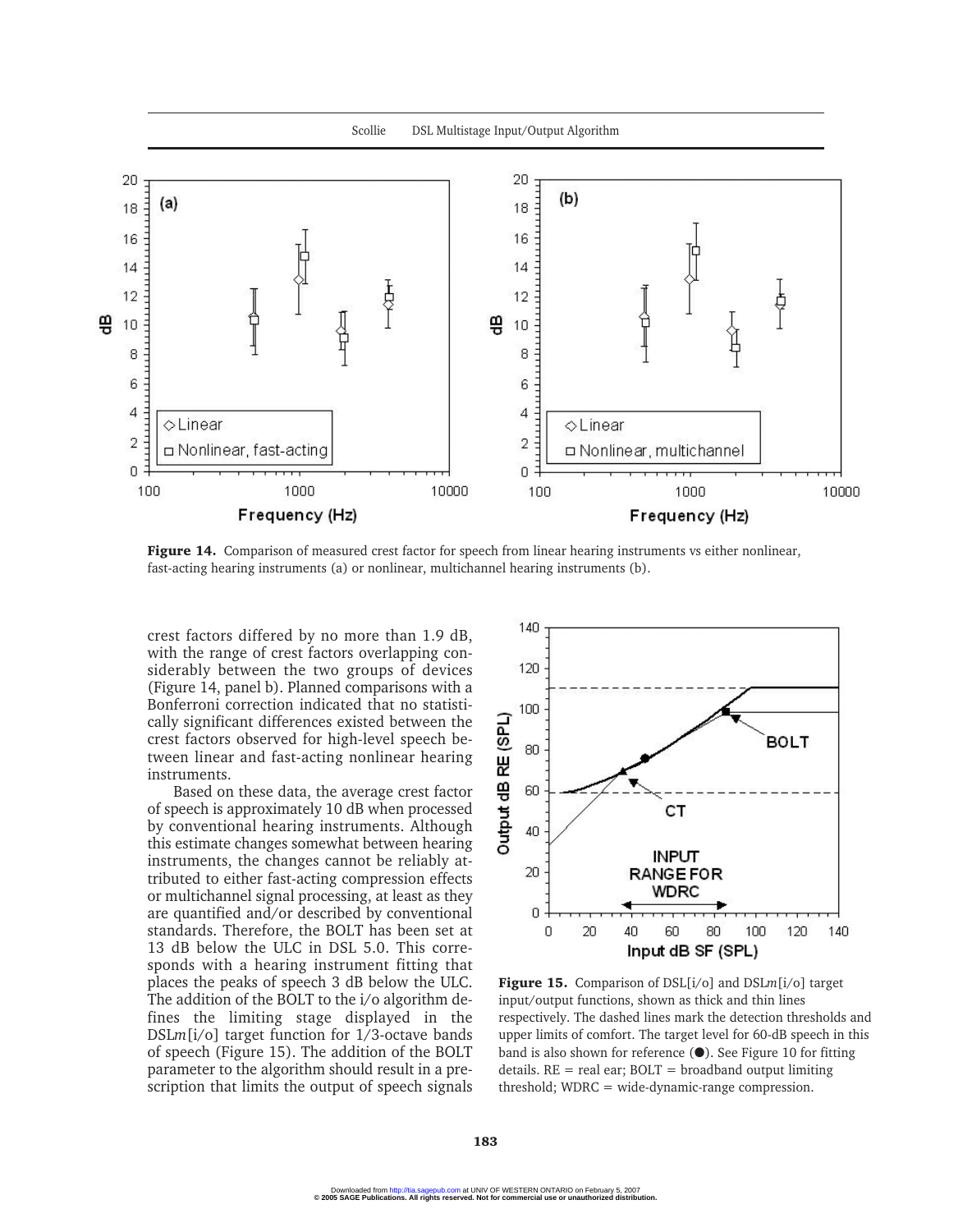more appropriately by taking into account the headroom required for speech signal processing.

#### Compression

Compression is used in hearing instrument signal processing for two general purposes: (1) WDRC, an automatic volume control that acts gradually over a wide range of input levels, sometimes adjusted with the goal of normalizing loudness perception; and (2) output compression limiting (OCL), an output limiter that uses a high compression ratio to prevent high-level inputs from saturating the hearing instrument receiver and/or exceeding a user's ULC. For the purposes of this document, the OCL form of compression is considered a form of signal processing used to meet output-limiting targets (see previous section). The remainder of this section will focus on the WDRC form of compression.

The DSL[i/o] algorithm used a specific approach to the use of WDRC, in which normalization of frequency-specific loudness was the goal. The algorithm computed a narrow-band, curvilinear, target input-output function that would amplify all input levels to a normal loudness (see Figure 10, see also Seewald *et al.,* 2005). This loudness mapping procedure was repeated at each audiometric frequency, resulting in a series of nine input/output plots that were used to prescribe frequency responses at any input level.

In the DSL*m*[i/o] algorithm, the specific approach is not necessarily that of loudness normalization for two reasons. First, current loudness models do not account for the adult-child differences in preferred listening level reported earlier in this chapter, nor for the developmental differences in listening requirements that are evident in the literature. Second, loudness normalization attempts to make all sounds audible and normally loud. It is not likely that this is an appropriate goal for low-level background noise, nor is it an attainable goal given the noise floor of most hearing instruments. Therefore, we wish instead to use compression processing to meet the goals of providing audibility and comfortable loudness of important speech cues, given some consideration for the general limits of hearing instruments and the limited dynamic range of the individual hearing instrument user. This requires consideration of conversational speech and the range of speech across vocal effort levels, and

building a compression stage that spans as much of this as possible.

The process begins with the computation of the DSL v4.1: DSL[i/o] prescription, limited as described above. This is followed in DSL v5.0: DSL *m*[i/o] by prescription of a compression threshold and the definition of gain for speech within the compression region. These two computations will be described below.

> Prescribing the WDRC Compression Threshold (CT)

The first step in this process is to define the lowest speech level that can reasonably be considered a candidate for WDRC processing in real hearing instruments worn in real environments. This functions as a prescribed compression threshold that should be attainable with conventional technology. More ambitious goals for WDRC can be incorporated into DSL 5.0 by overriding the calculated levels. It should be noted that this degree of matching the target CT to the actual CT of the hearing instrument may require a software-assisted approach to be clinically feasible. As well, it may require a closed and well-fitted earmold and/or an effective feedback controller for the instrument to be wearable without feedback. The WDRC CT, like other variables in the *m*[i/o] target function, are defined as 1/3-octave band levels of speech. The prescribed overall levels of the compression thresholds range from approximately 30 dB SPL to about 70 dB SPL re: free field, as a function of hearing level (Figure 16).

The rationale for the compression threshold is, by necessity, largely hypothesis-based. Very little evidence exists that determines an appropriate compression threshold prescription, particularly as it would relate to single vs multichannel compression devices. Therefore, the six points shown in Figure 16 are proposed as initial starting points for compression thresholds in this version of DSL. The third-order polynomial function that runs through them is proposed as a nonlinear function that can be used as a prescription algorithm. This strategy requires experimental validation, both of the general concept (*i.e.,* that compression threshold should vary as a function of hearing level) and the specific values used.

The compression threshold is intended to keep the gain in the hearing instrument high, even at low inputs, so that low-level speech recognition is supported. This adjustment is made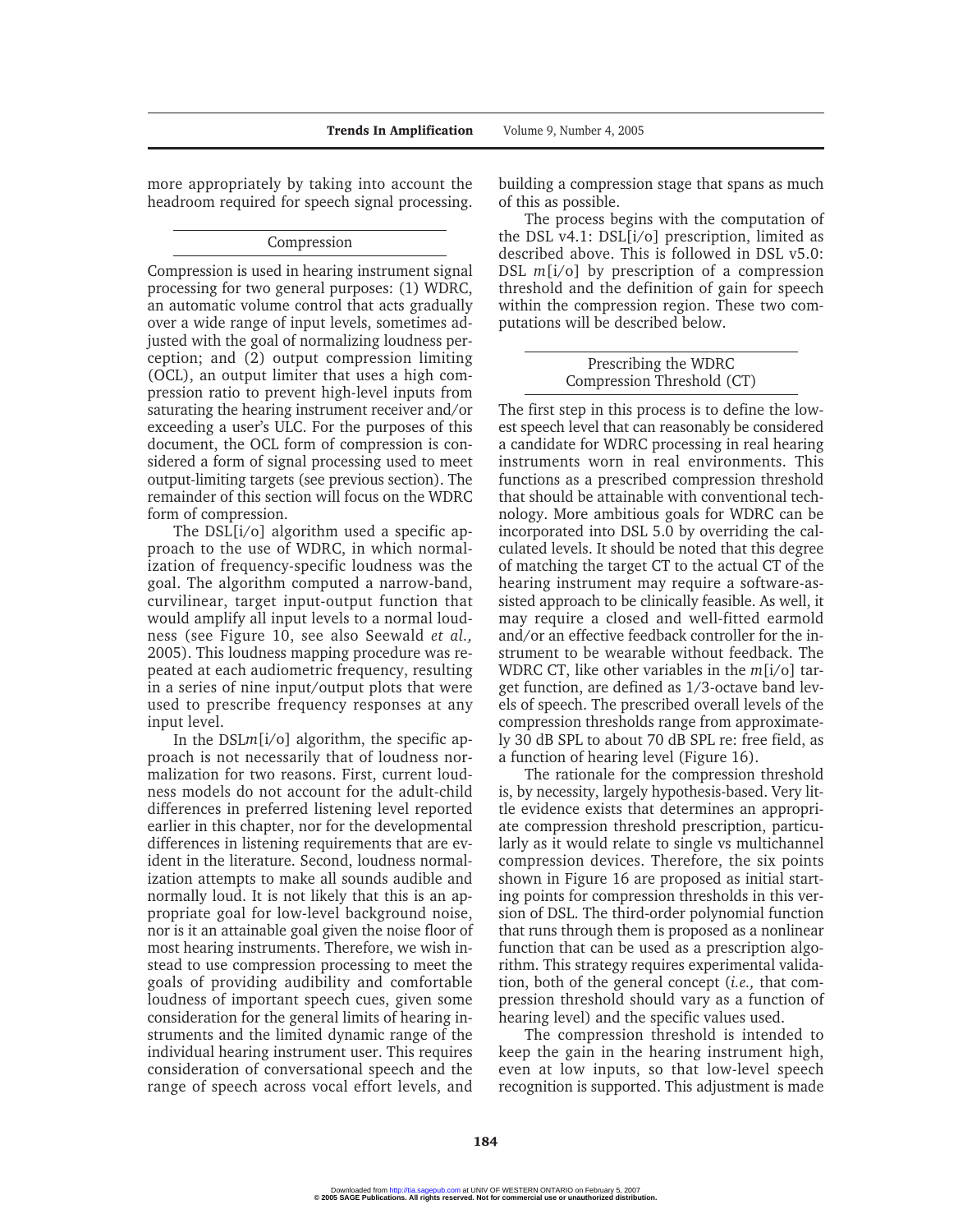

Figure 16. Relation between hearing threshold levels (dB HL) and proposed input levels (dB SPL in the sound field) for the wide-dynamic-range compression (WDRC) threshold. The solid line is a third-order polynomial fit to a set of hypothesized compression threshold values (●). Dashed lines indicate the range of speech inputs considered by DSL 5 (i.e., 52 and 74 dB SPL), for reference.

assuming that the compression ratio will also increase as hearing loss increases, as already computed by the DSL*m*[i/o] algorithm. The points of 0 and 15 dB HL were set to 15 dB above the sound field calibration level for 0 dB HL as a compromise between audibility for low-level speech vs low-level background noise in relatively quiet environments. For listeners with losses of about 40 dB HL, DSL-based WDRC fittings allowed ceiling speech recognition and loudness normalization for speech at an input level of 48 dB SPL (Jenstad *et al.,* 1999; 2000). The remaining points were determined through review of attainable and successful pilot WDRC fittings in our laboratory that attempted to maintain the compression stage across as broad a speech input range as possible. For severe-to-profound hearing losses, the fitting goal was modified to use WDRC as a means for controlling the loudness of high-level speech. For application in the frequency-specific target i/o plots, this overall strategy was converted to use ear canal SPL thresholds rather than HL thresholds and was applied using frequency-specific levels of speech and threshold level.

Polynomial fits were re-computed for each frequency. The final product of this work is a series of frequency-specific equations that relate hearing threshold level to a prescribed compression threshold. For steeply sloping losses, a higher compression threshold is prescribed in the high frequencies vs the lower frequencies. Therefore, at each frequency, the input range associated with WDRC processing is defined as the range between CT and the first input level that would be limited by either the long-term average speech spectrum at BOLT or the peaks of speech at ULC.

As mentioned earlier, the notion of prescribing a variable CT based on hearing levels is a new, hypothesis-driven aspect of DSL v5.0. Experimental evaluation of this feature is necessary. In clinical implementation of DSL v5.0, the prescribed compression threshold can be either used or overridden with a modified compression threshold. This may be an important factor to consider when using DSL v5.0 with some technologies. For example, when fitting WDRC technology for severe and profound losses, it may be possible to use a lower CT than recommended by DSL if the higher gains can be achieved without feedback. In fittings with well-fitted earmolds and/or effective feedback cancellation schemes, such a strategy may be well worth pursuing.

#### Prescribing Gain Within the WDRC Stage

The second step in the process is to prescribe the gains that should be applied within the WDRC stage. Target levels and compression ratios are initially computed using the DSL[i/o] algorithm. However, recall that this algorithm reflects an entirely compressive goal of hearing instrument fitting. The DSL *m*[i/o] algorithm restricts the input range over which this compressive algorithm is applied by using the HL-dependent algorithm for CT described above. Therefore, the DSL[i/o] algorithm is used to compute a target for speech at 60 dB SPL, unless this would fall below the WDRC CT. If this occurs, the level of the CT is used. The WDRC stage is then defined as the straight line with a slope that equals the compression ratio target that passes through this DSL[i/o]-derived speech target. The WDRC stage ends where it meets the limiting stage on the upper side and terminating at the CT on the lower side (see Figure 15). Below this level, a linear gain rule is applied. Above the BOLT level, the i/o function is limited with an infinite ratio.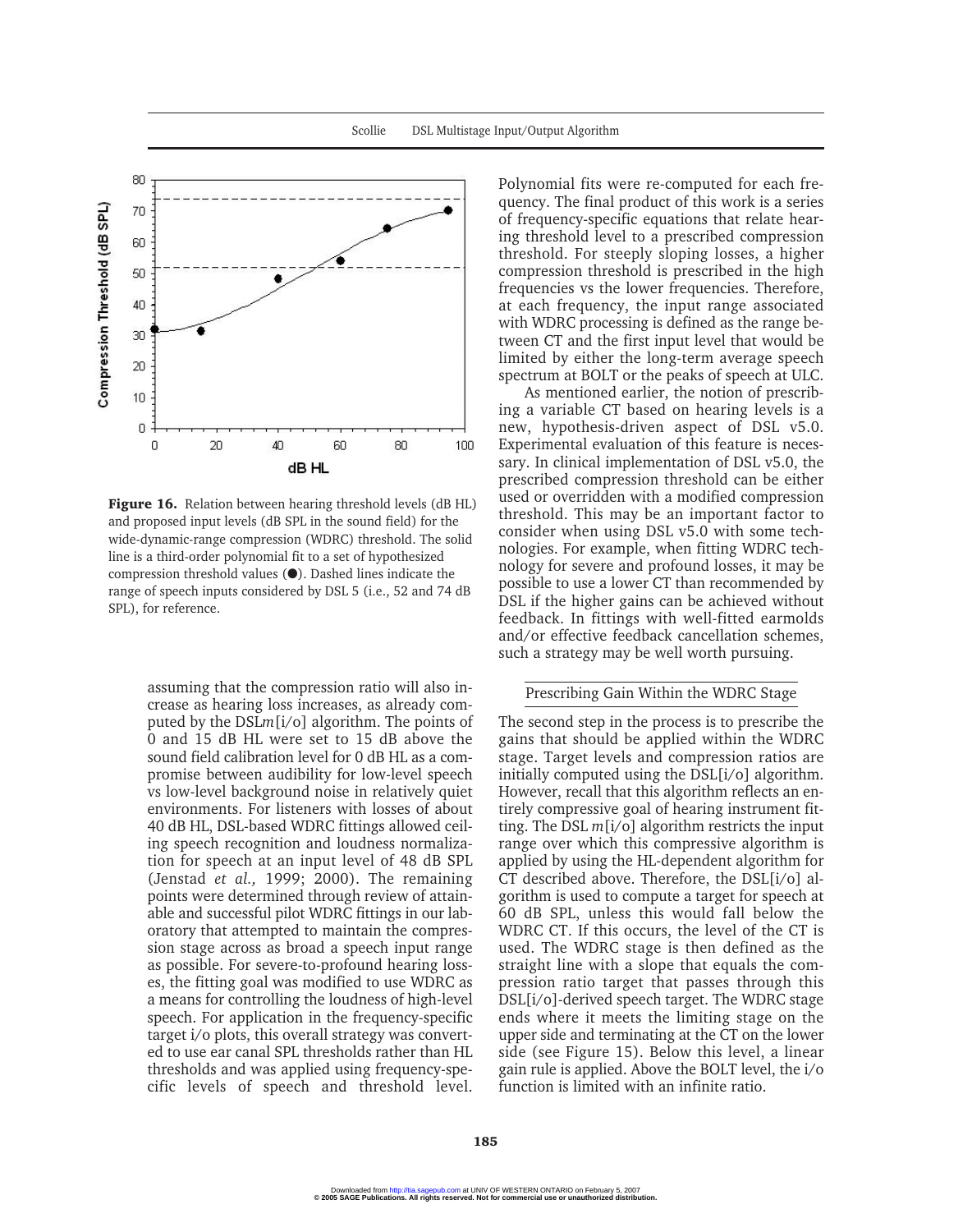If the hearing instrument also offers expansion, the linear stage may be limited to span only the input range between the compression threshold and a point that is 10 dB below the RMS level of soft speech. It is assumed that input signals below this level are likely background noise. As with the compression threshold, the expansion threshold can be overridden with the known threshold used by the device. Below the expansion threshold, an expansion stage is computed with a nominal expansion ratio of 1/10. This stage of processing produces negative gain targets, and should therefore be disabled when working with hearing instruments that do not offer this type of processing, or when the status of expansion processing in the device is unknown.

#### Effective Compression Ratio

Typically, description of compression ratios in the hearing instrument industry is done to report the slope of the hearing instrument's input/output function between the compression threshold and the limiting threshold. This type of compression ratio is usually measured via pure tone input/output plots and only applies to the WDRC stage of the hearing instrument's signal processing. In cases with high compression thresholds, this narrowband compression ratio measurement may not reflect the hearing instrument's processing characteristics for real-world signals. This type of compression ratio is computed within DSL v5.0, but is also supplemented by another definition of compression ratio, termed the "effective" compression ratio (ECR). This calculation fixes a specific input range, regardless of the current compression threshold setting, so that the ECR measurement is always an indicator of how much compression is present across a functional range of speech inputs, from soft to loud (but not shouted) speech. This value is intended to functionally describe the amount of long-term compression of inputs that will be encountered by the listener. It is not intended to be an electroacoustic descriptor for verification, although it does provide a general indication of the amount of compression required. Depending on hearing loss, these input levels can potentially be processed by the limiting, WDRC, linear, or perhaps even the expansion stage of the DSL *m*[i/o] algorithm. Therefore, the effective compression ratio value is increased whenever the soft-loud input range is partially or completely processed within the WDRC or limiting phase. Conversely, it is reduced whenever any portion is processed by the expansion stage.

# Modifying DSLm[i/o] for Individual Fittings Binaural Fittings

Various authors have attempted to measure the degree of binaural loudness summation (BLS) in listenings with and/or without hearing impairment. Dermody and Byrne (1975) evaluated BLS in binaural hearing instrument users using 1/3 octave band noises ranging from 10 to 40 dB sensation level at 3 frequencies. The average BLS ranged from 2.3 to 5.5 dB. Other evaluations of BLS tend to indicate larger values as the stimulus level increases on the order of 3 dB at threshold and 10 dB at the loudness discomfort level (Haggard and Hall, 1982; Hall and Harvey, 1985; Bentler and Nelson, 2001). However, Hawkins *et al.* (1987) reported that the degree of BLS is strongly related to psychophysical procedure, reporting BLS at loudness discomfort levels that ranged from 0.4 to 10.3 dB across procedures. BLS was smallest (and near zero) when loudness discomfort levels were measured using a clinical procedure. Nonetheless, BLS measured via adaptive procedures was reported to be 5 to 7 dB in the vicinity of the most comfortable level for speech-weighted noise. In summary, low- to midlevel signals show clear evidence of BLS in the range of 3 to 5 dB when measured with speech noise or narrowband noise. BLS likely increases with bandwidth and may increase with input level.

In DSL v5.0, prescribed targets for speech are reduced by 3 dB across input levels for binaural fittings (Figure 17). The reduction of 3 dB, rather than 5 dB, is likely a conservative estimate but was chosen for several reasons. Specifically, other new features of v5.0 also result in gain reduction (see sections on adult targets, output limiting, compression thresholds, and targets for noisy environments), so the binaural correction was made conservatively to preserve audibility, particularly for pediatric fittings. The amount of BLS may vary between individual listeners, so clinical application of binaural targets may require an individualized approach, when possible.

# Adult Fittings

There is current debate on the interpretation of loudness judgements made near the detection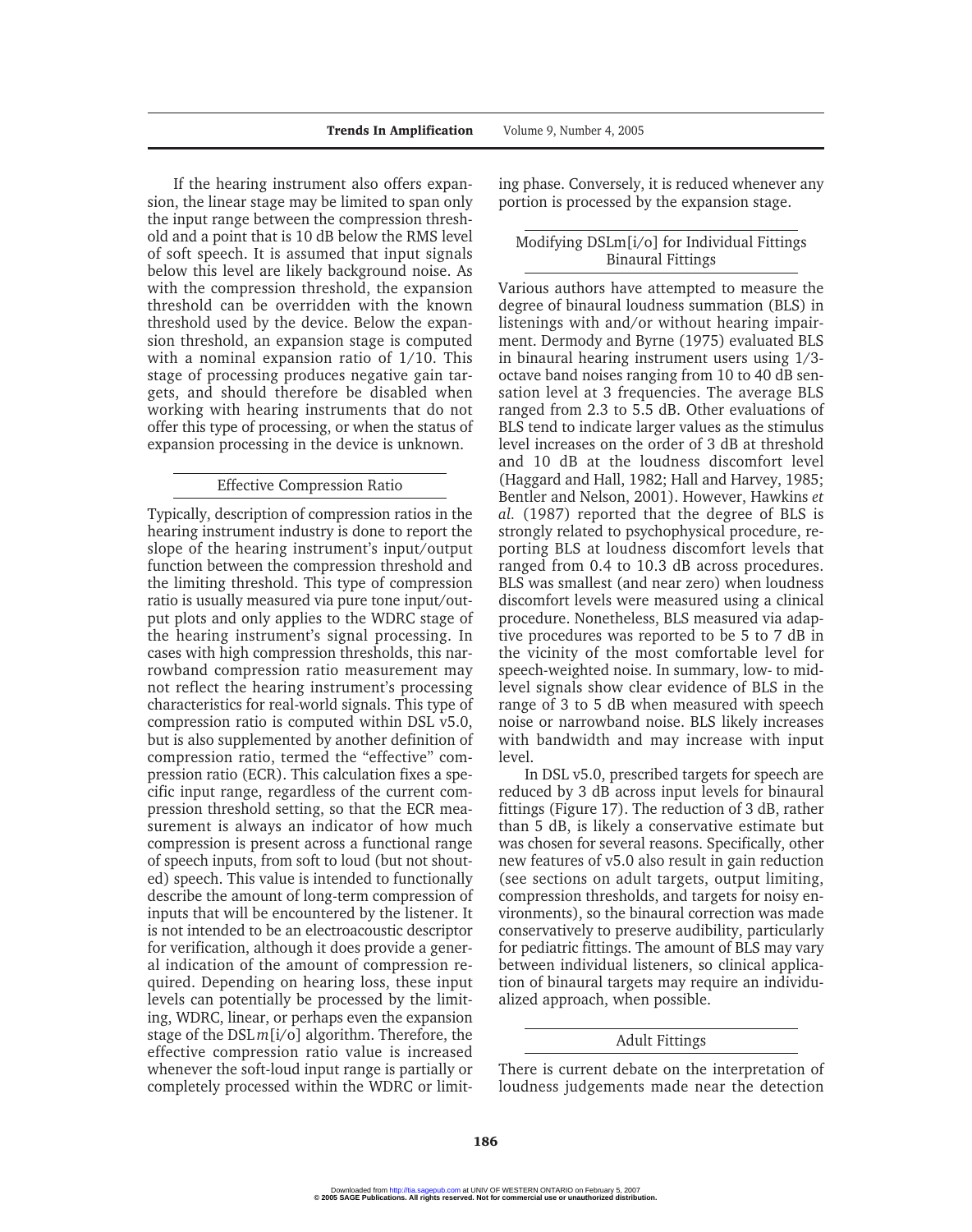Scollie DSL Multistage Input/Output Algorithm



Figure 17. Comparison of monaural and binaural target input/output functions generated by the DSL*m*[i/o] algorithms, shown as thin and thick lines respectively. See Figure 10 for fitting details.

threshold. Some authors argue that loudness growth near threshold is extremely rapid, indicating that listeners do not truly perceive "softness" for sounds at or near the threshold (Buus, Müsch, and Florentine, 1998; Buus and Florentine, 2002). Others argue that this is not the case (Moore, 2004). However, the sensation level range of this debate encompasses only the first 5 to 10 decibels of the normal dynamic range. In studies of loudness over the first 20 decibels above threshold, categoric scaling judgments across a group of normal hearing individuals were defined by ratings of "inaudible" to "very soft" (Launer, 1995). Because DSL [i/o] is based on loudness normalization, the input dynamic range for target calculation extends to the threshold of normal hearing, labeled "Imin" in the publication of DSL[i/o] (Cornelisse *et al.,* 1995). The inclusion of inputs as low as 0 dB HL may produce a higher compression ratio and gain for low-tomoderate levels than may be desirable for adult hearing instrument users.

We performed simulations of fittings made with and without the 0 to 20 dB HL region included in the input range of the DSL *m*[i/o] formula. For a 50 dB HL, this correction reduces the gain for 60-dB speech by approximately 7 dB (Figure 18). This is in good agreement with the adult-child differences in preferred gain reported earlier and with adult-child loudness growth differences reported in the literature (Serpanos and Gravel 2000).

For hearing instrument fitting in adult listeners with *acquired* hearing impairment, this allows the prescription to fit to the *maximum* of the 18 to 30-year-old normal hearing range, or 20 dB HL, rather than to the *minimum* of the normal hearing range, corresponding to 0 dB HL. In DSL *m*[i/o], this correction is applied before calculation of the multistage input/output algorithm. This results in a lower level of prescribed gain for the entire target input-output function, and a lower compression ratio. The effect of the correction is therefore nonlinear, in that it causes a different amount of reduction at different input levels. The correction for adult-acquired hearing losses was applied to 10 audiograms spanning the



Figure 18. Comparison of pediatric/congenital and adult/acquired target input/output functions generated by the DSL*m*[i/o] algorithms, shown as thin and thick lines respectively. See Figure 10 for fitting details.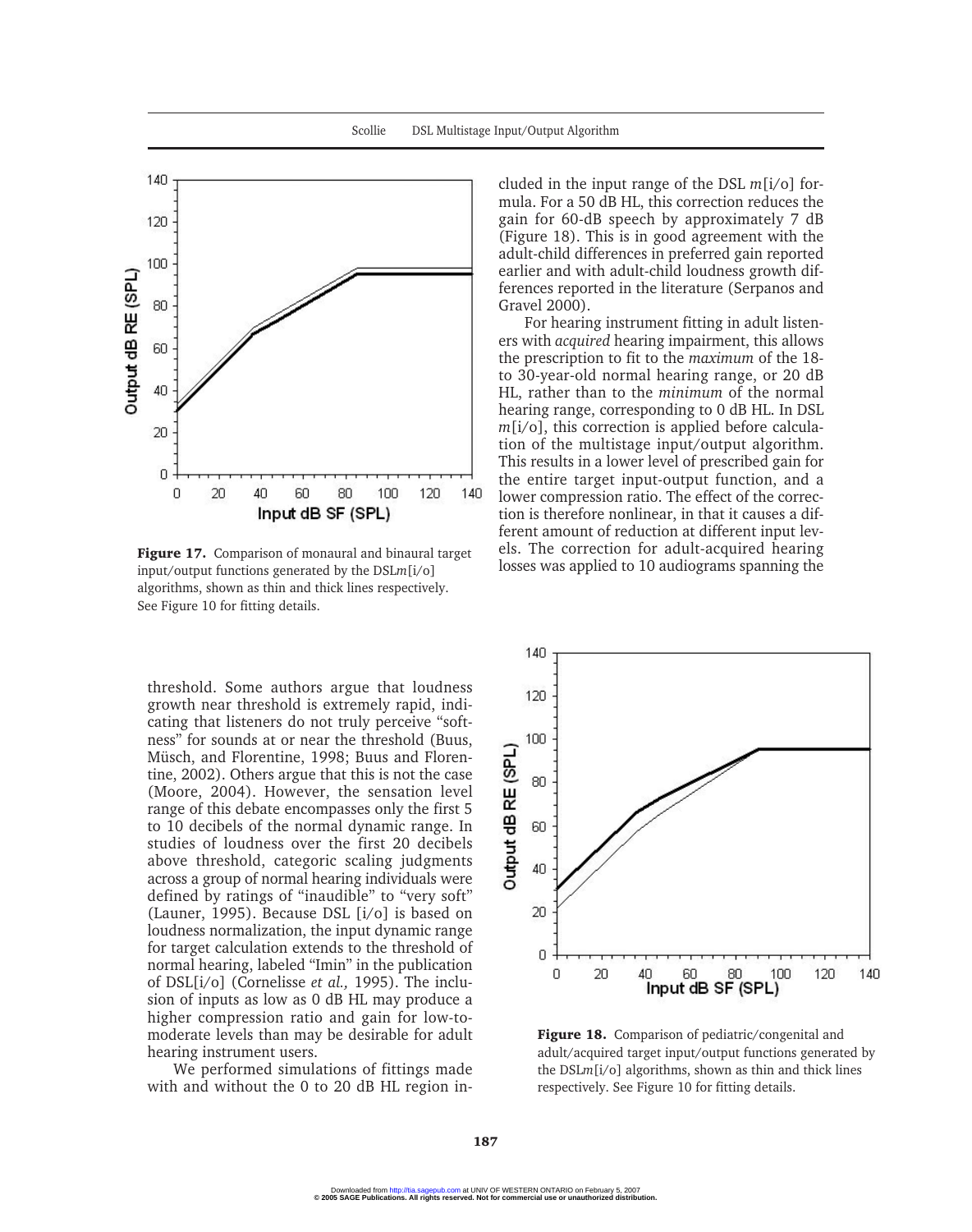#### Trends In Amplification Volume 9, Number 4, 2005

mild-through-profound range, with a range of slopes (Table 4). Resulting target values were compared with targets derived without the correction (*i.e.,* the pediatric-congenital prescription), shown as four frequency average thresholds and targets in Figure 19. The slight variations observed across HL values are due to the differences in slope for the 10 test audiograms. The difference in prescriptive targets is largest for mild-tomoderate losses. A smaller correction is applied as hearing level increases, with differences of about 3 dB for hearing losses in the 80 dB HL region. This is a desired effect, because it maintains audibility of speech for severe and profound hearing losses. The adult targets are recommended for use with hearing instrument users who have acquired hearing loss. Further experimental evaluation of the age-related correction is required. Clinical application of this correction will allow the clinician to indicate whether the hearing impairment was congenital (or at least early in life) vs acquired postlingually, likely as an older adult. Put differently, the age correction is not tied in any way to the birth date of the patient but, rather, is a clinical choice to be made on an individual basis.

Prescriptions for Use in Noise

The hearing instrument prescription generated in DSL v5.0 is specific to either quiet or noisy listening environments. For quiet environments, the DSL*m*[i/o] algorithm is used as described above, aiming for a high level of audibility even for lowlevel sounds. However, in noisy environments, this level of audibility may amplify background noise. A variety of technologies are available for use in noisy environments, ranging from personal FM systems, to directional microphones, to alternative hearing instrument memories employing noise attenuation processing or alternative frequency responses using reduced gain. The noise prescription within DSL v5.0 is aimed at the latter strategy. Obviously, technologies such as FM systems or directional microphones are preferable to this strategy, as they are effective in increasing signal-to-noise ratio and thereby improving speech intelligibility. However, these technologies are not always available for various reasons, including device and/or financial limitations. Therefore, DSL v5.0 will generate a lowergain prescription for use in noise that aims to (1) preserve audibility of acoustic cues in speech that

|                           |        | Frequency (Hz) |        |      |      |      |      |      |      |
|---------------------------|--------|----------------|--------|------|------|------|------|------|------|
|                           | 250    | 500            | 750    | 1000 | 1500 | 2000 | 3000 | 4000 | 6000 |
| A                         | $30\,$ | $30\,$         | $30\,$ | 30   | 30   | 30   | 30   | 30   | 30   |
| $\, {\bf B}$              | $30\,$ | $30\,$         | 35     | 35   | 40   | 40   | 45   | 45   | 50   |
| $\mathsf C$               | $30\,$ | 30             | 35     | 40   | 45   | 50   | 60   | 70   | 75   |
| $\mathbf D$               | $30\,$ | 35             | 40     | 45   | 50   | 60   | 80   | 90   | 90   |
| $\mathbf E$               | 50     | 50             | 50     | 50   | 50   | 50   | 50   | 50   | 50   |
| $\mathbf F$               | 50     | 50             | 55     | 55   | 60   | 60   | 65   | 65   | 70   |
| G                         | 50     | 50             | 50     | 55   | 65   | 70   | 80   | 90   | 95   |
| $\boldsymbol{\mathrm{H}}$ | 70     | 70             | 70     | 70   | 70   | 70   | 70   | 70   | 70   |
| $\rm I$                   | 70     | 70             | 75     | 75   | 80   | 80   | 85   | 85   | 90   |
| $_{\rm J}$                | 90     | 90             | 90     | 90   | 90   | 90   | 90   | 90   | 90   |
|                           |        |                |        |      |      |      |      |      |      |

Table 4. Hearing Threshold Levels, in dB HL, for 10 Theoretical Audiograms Used in Generating Targets from the DSL*m*[i/o] Algorithm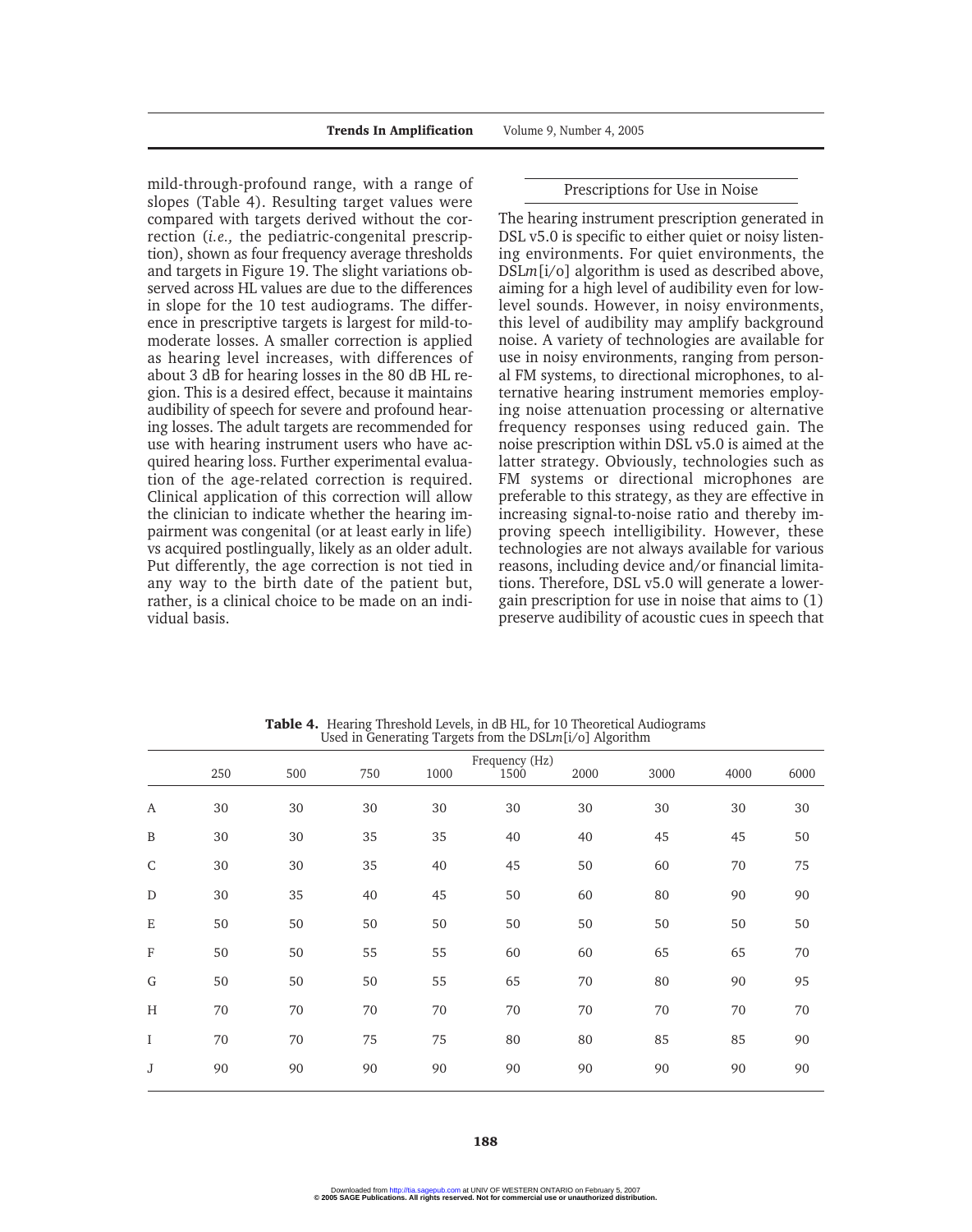

Figure 19. Average real-ear output targets for DSL v5.0 as a function of four-frequency pure-tone average threshold values (dB HL), for pediatric/congenital and adult/acquired target types in DSL v5.0. PTA  $=$  pure-tone average; RESP = real-ear sound pressure level.

are expected to contribute most to intelligibility, and (2) raise the compression threshold to reduce the gain applied to background noise. Both pediatric and adult prescriptions may be modified for use in noisy listening environments.

Two corrections are made if a noise program is selected. First, the frequency response is weighted using the "average speech" band importance function initially described by Pavlovic (1987) and later included in the Speech Intelligibility Index standard (ANSI, 1997). The importance function is compressed by a factor of two before application to prevent large reductions in audible bandwidth, which are known to reduce speech intelligibility in noise (Skinner and Miller, 1983). This particular weighting was chosen as the least age- and material-dependent of published importance functions. Second, the compression threshold is raised by 10 dB to reduce the gain for background noise (*i.e.,* when the talker is not speaking). Together, these two corrections result in a lower sensation level at lower

and higher frequencies and less gain for low-level inputs than would be prescribed by the targets for use in quiet environments. This may be effective for increasing the acceptability of noisy signals (Dean and McDermott, 2000), assuming that three conditions are met: (1) the compression is sufficiently fast-acting to reduce gain for background noise when the speaker is talking, (2) the speaker raises his or her voice to a positive signal-to-noise ratio; and (3) the 10 dB increase given to the compression threshold is correctly placed. This approach to prescribing a different set of amplification characteristics for use in noisy environments requires experimental evaluation to determine if acceptability of noise is increased. It is not expected that this approach will improve speech intelligibility and, therefore, is best considered as one of a family of options that exist for managing noisy environments for hearing instrument users.

#### Multichannel Compression

The DSL *m*[i/o] calculations can be modified to correspond to the channel structure of hearing instruments that use multiple channels of compression. The 1/3-octave band frequencies are grouped into common channel families defined by the crossover frequencies in the hearing instrument, and the multistage input/output algorithm is re-computed per channel. This results in a single compression ratio target per channel. The gains within the compression region of the resulting i/o target plots are also adjusted so that the prescribed frequency response is preserved, at least for mid-level signals. Essentially, this requires slight frequency re-shaping to prevent hearing instruments with different channel structures from providing a different frequency response for mid-level speech signals. Therefore, targets at moderate input levels show very little effect of channelization, while targets for very high and very low inputs show a somewhat greater effect. For example, the difference between a single-channel and a 17-channel prescription is as large as 4 dB for an audiogram sloping to a severe high frequency loss (Audiogram G in Table 4). This assumes that the hearing instrument's frequency response is smooth, regardless of the channel structure (*i.e.,* targets do not assume large notches in frequency response shape in the region of crossover frequencies).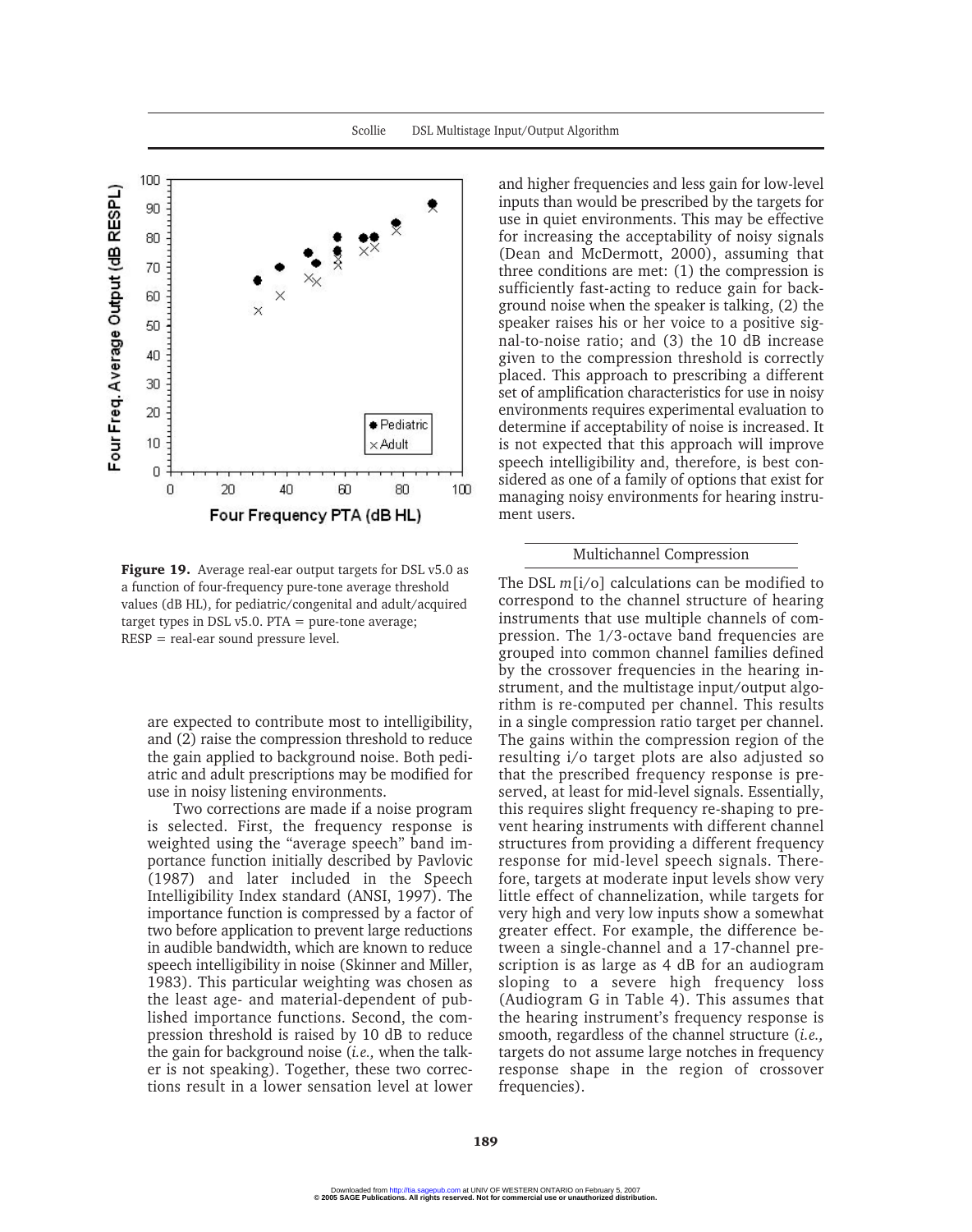#### Trends In Amplification Volume 9, Number 4, 2005

#### Conductive Losses

Listeners with conductive and/or mixed hearing losses have higher loudness discomfort levels and prefer a higher level of use gain than do listeners with hearing loss that is entirely sensorineural in nature (Berger, 1980; Carlin and Browning, 1990; Walker, 1997a; Walker, 1997b; Liu and Chen, 2000). Several strategies developed to account for these effects in hearing instrument prescription have been proposed in the literature. When prescribing maximum output, some suggest increasing the estimate of loudness discomfort level by the air-bone gap, or at least by a large proportion of the air-bone gap (Dillon and Storey, 1998; Walker, 1998). When prescribing gain, some suggest prescription and summation of separate gain prescriptions for the conductive and sensorineural hearing loss, once the bone conducted thresholds have been corrected for the Carhart effect (Walker, 1997a; Dillon and Storey, 1998). At least one laboratory evaluation suggests that adult hearing instrument users with mixed hearing loss preferred a listening level equivalent to the NAL prescription plus gain equivalent to the conductive portion of their hearing loss (Walker, 1998). Another evaluation suggests that hearing instrument users with mixed hearing losses used about 6 dB more gain than hearingmatched peers with sensorineural losses (Carlin and Browning, 1990). However, both the Carhart effect and the impact of conductive loss on loudness discomfort levels are variable across individuals, making accurate estimation difficult (Gatehouse and Browning, 1982; Walker, 1997a, 1998; Liu and Chen, 2000). This would likely be further complicated in pediatric applications where frequent partial data occur, making a frequency-specific correction rather difficult. Also, successful corrections proposed in the literature have recommended a greater gain increase when based on the NAL prescription (Walker, 1997b) than other studies based on the half-gain rule (Berger, 1980) and caution against fully applying gain increases from laboratory studies in realworld hearing instrument fittings until further evaluation is completed (Walker, 1998).

In a nonlinear prescription that is based on an input/output function, adjustments to the loudness discomfort level estimate will cause the input/output function to steepen, becoming more linear and employing more gain. This strategy has been applied in DSL v5.0, but with several limits.

First, targets in DSL are not allowed to exceed 140 dB SPL in the ear canal, regardless of circuit type or the presence of conductive hearing loss. Second, predictions of the ULC are increased by 25% of the uncorrected air-bone gap, averaged across the frequencies of 500, 1000, 2000, and 4000 Hz. This was done, rather than a frequencyspecific correction, to avoid large modifications to the prescribed frequency response, given the rather large effects that this can have on perceived sound quality and intelligibility (Walker, 1998). This results in a correction approach that provides a smaller correction as hearing level increases (often because the 140 dB limit to the loudness discomfort level is reached). Gain increases to conversational speech are 5 to 9 dB at most (*i.e.,* assuming a conductive overlay of 60 dB) between hearing threshold levels of 30 and 90 dB HL (Figure 20). This amount of reduction is in agreement with increases reported in studies of use gain in real environments by hearing instrument users with conductive or mixed hearing losses (Berger, 1980; Carlin and Browning, 1990).



**Figure 20.** Effect of applying a conductive correction to the prescribed gains for conversational speech. Prescribed 2-cc coupler gains (average gain for 500, 1000, 2000 Hz) for four flat hearing losses are shown, assuming either sensorineural loss or various degrees of conductive overlay within the stated hearing threshold level..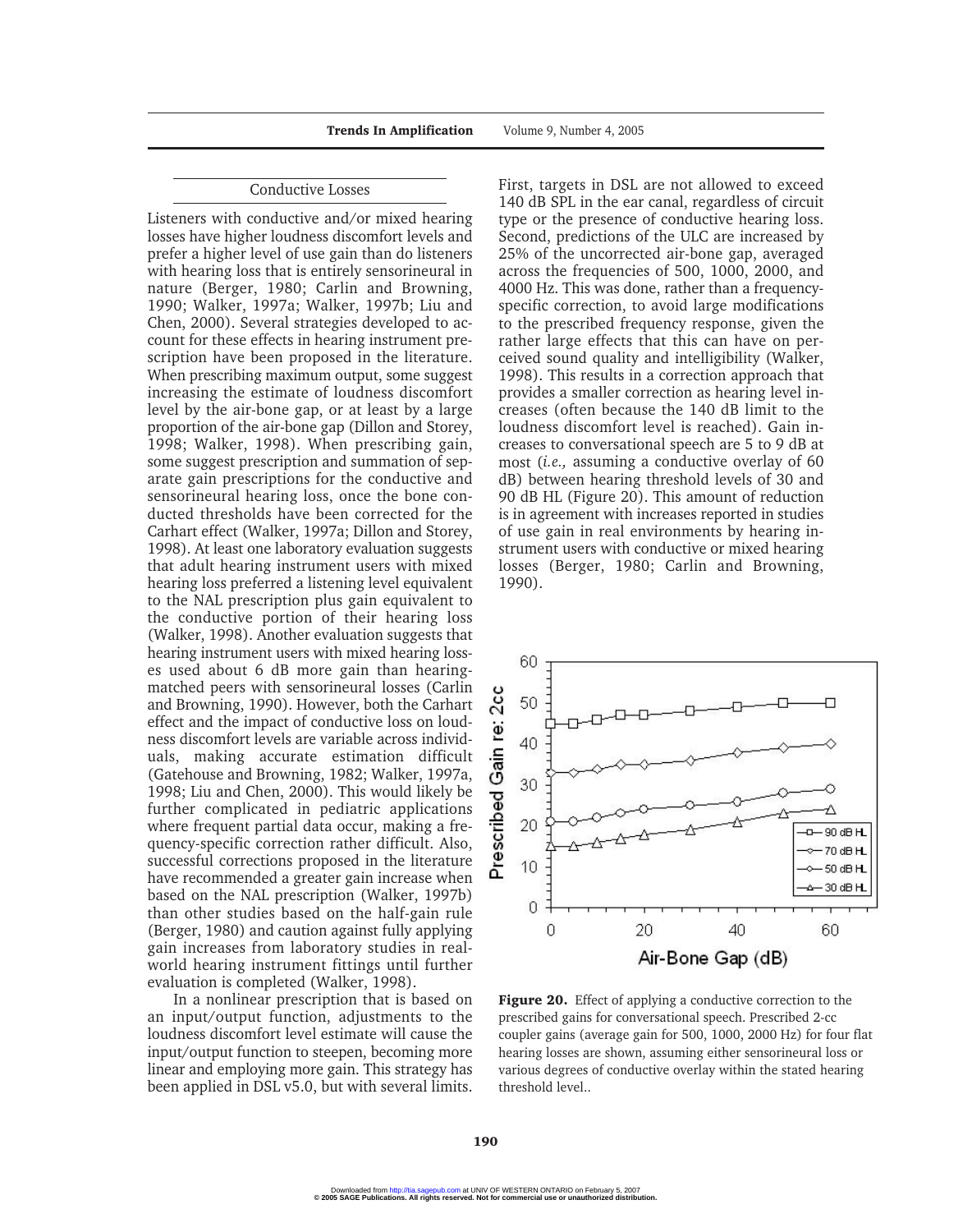

**Figure 21.** (a) DSL v5.0 prescriptive targets for a pediatric hearing instrument user for a speech input of 70 dB SPL (solid heavy line), displayed in an SPLogram format that shows threshold  $(\bigcirc)$ , predicted upper limit of comfort  $(*)$ , and the DSL v4.1 targets for 70 dB SPL speech (+). All targets are shown as long-term average speech spectra in 1/3-octave bands. (b) DSLl*m*[i/o] targets for speech at 60 dB SPL input levels are shown by the thin line.

# Sample Prescriptions: DSL v4.1 versus DSL 5.0

The previous sections have explained the rationales for several changes made to the DSL[i/o] prescriptive algorithm to generate a new version, the DSL multistage input/output algorithm, or DSL*m*[i/o], for use in the version 5.0 of the DSL Method. The main effects of these changes are (1) output limiting that is more appropriate for speech signals, (2) a change to define targets for a different range of speech inputs, (3) generation of targets for different listening situations and different ages of hearing instrument wearers, and (4) more detailed matching of the target i/o properties with the compression characteristics of modern hearing instruments. The impacts of some of these changes are illustrated in Figures 21 through 23. Essentially, for any one hearing

loss, up to four different prescriptions may be generated: (1) an infant or child using a hearing instrument in a quiet environment, (2) an infant or child in a noisy environment in the absence of other noise reduction technology; or (3) and (4) these two options modified for use with adults. Four such prescriptions are shown for a moderate-to-moderately severe hearing loss. First, the pediatric/quiet prescription was developed, which is generally similar to the DSL 4.1 prescription for inputs of 70 dB SPL (Figure 21, panel a). If the 60 dB SPL definition of conversational speech is used, the targets will appear lower simply because the input level is lower (Figure 21, panel b). This does not reflect a change in prescriptive goals, but is likely a more realistic depiction of the aided levels of conversational speech.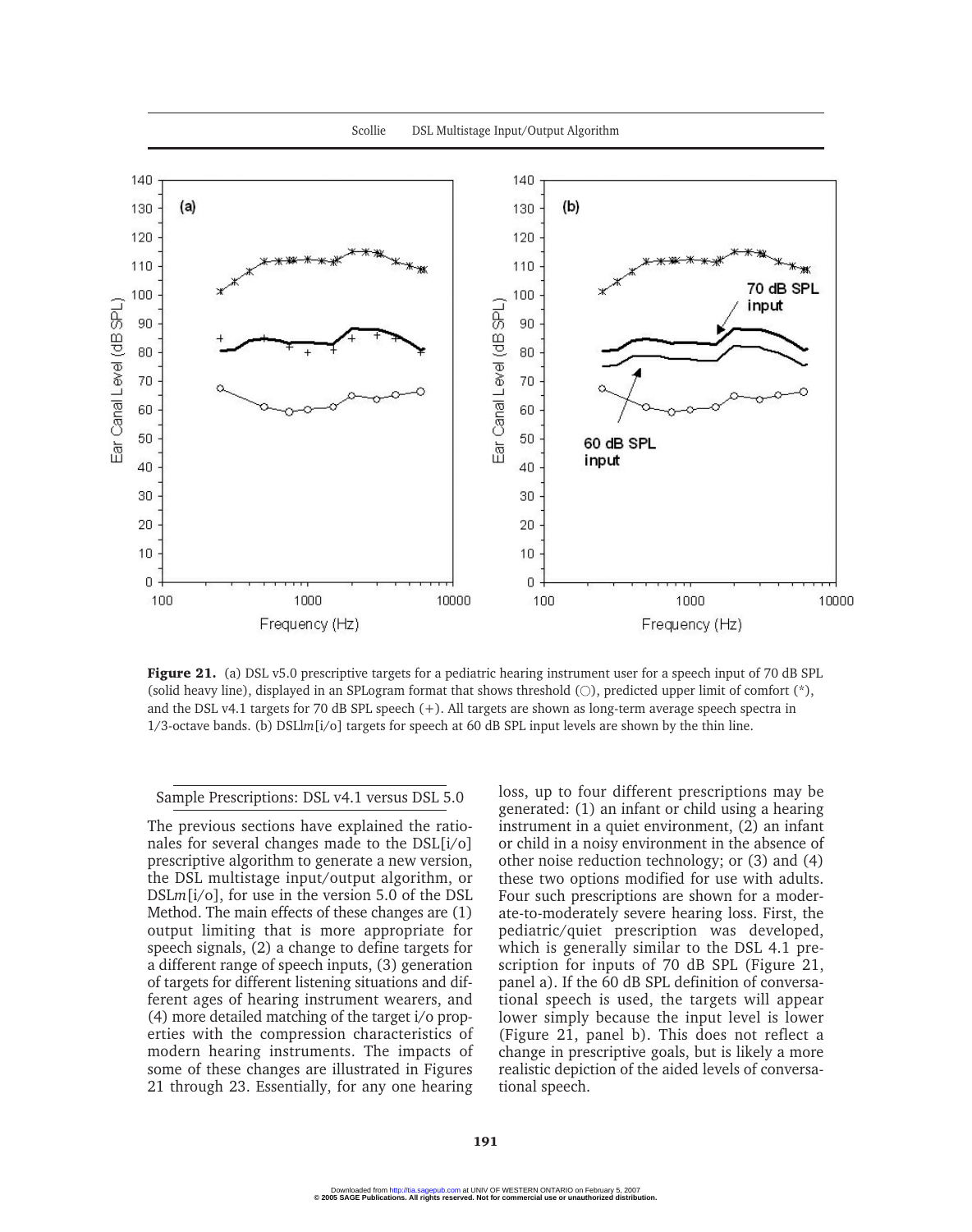

**Figure 22.** DSL v5.0 and DSL v4.1  $(+)$  prescriptive targets for pediatric hearing instrument user with a sloping hearing loss. Format follows that of Figure 21. Panel a: Targets for the Long Term Average Speech Spectrum are shown. Panel b: Assumed levels of the peaks and valleys of speech are superimposed (- - -).

For severe-to-profound and/or steeply sloping losses, new target limits may cause the DSL v5.0 prescription to appear lower than the DSL v4.1 prescription. The new limits for output limiting of speech may cause targets to be limited at lower levels than were used in DSL v4.1. An example of this is shown in Figure 22. The DSL v5.0 target for 70 dB SPL speech inputs appears to have been reduced by about 5 dB relative to the DSL 4.1 target (panel a). However, this limit allows headroom for the peaks of speech (panel b). The lower target is, therefore, a realistic limit for speech signals and is not intended to diminish importance of high-frequency audibility for children. When the listener's dynamic range is less than the 30 dB input dynamic range of a speech signal, electroacoustic limits may mean that

some parts of the speech signal are inaudible to avoid discomfort.

As described above, adults with acquired hearing losses will be prescribed a lower level of audibility than would be provided for infants or children. This difference is illustrated for the same audiogram, assuming the same HL to SPL transform,<sup>8</sup> for input levels ranging from 52-74 dB SPL, along with the DSL v4.1 prescription (Figure 23). The prescription shown for use in

<sup>8</sup>This assumes that the adult and child have

equivalent ear canal characteristics. This is unlikely, but allows direct target comparisons to be made for the purposes of this illustration.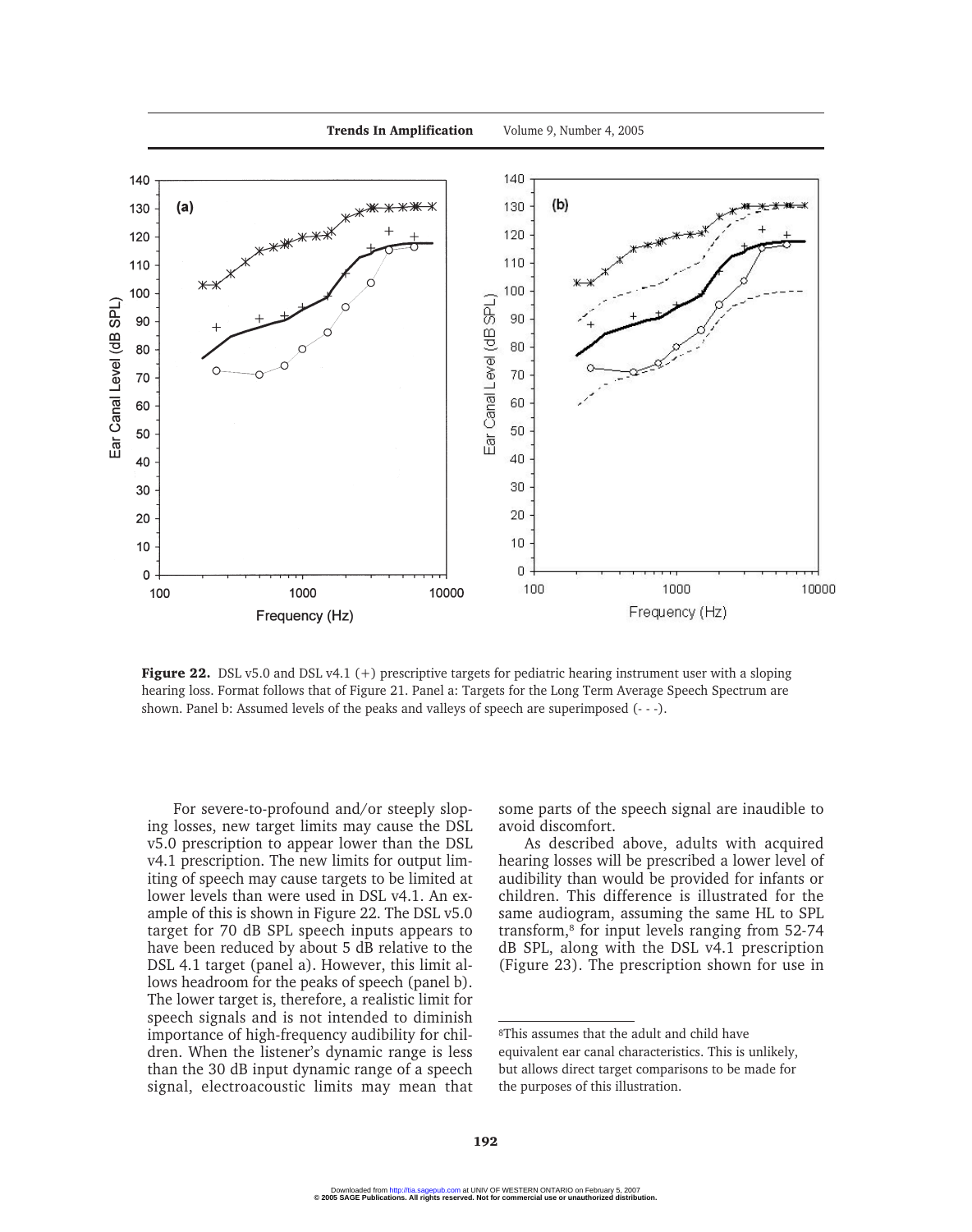

**Figure 23.** DSL v5.0 and DSL v4.1  $(+)$  prescriptive targets for a pediatric hearing instrument user and an adult hearing instrument user with equivalent hearing losses of 50 dB HL and equivalent ear canal acoustics. Format follows that of Figure 21. Panel a shows targets for the pediatric user, for speech inputs of 52, 60, 70, and 74 dB SPL. Panel b shows targets for the adult user for the same input levels.

quiet environments is somewhat lower in overall level for adults (panel b) than for children (panel a). The reduction in target levels also results in lower prescribed levels for lower-level speech. This prescription can be modified further for use with binaural fittings or for use in noise. Despite the various ranges of gain used in these four prescriptions, audibility of the peaks of speech (which would be 10 dB above each of the plotted target spectra) would be maintained in the important 500 to 3000 Hz band for all prescriptions. This reflects the goals of the DSL Method, to provide audibility and comfort of a broad bandwidth of speech, as described in Chapter 1 of this volume (Seewald *et al.*).

# Acknowledgment

We gratefully acknowledge the assistance of Jeff Crukley, Andreas Seelisch, Julianne Tenhaaf, and Carol van Evera in the preparation of this chapter, and Bill Campbell, Maria Kyroglou, and Jane Steinberg for their contributions to data presented in this paper. Finally, we express our gratitude to Ben Hornsby, senior editor, and to two anonymous reviewers, whose thoughtful comments helped to improve the presentation of this work.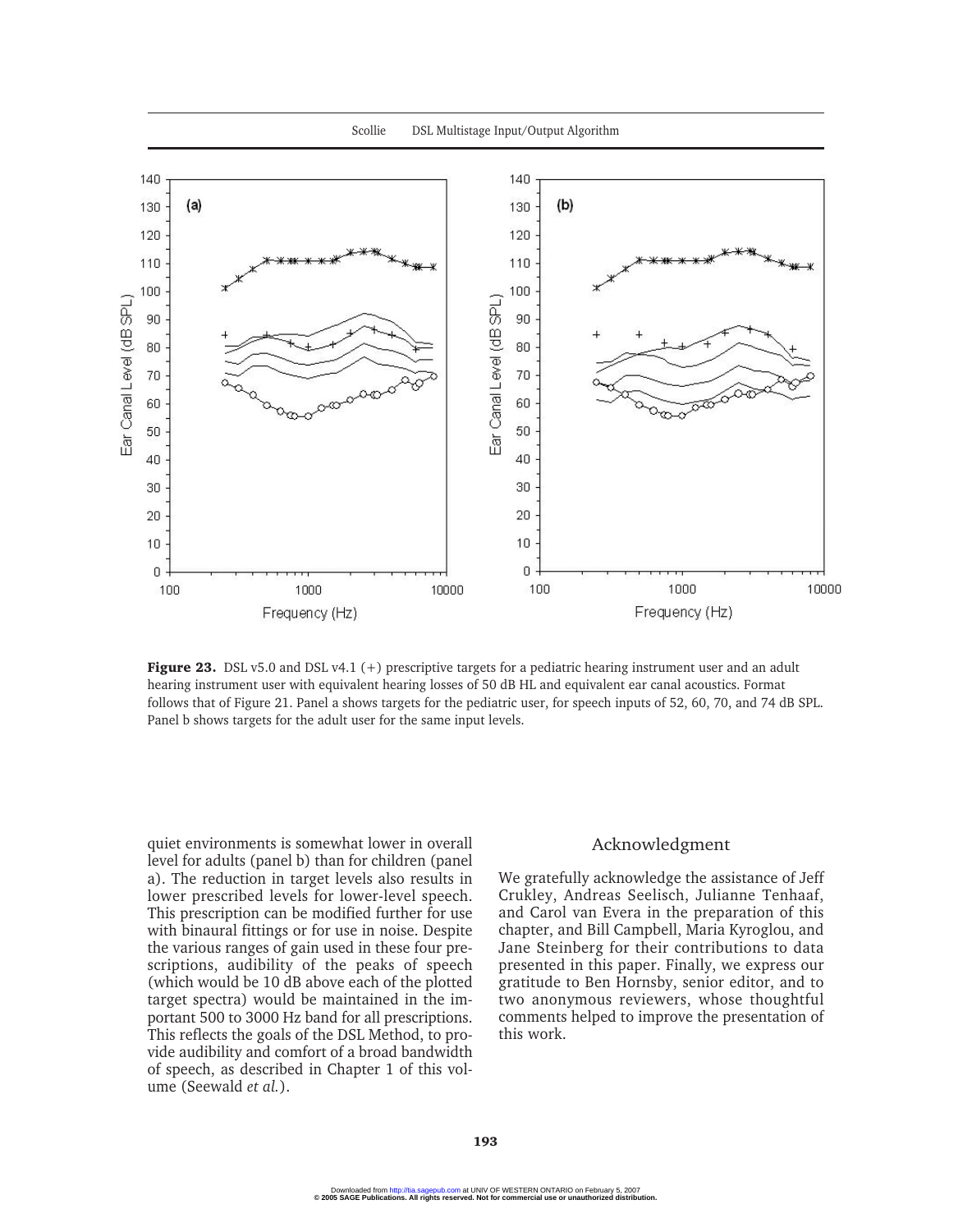#### References

- Alcántara JI, Moore BC, Marriage J. (2004). Comparison of three procedures for initial fitting of compression hearing aids. II. Experienced users, fitted unilaterally. Int J of Audiol 43:3-14.
- Allen P, Bond CA. (1997). Multidimensional scaling of complex sounds by school-aged children and adults. J Acoust Soc Am 102:2255-2263.
- Allen P, Jones R, Slaney P. (1998). The role of level, spectral, and temporal cues in children's detection of masked signals. J Acoust Soc Am 104:2997-3005.
- Allen P, Wightman FL. (1994). Psychometric functions for children's detection of tones in noise. J Speech Hear Res 37:205-215.
- American Academy of Audiology (2004). Pediatric Amplification Protocol. Audiol Today 16 (2):46-53.
- American National Standards Institute (1996). American National Standard for Audiometers, ANSI S3.6-1996. New York: Acoustical Society of America.
- American National Standards Institute (1997). Methods for calculation of the Speech Intelligibility Index, ANSI S3.5-1997. New York: Acoustical Society of America.
- Bamford J, McCracken W, Peers I, Grayson P. (1999). Trial of a two-channel hearing aid (low-frequency compression-high-frequency linear amplification) with school age children. Ear Hear 20:290-298.
- Bagatto MP, Moodie, ST, Scollie SD, et al. (2005). Clinical Protocols for Pediatric Amplification, Trends Amplifi.
- Bentler RA, Pavlovic CV. (1989). Comparison of discomfort levels obtained with pure tones and multitone complexes. J Acoust Soc Amer 86:126-132.
- Bentler RA, Nelson JA (2001). Effect of spectral shaping and content on loudness discomfort. J Am Acad Audiol 12:462-470.
- Berger KW. (1980). Gain requirements of conductive hearing losses. Br J Audiol 14:137-141.
- Blamey PJ, Sarant JZ, Paatsch LE, et al. (2001). Relationships among speech perception, production, language, hearing loss, and age in children with impaired hearing. J Speech Lang Hear Res 44:264-285.
- Boothroyd A. (1997). Auditory development of the hearing child. Scand Audiol Suppl 46:9-16.
- Buus S, Florentine M. (2002). Growth of loudness in listeners with cochlear hearing losses: recruitment reconsidered. Assoc Res Otolaryngol. 3(2):120-139.
- Buus S, Müsch, H, Florentine M. (1998). On loudness at threshold. J Acoust Soc Amer 104:399-410.
- Byrne D, Dillon H, Tran K, et al. (1994). An international comparison of long-term average speech spectra. J Acoust Soc Am 96:2108-2120.
- Carlin WV, Browning GG. (1990). Hearing disability and hearing aid benefit related to type of hearing impairment. Clinical Otolaryngol Allied Sci 15:53-57.
- Ching T, Newall P, Wigney D. (1997). Comparison of severely and profoundly hearing impaired children's amplification preferences with the NAL-RP and the DSL 3.0 prescriptions. Scand Audiol 26:219-222.
- Christensen LA. (1999). A comparison of three hearingaid sound-processing strategies in a multiple-memory hearing aid for adolescents. Sem Hear 20:183-195.
- Cole WA, Sinclair ST. (1998). The Audioscan RM500 Speechmap/DSL fitting system. Trends Amplif 3:125-139.
- Condie RK, Scollie SD, Checkley PC. (2002). Children's performance: Analog vs. digital adaptive dual-microphone instruments. Hear Rev 9:40, 42-43-56.
- Cornelisse LE, Gagné JP, Seewald RC. (1991). Ear level recordings of the long-term average spectrum of speech. Ear Hear 12:47-54.
- Cornelisse LE, Seewald RC, Jamieson DG. (1995). The input/output (i/o) formula: A theoretical approach to the fitting of personal amplification devices. J Acoust Soc Am 97:1854-1864.
- Cox RM. (1985). A structured approach to hearing aid selection. Ear Hear 6:226-239.
- Cox RM, Alexander GC, Taylor IM, Gray GA. (1997). The contour test of loudness perception. Ear Hear 18:388-400.
- Cox RM, Flamme GA. (1998). Accuracy of predicted ear canal speech levels using the VIOLA input/outputbased fitting strategy. Ear Hear 19:139-148.
- Cox RM, Gray GA. (2001). Verifying loudness perception after hearing aid fitting. Am J Audiol 10:91-98.
- Cox RM, Mateisch JS, Moore JN. (1988). Distribution of short-term RMS levels in conversational speech. J Acoust Soc Am 84:1100-1104.
- Cox RM, Moore JN. (1988). Composite speech spectrum for hearing aid gain prescriptions. J Speech Hear Res 31:102-107.
- Dean MR, McDermott HJ. (2000). Preferred listening levels: The effect of background noise for moderateto-profoundly hearing impaired aid users. Scand Audiol 29:139-149.
- Dermody PJ, Byrne DJ. (1975). Auditory localisation by hearing-impaired persons using binaural in-the-ear hearing aids. Br J Audiol 9:93-101.
- Dillon H. (1999). NAL-NL1: A new procedure for fitting non-linear hearing aids. Hear J 52:10-16.
- Dillon H. (2001). Hearing Aids. New York: Thieme.
- Dillon H, James A, Ginis J. (1997). Client Oriented Scale of Improvement (COSI) and its relationship to several other measures of benefit and satisfaction provided by hearing aids. J Am Acad Audiol 8:27-43.
- Dillon H, Storey L. (1998). The National Acoustic Laboratories' Procedure for selecting the saturation sound pressure level of hearing aids: Theoretical derivation. Ear Hear 19:255-266.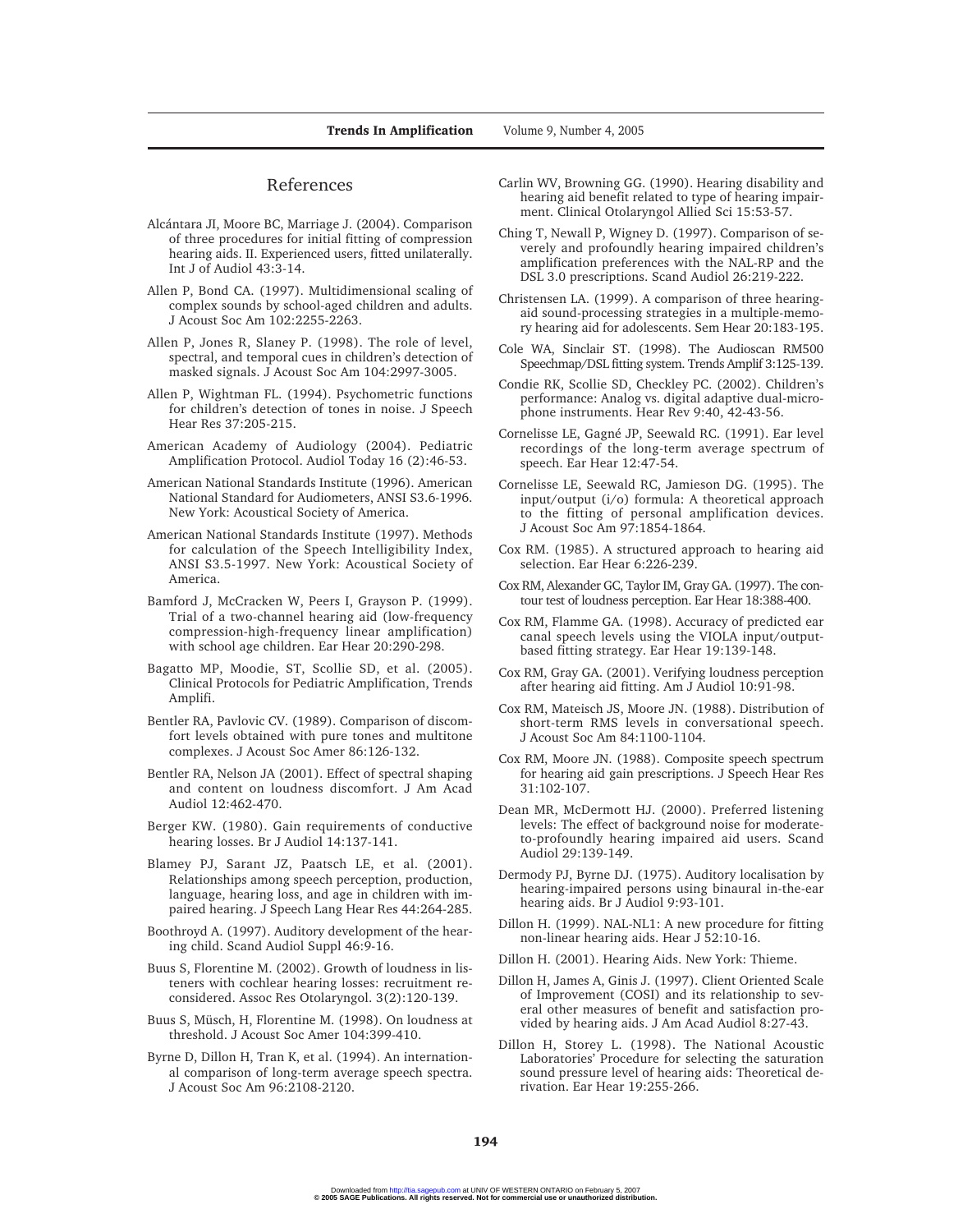- Dunn HK, White SD. (1940). Statistical measurements on conversational speech. J Acoust Soc Am 11:27.
- Elliot LL, Connors S, Kille E, et al. (1979). Children's understanding of monosyllabic nouns in quiet and in noise. J Acoust Soc Am 66:12-21.
- Elliot LL, Katz D. (1980). Children's pure tone detection. J Acoust Soc Am 67:343-344.
- Fallon M, Trehub SE, Schneider BA. (2002). Children's use of semantic cues in degraded listening environment. J Acoust Soc Am 111:2242-2249.
- Gatehouse S. (1993). Role of perceptual acclimatization in the selection of frequency responses for hearing aids. J Am Acad Audiol 4:296-306.
- Gatehouse S, Browning GG. (1982). A re-examination of the Carhart effect. Br J Audiol 16:215-220.
- Gitles TC, Niquette PT. (1995). FIG6 In Ten. Hear Rev 2:28-30.
- Gravel JS, Fausel N, Liskow C, Chobot J. (1999). Children's speech recognition in noise using omni-directional and dual-microphone hearing aid technology. Ear Hear 20:1-11.
- Haggard MP, Hall JW (1982). Forms of binaural summation and the implications of individual variability for binaural hearing aids. Scand Audiol Suppl 15:47- 63.
- Hall JW, Harvey ADG (1985). Diotic loudness summation in normal and impaired hearing. J Speech Hear Res 28:445-448.
- Hanin L. (1999). Amplification considerations for the young infant with hearing loss. Sem Hear 20: 175-181.
- Hawkins DB, Montgomery AA, Prosek RA, Walden BE. (1987). Examination of two issues concerning functional gain measurements. J Speech Hear Res 52:56- 63.
- Hnath-Chisolm TE, Laipply E, Boothroyd A. (1998). Agerelated changes on a children's test of sensory-level speech perception capacity. J Speech Lang Hear Res 41:94-106.
- Hornsby BW, Ricketts TA. (2003). The effects of hearing loss on the contribution of high- and low-frequency speech information to speech understanding. J Acoust Soc Am 113:1706-1717.
- Humes LE. (1999). Dimensions of hearing aid outcome. J Am Acad Audiol 10:26-39.
- Jenstad LM, Cornelisse LE, Seewald RC. (1997). Effect of stimulus context on individual loudness functions. Ear Hear 18(5):401-408.
- Jenstad LM, Seewald RC, Cornelisse LE, Shantz J. (1999). Comparison of linear gain and wide dynamic range compression hearing aid circuits: Aided speech perception measures. Ear Hear 20:117-126.
- Jenstad LM, Pumford J, Seewald RC, Cornelisse LE. (2000). Comparison of linear gain and wide dynamic

range compression hearing aid circuits: Aided loudness measures. Ear Hear 21:32-44.

- Keidser G, Grant F. (2001). Comparing loudness normalization (IHAFF) with speech intelligibility maximization (NAL-NL1) when implemented in a twochannel device. Ear Hear 22:501-515.
- Killion MC. (1997). The SIN report: Circuits haven't solved the hearing-in-noise problem. Hear J 50:28-32.
- Killion MC, Villchur E. (1993). Kessler was right- partly: But SIN test shows some aids improve hearing in noise. Hear J 46:31-35.
- Kortekaas RW, Stelmachowicz PG. (2000). Bandwidth effects on children's perception of the inflectional morpheme /s/: Acoustical measurements, auditory detection, and clarity rating. J Speech Lang Hear Res 43:645-660.
- Launer S. (1995). Loudness perception in listeners with sensorineural hearing impairment. Ph.D Thesis. Oldenburg University, Oldenburg, Germany.
- Lear S, Toe D, Rickards F, Seewald RC. (1999). Effect of output limiting levels upon the speech perception skills of congenitally hearing impaired adolescents. Sem Hear 20:237-250.
- Lindley G, Palmer C (1997). Fitting wide dynamic range compression hearing aids: DSL[i/o], the IHAFF protocol, and FIG6. Am J Audiol 6:19-28.
- Liu TC, Chen YS. (2000). Loudness discomfort levels in patients with conductive and mixed hearing loss. Auris Nasus Larynx 27:101-104.
- Moeller MP, Donaghy KF, Beauchaine KL, et al. (1996). Longitudinal study of FM system use in nonacademic settings: Effects on language development. Ear Hear 17:28-41.
- Moore BCJ, Alcántara JI, Marriage JE. (2001). Comparison of three procedures for initial fitting of compression hearing aids: 1. Experienced users, fitted bilaterally. Br J Audiol 35:339-353.
- Moore BC. (2004). Testing the concept of softness imperception: loudness near threshold for hearing-impaired ears. J Acoust Soc Am. 115(6):3103-11.
- Munro KJ, Lutman ME. (2003). The effect of speech presentation level on measurement of auditory acclimatization to amplified speech. J Acoust Soc Am 114:484-495.
- Munro KJ, Patel RK. (1998). Are clinical measurements of uncomfortable loudness levels a valid indicator of real-world auditory discomfort? Br J Audiol 32:287- 293.
- Nabelek AK, Robinson PK. (1982). Monaural and binaural speech perception in reverberation for listeners of various ages. J Acoust Soc Am 71:1242-1248.
- Neuman AC, Hochberg I. (1982). The effect of reverberation on the phoneme discrimination of children. Paper presented at the 1982 ASHA Convention. Toronto, ON. Ref Type: Generic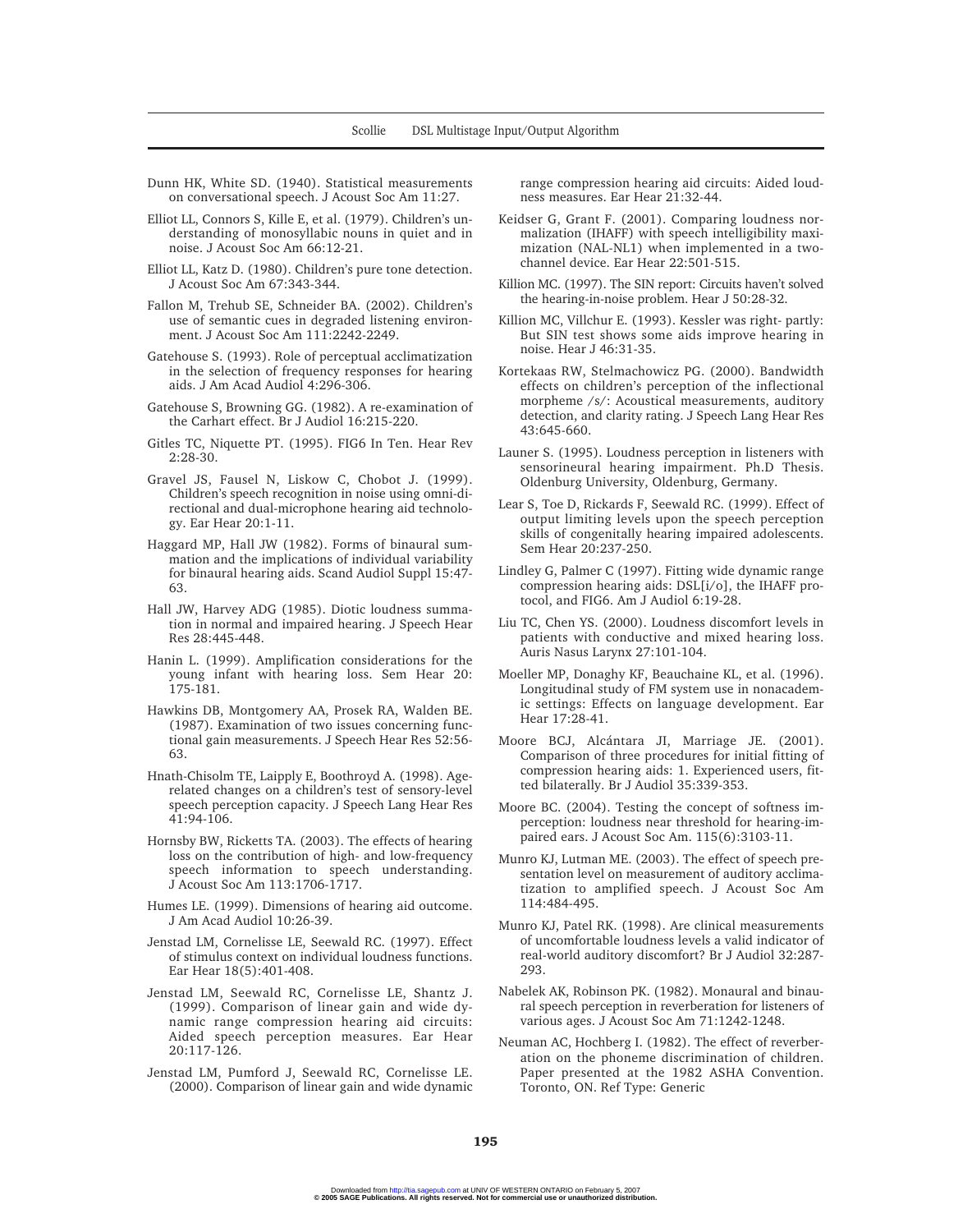- Nilsson M, Soli SD, Sullivan JA. (1994). Development of the Hearing in Noise Test for the measurement of speech reception thresholds in quiet and in noise. J Acoust Soc Am 95:1085-1099.
- Nittrouer S. (2002). Learning to perceive speech: How fricative perception changes, and how it stays the same. J Acoust Soc Am 112:711-719.
- Nittrouer S, Boothroyd A. (1990). Context effects in phoneme and word recognition by younger children and older adults. J Acoust Soc Am 87:2705-2715.
- Nozza RJ. (1987). Infant speech-sound discrimination testing: Effects of stimulus intensity and procedural model on measures of performance. J Acoust Soc Am 81:1928-1939.
- Nozza RJ, Miller SL, Rossman RN, Bond LC. (1991). Reliability and validity of infant speech-sound discrimination-in-noise thresholds. J Speech Hear Res 34:643-650.
- Nozza RJ, Rossman RN, Bond LC. (1991). Infant-adult differences in unmasked thresholds for the discrimination of consonant-vowel syllable pairs. Audiol 30:102-112.
- Nozza RJ, Rossman RN, Bond LC, Miller SL. (1990). Infant speech-sound discrimination in noise. J Acoust Soc Am 87:339-350.
- Olsen WA. (1998). Average speech levels and spectra in various speaking/listening conditions: A summary of the Pearson, Bennett, and Fidell (1977) report. Am J Audiol 7:1-5.
- Parsons JO, Clark CR. (2002). Comparison of an 'intutive' NHS hearing aid prescription method with DSL 4.1 targets for amplification. Int J Audiol. 41(6): 357- 362.
- Pavlovic CV. (1987). Derivation of primary parameters and procedures for use in speech intelligibility predictions. J Acoust Soc Am 82:413-422.
- Pearsons K, Bennett R, Fidell S. (1977). Speech levels in various noise environments. Project report on contract 68 01-2466. Washington, DC: U.S. Environmental Protection Agency.
- Pittman AL, Stelmachowicz PG. (2000). Perception of voiceless fricatives by normal-hearing and hearingimpaired children and adults. J Speech Lang Hear Res 43:1389-1401.
- Pittman AL, Stelmachowicz PG. (2003). Hearing loss in children and adults: Audiometric configuration, asymmetry, and progression. Ear Hear 24:198-205.
- Scollie SD. (in review). Children's speech recognition scores: The SII and proficiency factors for age and hearing level. Ear Hear.
- Scollie SD, Seewald R, Cole W, et al. (2001). Comparison of two methods to generate SII values from clinical measures of frequency response. Paper presented at the International Hearing Aid Research Conference, Lake Tahoe, CA.
- Scollie SD. (2005). Prescriptive procedures for infants and children. In: Seewald R, Bamford J, eds. A Sound Foundation Through Early Amplification 2004: Proceedings of the Third International Conference. Stäfa, Switzerland: Phonak AG, 91-104.
- Scollie SD, Seewald RC. (2002). Predicting aided levels of speech from clinical test signals. Ear Hear 23:477- 487.
- Scollie SD, Seewald RC, Moodie KS, and Dekok K. (2000). Preferred listening levels of children who use hearing aids: Comparison to prescriptive targets. J Am Acad Audiol 11:230-238.
- Seewald RC, Cornelisse LE, Ramji KV, et al. (1997). DSL v4.1 for Windows: A software implementation of the Desired Sensation Level (DSL[i/o]) Method for fitting linear gain and wide-dynamic-range compression hearing instruments. Users' manual. London, ON: University of Western Ontario Hearing Health Care Research Unit.
- Seewald RC, Moodie ST, Scollie SD, et al. (2005). The DSL Method for pediatric hearing instrument fitting: Historical perspective and current issues. Trends Amplif.
- Seewald RC, Moodie KS, Sinclair ST, et al. (1999). Predictive validity of a procedure for pediatric hearing aid fitting. Am J Audiol 8:143-152.
- Seewald RC, Ramji KV, Sinclair ST, et al. (1993). Computer-assisted implementation of the desired sensation level method for electroacoustic selection and fitting in children: Version 3.1, User's manual. London, ON: The University of Western Ontario.
- Serpanos YC, Gravel JS. (2000). Assessing growth of loudness in children by cross-modality matching (CMM). J Am Acad Audiol 11:190-202.
- Skinner MW, Miller JD. (1983). Amplification bandwidth and intelligibility of speech in quiet and noise for listeners with sensorineural hearing loss. Audiology 22(3):253-279.
- Smeds K. (2004). Is normal or less than normal overall loudness preferred by first-time hearing aid users? Ear Hear 25:159-172.
- Snik AF, Hombergen GC. (1993). Hearing aid fitting of preschool and primary school children. An evaluation using the insertion gain measurement. Scand Audiol 22:245-250.
- Snik AF, Stollman MH. (1995). Measured and calculated insertion gains in young children. Br J Audiol 29 (1): 7-11.
- Snik AF, van den Borne S, Brokx JP, et al. (1995). Hearing aid fitting in profoundly hearing-impaired children: Comparison of prescription rules. Scand Audiol 24(4):225-230.
- Stapells DR. (2000). Frequency-specific evoked potential audiometry in infants. In: Seewald RC, ed. A Sound Foundation through Early Amplification: Proceedings of an International Conference. Stäfa, Switzerland: Phonak AG, 13-32.